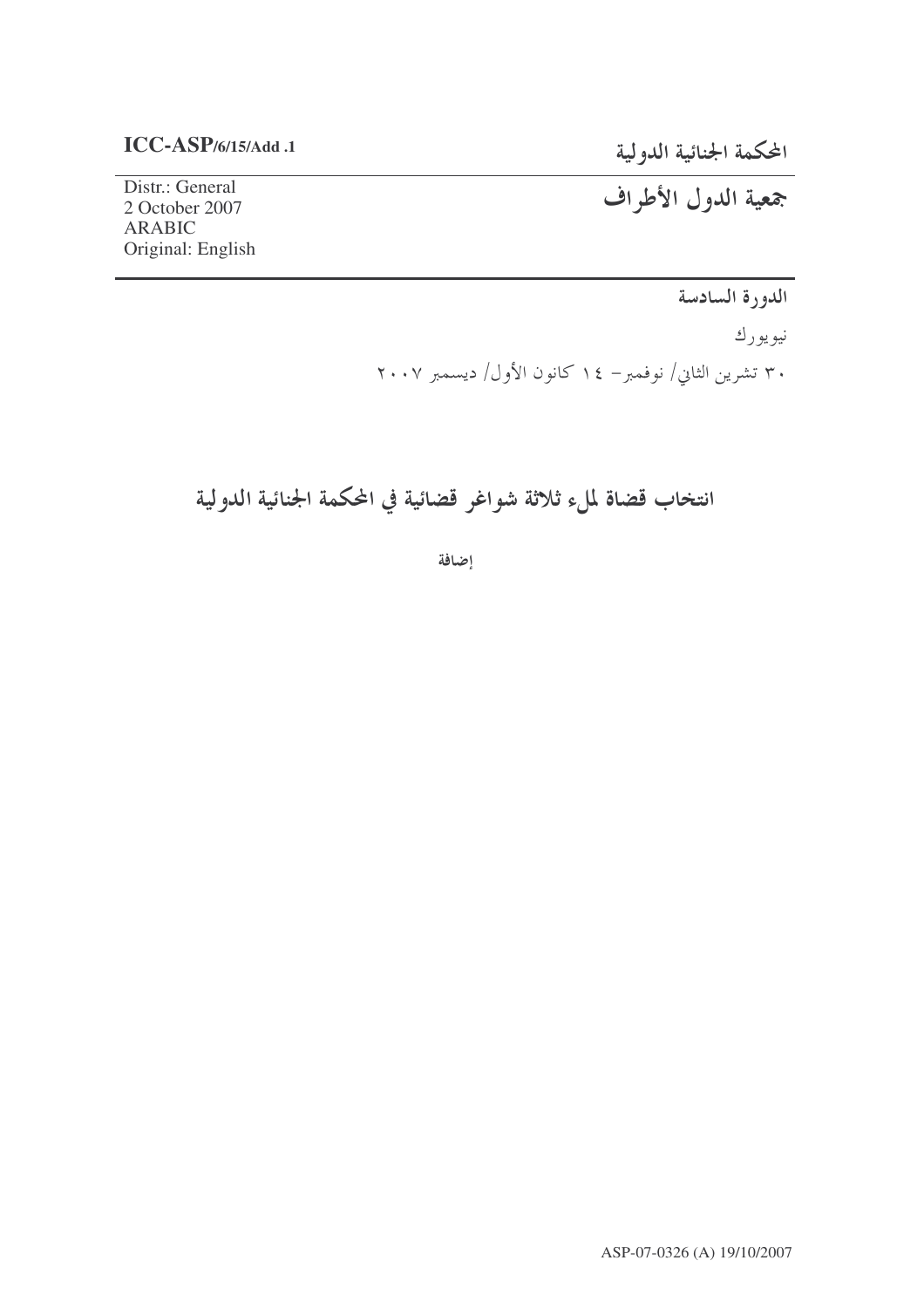## المرفق الأول

# قائمة مرتبة أبجديا بأسماء المرشحين (مع بيان المؤهلات<sub>)</sub>

المحتويات

| الصفحة               | لاسم والجنسية * |          |
|----------------------|-----------------|----------|
| ٣                    |                 | $-1$     |
| ۲ ۱                  |                 | $-\tau$  |
| ۲۳                   |                 | $-\tau$  |
| $\mathsf{r}_\Lambda$ |                 | $-\xi$   |
|                      |                 | $-\circ$ |

<sup>\*</sup> والدولة القائمة بالترشيح أيضا ما لم يُشر إلى خلاف ذلك.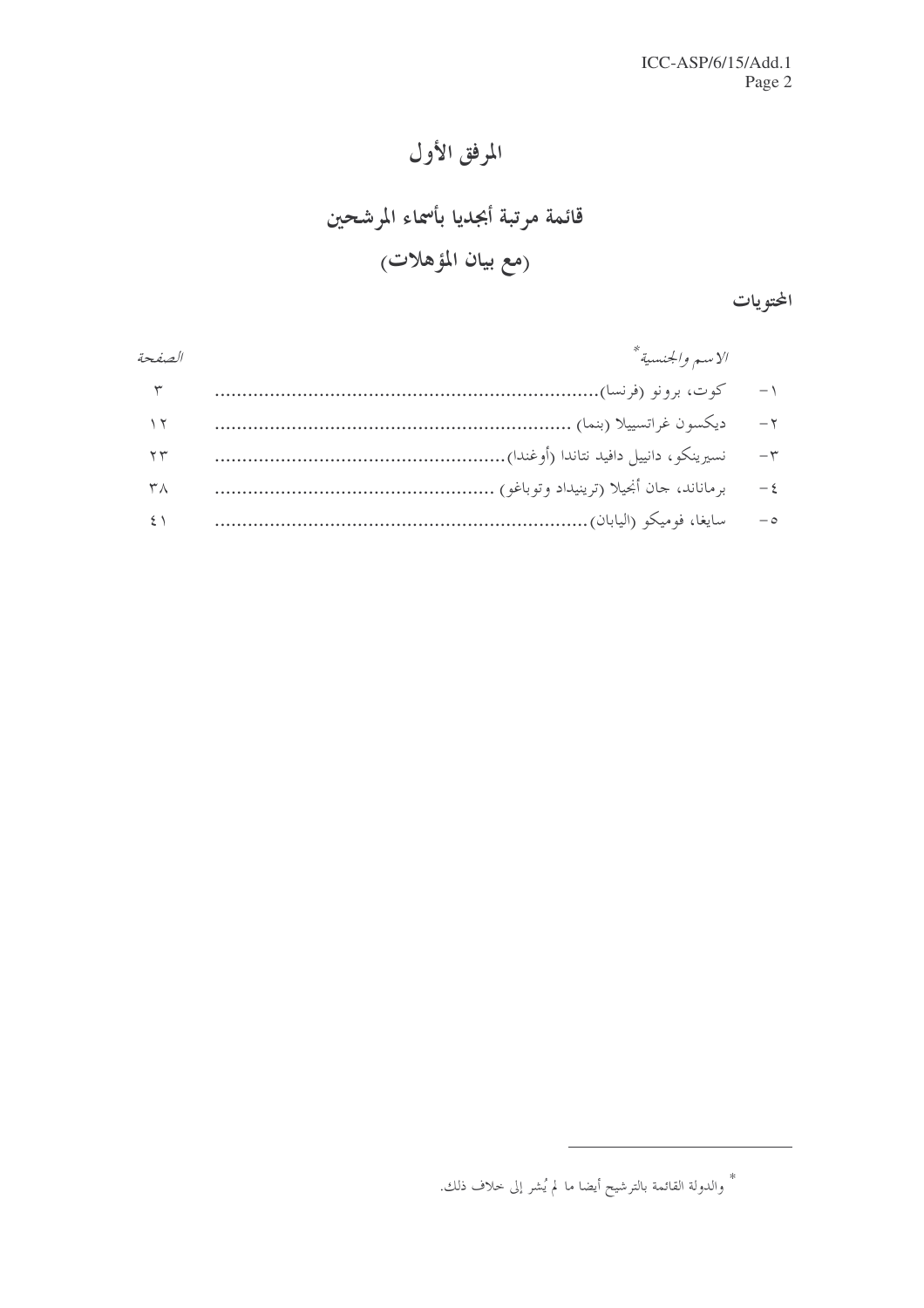## ١- کوټ، برونو (فرنسا)

[الأصل: بالفرنسية/ الانكليزية]

### مذكرة شفوية

 $\ddotsc$ 

تهدي سفارة فرنسا بمملكة هولندا تحيالها إلى أمانة جمعية الدول الأطراف في نظام روما الأساسي للمحكمـــة الجنائية الدولية وتتشرف بإبلاغكم بأن حكومة الجمهورية الفرنسية قررت ترشيح السيد برونو كوت، رئيس الــــدائرة الجنائية بمحكمة النقض حاليا، لانتخابه قاضيا في المحكمة الجنائية الدولية خلال الانتخابات اليت ستجري أثناء الــــدورة السادسة لجمعية الدول الأطراف في نيويو, ك في الفترة من ٣٠ تشرين الثاني/نوفمبر إلى ١٤ كــانون الأول/ديـــسمبر  $\mathbf{y} \cdot \cdot \mathbf{y}$ 

ويقدم ترشيح السيد كوت، المرفق سيرته الذاتية باللغتين الفرنسة والإنكليزية طيه، عملا بالأحكام الـــواردة في الفقرة ٤(أ)'٢°من المادة ٣٦ من نظام روما الأساسي "وفقا للإجراءات المنصوص عليها في النظام الأساسي لمحكمة العدل الدولية لتسمية مر شحين لتلك المحكمة".

ويستند الترشيح إلى التوصية التي تلقتها الحكومة من المجموعة الفرنسية بمحكمة التحكيم الدائمة في رســـالة رئيس المجموعة، السيد غيلبرت غيوم، المؤرخة ١٩ تموز/يوليه ٢٠٠٧، المرفق نسخة منها أيضا.

وكما يتبين من سيرته الذاتية المرفقة ومن البيان التفصيلي الذي أعد وفقا للفقرة ٤(أ) من المادة ٣٦ من نظام روما الأساسي المرفق أيضا، يستوفي السيد برونو كوت جميع الشروط المنصوص عليها في الفقرة ٣ من هذه المادة.

وكان السيد كوت، قبل عمله رئيسا للدائرة الجنائية بمحكمة النقض مدة سبع سنوات، مديراً لإدارة القضايا الجنائية والعفو بوزارة العدل، ونائبا عاما بمحكمة استئناف فرساي، والمدعى العام للجمهورية بمحكمة باريس الكلية، ثم محاميا عاما بمحكمة النقض. ولذلك تتوافر في السيد كوت كفاءة ثابتة في مجال القـــانون الجنـــائي والإجـــراءات الجنائية، والخبرة المناسبة اللازمة، سواء كقاض أو مدع عام أو محام، في مجال الدعاوى الجنائية.

والسيد كوت من رعايا فرنسا فقط وهو مرشح للإدراج بالقائمة ألف على النحو المنصوص عليه في الفقـــرة ٥ من المادة ٣٦ من نظام روما الأساسي.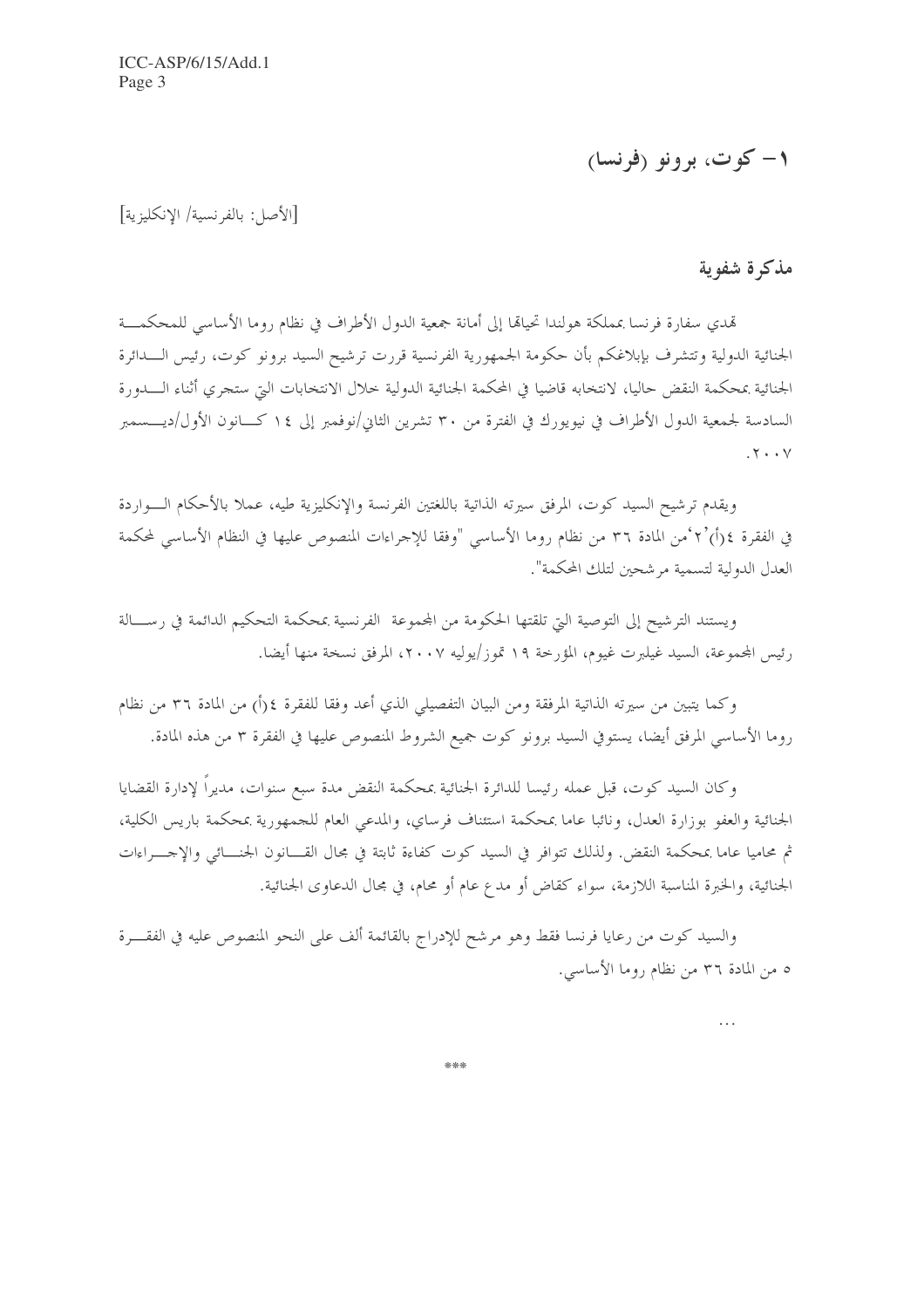بيان المؤهلات

يقدم هذا البيان التفصيلي بناء على الفقرة ٤ (أ) من المادة ٣٦ من نظام روما الأساسي والفقرة ٦ من قـــرار جمعية الدول الأطراف المتعلق بإجراءات ترشيح وانتخاب قضاة المحكمة الجنائية الدولية'''.

قررت حكومة الجمهورية الفرنسية ترشيح السيد برونو كوت، القاضى الفرنسي الأقدم ورئسيس السدائرة الجنائية بمحكمة النقض حاليا، لانتخابه قاضيا في المحكمة الجنائية الدولية خلال الانتخابات التي ستجري أثناء الــــدورة السادسة لجمعية الدول الأطراف في نيويورك في الفترة من ٣٠ تشرين الثاني/نوفمبر إلى ١٤ كــانون الأول/ديــــسمبر  $.7.7$ 

ويقدم ترشيح السيد كوت، المرفق سيرته الذاتية باللغات الفرنسة والإنكليزيـــة والأســـبانية طيـــه، عمـــلا بالأحكام الواردة في الفقرة ٤(أ) ٢°من المادة ٣٦ من نظام , وما الأساسي *"وفقا للإجراءات المنصوص عليها في النظام* الأساسي لمحكمة الع*دل الدولية لتسمية مرشحين لتلك المحكمة"* . ويستند الترشيح إلى التوصية التي تلقتها الحكومة مـــن المجموعة الفرنسية بمحكمة التحكيم الدائمة في رسالة رئيس المجموعة، السيد غيلبرت غيوم، المؤرخة ١٩ تموز/يوليـــه  $.7 \cdot \cdot \vee$ 

ويرشح السيد كوت للإدراج بالقائمة ألف التي تشمل الأعضاء الذين تتوافر فيهم *"كفاءة ثابتـــة في مجــــال* القانون الجنائبي والإحراءات الجنائية، والخبرة المناسبة اللازمة، سواء كقاض أو مدع عام أو محسام، أو بسصفة مماثلسة أُخرى، في مجا*ل اللحاوي الجنائية"* (انظر الفقرة ٣(ب) ` ١ ' والفقرة ٥ من المادة ٣٦ من النظام الأساسي للمحكمة).

ويستوفي السيد برونو كوت جميع شروط الكفاءة والخبرة المطلوبة للتعيين في أعلـــي المناصـــب القـــضائية المنصوص عليها في الفقرة ٣ (أ) من المادة ٣٦ من النظام الأساسي للمحكمة.

وكرّس السيد كوت حياته الوظيفية التي تبلغ ٤٠ عاما تقريبا للقانون الجنائبي والإجراءات الجنائية.

وتولى في السنوات السبع الأخيرة منصب رئيس الدائرة الجنائية بمحكمة النقض ونظر في العديد من القـــضايا الجنائية الدولية وجميع المنازعات التي تدحل في اختصاص المحكمة الجنائية الدولية.

وتناول السيد كوت، بينما كان مديرا لإدارة القضايا الجنائية والعفو بسوزارة العسدل (١٩٨٤–١٩٩٠)، المسائل المتعلقة بالمساعدة القانونية المشتركة الدولية وتعريف الجرائم المرتكبة ضد الإنسانية والدعاوي القضائية المتصلة ھا .

وعمل السيد كوت نائبا عاما بمحكمة استئناف فرساي (أيار/مايو إلى أيلول/سبتمبر ١٩٩٠)، ومدعيا عاما للجمهورية بمحكمة باريس الكلية (١٩٩٠– ١٩٩٥)، ومحاميا عاما بمحكمة النقض (١٩٩٥–٢٠٠٠).

<sup>(</sup>١) انظر القرار ICC-ASP/3/Res.6.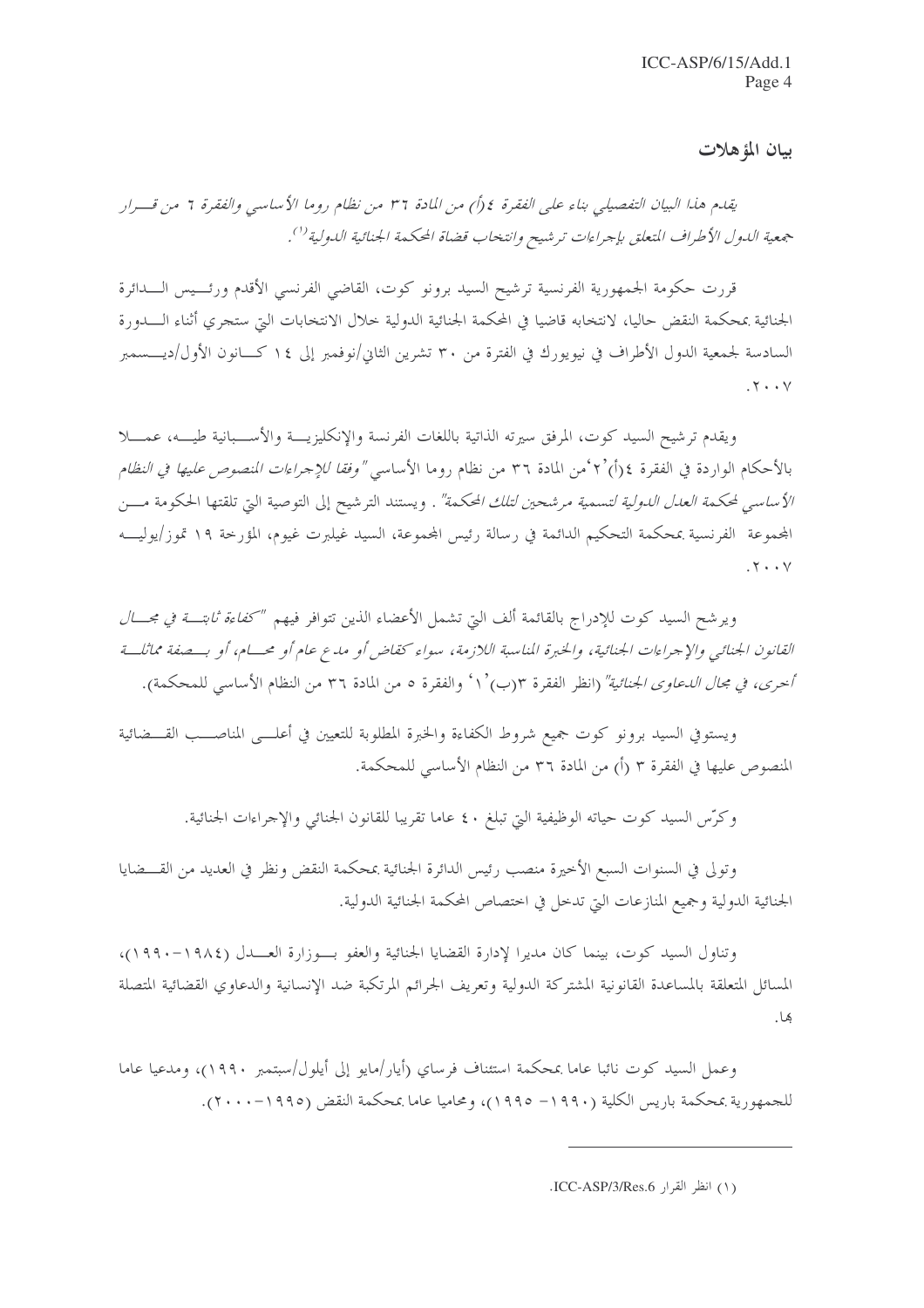وبصفته رئيسا للدائرة الجنائية وقاضيا أقدم منذ أيلول/سبتمبر ٢٠٠٣، عمل السيد كوت رئيــــسا لمحكمــــة النقض بالنيابة في الفترة من ٥ آذار/مارس إلى ٣٠ أيار/مايو ٢٠٠٧.

وأجرى لدى عمله بمحكمة النقض اتصالات كثيرة بوفود أجنبية تضم قضاة من مختلف البلدان.

ولغة السيد كوت الأصلية هي الفرنسية، ويتحدث بالإنكليزية أيضا.

والسيد كوت فرنسي الجنسية.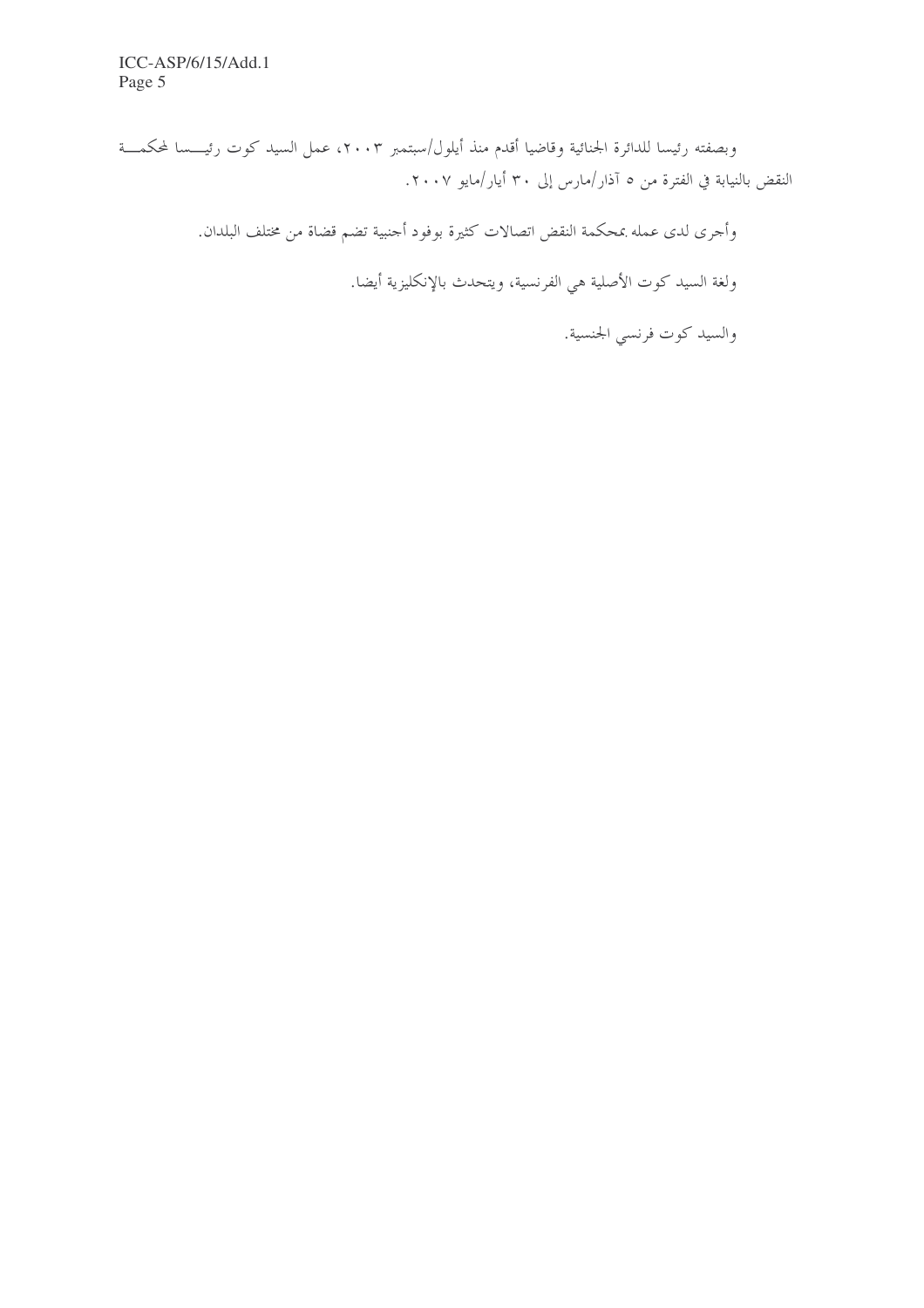رسالة رئيس المحموعة الفرنسية بمحكمة التحكيم الدائمة

غيلبرت غيوم رسالة رئيس المحموعة الفرنسية بمحكمة التحكيم الدائمة

باریس، ۱۹ تموز/یولیه ۲۰۰۷

السيد المدير،

أبلغتمون في رسالتكم رقم 9103CM المؤرخة ٣ تموز/يوليه ٢٠٠٧ بأن الدورة القادمـــة لجمعيـــة الــــدول الأطراف في المحكمة الجنائية الدولية ستعقد في نيويورك في الفترة من ٣٠ تـــشرين الثــــاني/نــــوفمبر إلى ١٤ كــــانون  $\langle \cdot, \cdot \rangle$ 

وأفدتم بأن الجمعية ستنتخب ثلاثة قضاة بعد الاستقالات التي قدمت هذا العام ومن بينها استقالة القاضـــي الفرنسي كلود جوردا. وأضفتم أن الحكومة الفرنسية ترغب في تقديم مرشح جديد وأرفقتم بالرسالة السيرة الذاتيـــة لثلاثة قضاة يطلبون ترشيحهم لهذا المنصب. وتلقيت منكم بعد ذلك طليا رابعا.

وأبلغتمون أيضا في نفس الرسالة المؤرخة ٣ تموز/يوليه بأن الحكومة الفرنسية قررت أن تطلب إلى المحموعـــة الفرنسية بمحكمة التحكيم الدولية تسمية مرشح لها، وفقا للفقرة ٤ من المادة ٣٦ من النظـــام الأساســــي للمحكمــــة الجنائية الدولية.

وأتشرف بإبلاغكم بأن المحموعة الفرنسية قررت بالإجماع، بعد النظر في الترشـــيحات المقدمــــة في ضــــوء الشروط الواردة في النظام الأساسي للمحكمة عليها بعناية، ترشيح السيد برونو كوت، رئيس الدائرة الجنائية بمحكمة النقض حاليا، لهذا المنصب.

وتفضلوا، سيادة المدير، بقبول فائق الاحترام.

[توقيع] غيلبرت غيوم

السيد فيليب إتيين مدير الديوان وزارة الخارجية ۳۷، الکیه دو, سبه ۷۰۰۰۷ باریس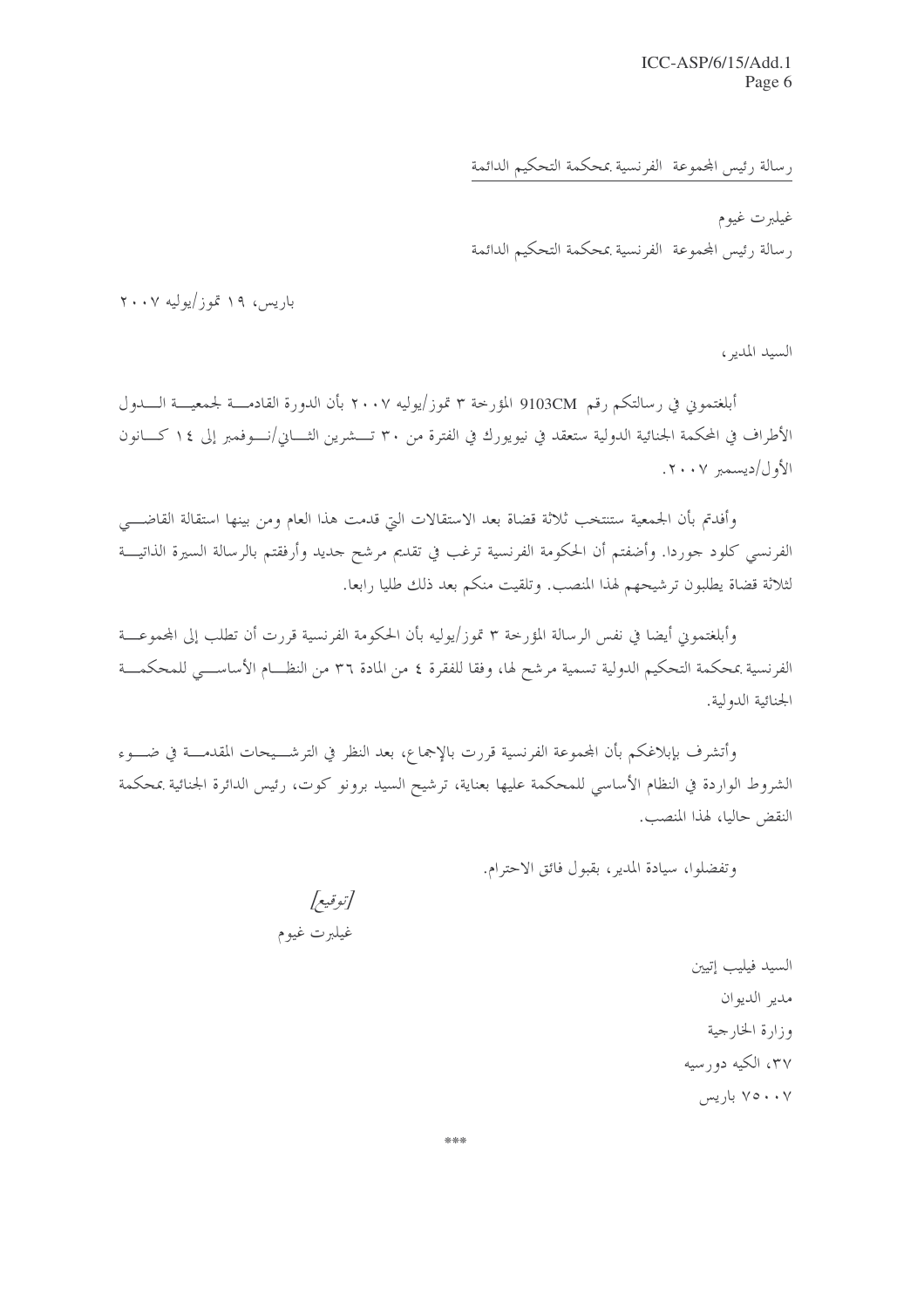## البيانات الشخصية

| تاريخ الميلاد:   | ۱۰ حزیران/یونیه ۱۹٤٥ بمدینة لیون، فرنسا. |
|------------------|------------------------------------------|
| الجنسية:         | فرنسي.                                   |
| الحالة العائلية: | متزوج وأب لثلاثة أطفال.                  |

التعليم

## المناصب القضائية والخبرة العملية

| آذار/مارس <sup>—</sup> أيار/مايو ۲۰۰۷ | رئيس محكمة النقض بالنيابة.                                                                                                       |
|---------------------------------------|----------------------------------------------------------------------------------------------------------------------------------|
| أيلول/سبتمبر ٢٠٠٠ — حتى الآن          | رئيس الدائرة الجنائية بمحكمة النقض التي تضم ٤٠ قاضيا متخصصا في جميـــع<br>المسائل المتعلقة بالقانون الجنائي والإحراءات الجنائية. |
| $\gamma \ldots - \gamma$ 990          | محام عام بمحكمة النقض (الدائرة الجنائية).                                                                                        |
| $1990 - 199.$                         | المدعي العام بمحكمة باريس الكلية، ١٠٠ قاض وأكثر من ٣٠٠ موظف.                                                                     |
| أيار/مايو– أيلول/سبتمبر ١٩٩٠          | النائب العام بمحكمة استئناف فرساي.                                                                                               |
| 199.1916                              | مدن ادارة القضارا الجزاء قروالعف بدن ارتج العداري صراغة الزم رصال مشرورة                                                         |

مدير إدارة القضايا الجنائية والعفو بوزارة العدل؛ صياغة النصوص التــــشريعية  $199 - 1912$ وبوجه حاص في القانون الجنائبي الأوروبي والسدولي، والمـــساعدة القانونيـــة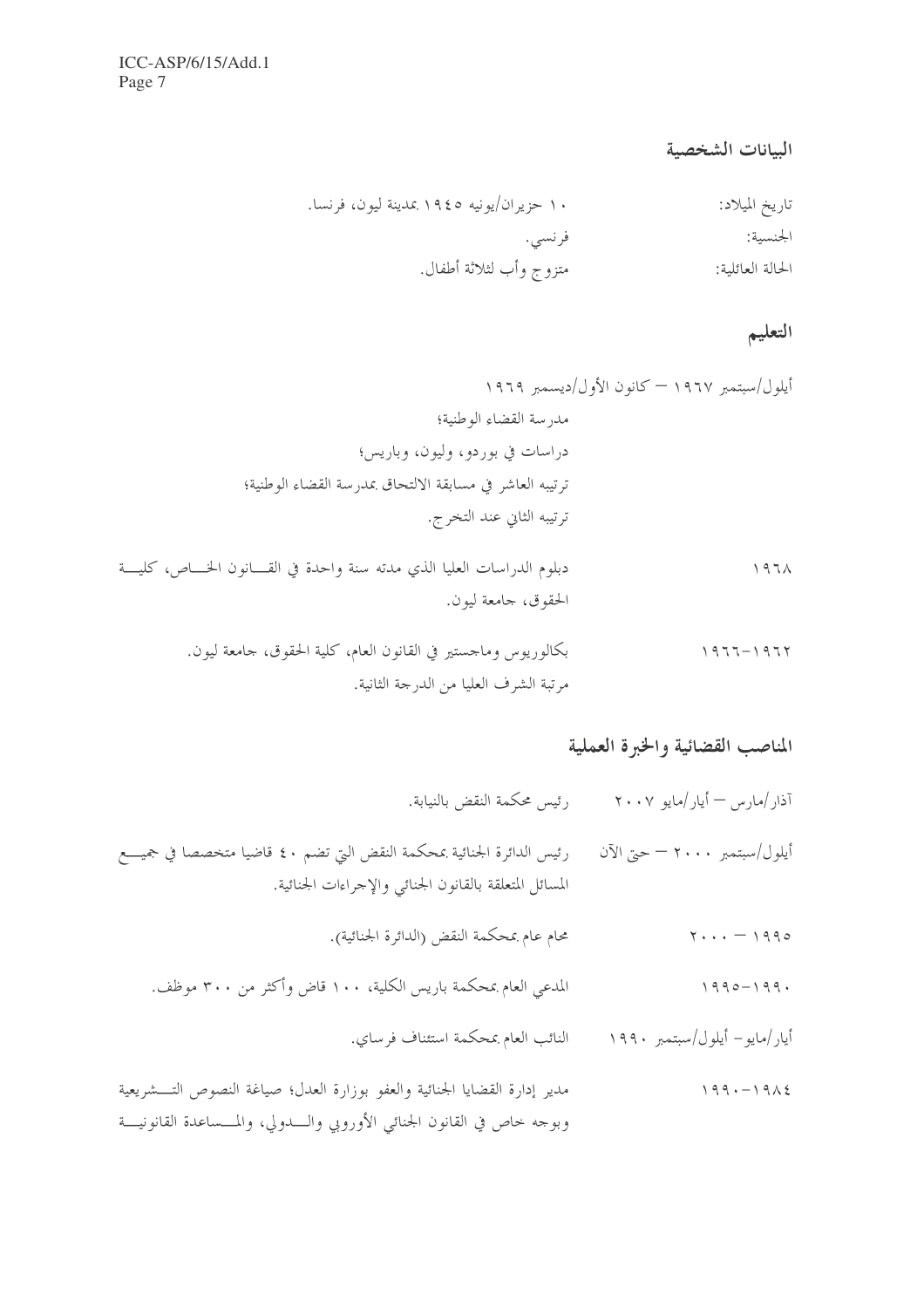| المشتركة الدولية في المسائل الجنائية، والإشراف على عمــــل وكــــلاء النيابــــة<br>ورصده، وتنفيذ سياسة توفير الدعم لضحايا الجرائم الجنائية.                                                       |                                                             |
|----------------------------------------------------------------------------------------------------------------------------------------------------------------------------------------------------|-------------------------------------------------------------|
| نائب مدير القضاء الجنائبي، إدارة القضايا الجنائية والعفو، وزارة العدل.                                                                                                                             | $19\lambda \xi - 19\lambda \tau$                            |
| مكلف بمهمة لدى إدارة المدعى العام بشأن محكمة اســـتئناف بــــاريس وقــــام<br>بأعمال الأمين العام لإدارة المدعى العام؛ مسؤول عن مكتب المــــدعى العــــام<br>والشؤون الإدارية لإدارة المدعى العام. | $1917 - 1911$                                               |
| مكلف بمهمة لدى رئيس محكمة النقض؛<br>الاختصاصات القضائية لرئيس المحكمة.                                                                                                                             | $1911 - 191.$                                               |
| رئيس مكتب الإدعاء بإدارة القضايا الجنائية والعفو بسوزارة السوزارة العسدل<br>ومسؤول عن الجرائم الاقتصادية والمالية والاحتماعية.                                                                     | $191 \cdot -1910$                                           |
| وكيل نيابة، محكمة ليون الكلية.                                                                                                                                                                     | $19V0 - 19V1$                                               |
| قاض بوزارة العدل، مدير مكتب مدير إدارة القضايا الجنائية والعفو.                                                                                                                                    | $19YY-19Y$                                                  |
|                                                                                                                                                                                                    | المهام التعليمية                                            |
| محاضرات (الإحراءات الجنائية) في مدرسة القضاء الوطنية الفرنسة (باريس).                                                                                                                              | $\mathbf{y} \cdot \mathbf{y} = \mathbf{y} \cdot \mathbf{y}$ |
| رئيس هيئة التحكيم المعنية بمنح صفة الشرطة القـــضائية للمفتـــشين التــــابعين<br>لقوات الشرطة الوطنية (وزارة الداحلية).                                                                           | $\mathbf{Y} \cdot \cdot \cdot = 1997$                       |
| محاضرات (الإحراءات الجنائية) لأفراد الشرطة الوطنية (وزارة الداخلية).                                                                                                                               | $\mathbf{y} \cdot \mathbf{y} = 1990$                        |
| محاضرات في مدرسة القضاء الوطنية الفرنسية (بوردو).                                                                                                                                                  | $191. - 1910$                                               |
| باحث مساعد في قانون الإحرام، كلية الحقوق، حامعة باريس الثانية.                                                                                                                                     | 194.                                                        |

## البعثات والمحاضرات الخارجية

| روما، محاضرة في حلقة دراسية معنية بمكافحة الفساد. | تشرين الثاني/نوفمبر ١٩٧٩ |
|---------------------------------------------------|--------------------------|
| سيراكوزا، مكافحة الجرائم الاقتصادية والمالية.     | كانون الأول/ديسمبر ١٩٧٩  |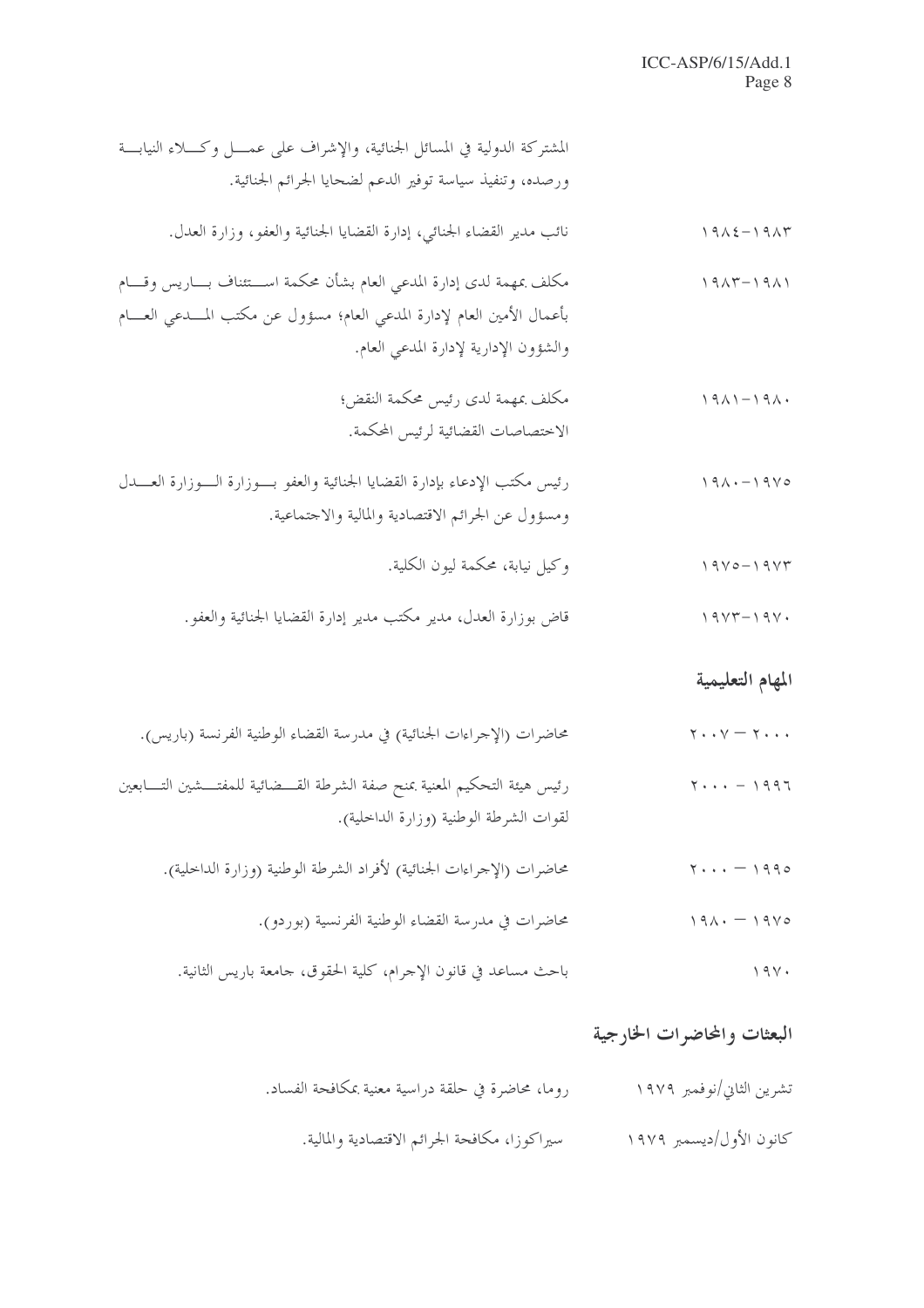- أوسلو، ممثل السيد ألبان شالاندون، وزير العدل، في احتمـــاع وزراء العـــدل حزيران/يونيه ١٩٨٦ الأوروبيين.
- مونتيال وكويبك، بعثة للاستعلام وتبادل المعلومــات (وزارة العـــدل، نقابـــة آذار /مارس ۱۹۸۷ المحامين في كويبكِ).
	- موسكو، كلمة بمناسبة الذكرى المئوية الثانية لإدارة المدعى العام. كانون الثابي/يناير ١٩٩٧
	- سانت بطرسبور غ، محاضرة في احتماع لوكلاء النيابة (المفوضية الأوروبية). تموز/بوليه ١٩٩٧
		- بيروت، محاضرة بشأن كرامة القاضي، جامعة الكسليك. نيسان/أبريل ٢٠٠٠
			- ٠٠٨ شباط/فبراير ٢٠٠٢ فيينا، حلقة عمل مع المحكمة النمساوية العليا.
		- ١–٥ كانون الأول/ديسمبر ٢٠٠٣ بيروت، بعثة إلى محكمة النقض بلبنان (طرق وأساليب الطعن بالنقض).
		- روما، مقابلات مع رؤساء محكمة النقض ومجلس القضاء الأعلى بإيطاليا. ۱۱ کانون الثانی/پنایر ۲۰۰۵
			- لاهاي، حلقة عمل في المحكمة الجنائية الدولية. ۱۱–۱۱ شیاط/فیرایر ۲۰۰۶
			- أوتاوا، محكمة كندا العليا. محاضرة بشأن مكافحة الارهاب. ٢٤–٢٦ نيسان/أبريل ٢٠٠٦

## استضافة الوفود الأجنبية وحلقات العمل بمحكمة النقض

۲۰۰۰–۲۰۰۷: وفود من أسبانيا، أوكرانيا، بلغاريا، بنن، بوركينا فاصو، بولندا، الجزائر، الـــسنغال، الكــــاميرون، كوت ديفوار، ليتوانيا، مالي، المغرب، النمسا، هولندا، اليابان، وبلدان أحرى.

## المحاضر ات/الحلقات الدر اسية/المؤتمر ات

محاضرات مختلفة في الحلقات الدراسية ومؤتمرات بشأن نقاط في القانون الجنائبي والإحراءات الجنائية في مجلس الشيوخ الفرنسي، وكليات الحقوق بجامعتي باريس وليون، ومركز تدريب المحامين في باريس، والمعاهد التجارية (المعهد العسالي للدر اسات التجارية)، والأكاديمية البحرية الفرنسية.

## الأوسحة والنياشين

وسام الشرف من رتبة كوماندور (مرسوم نيسان/أبريل ٢٠٠٥) وسام الاستحقاق الوطني من رتبة كوماندور (مرسوم آذار/مارس ٢٠٠١)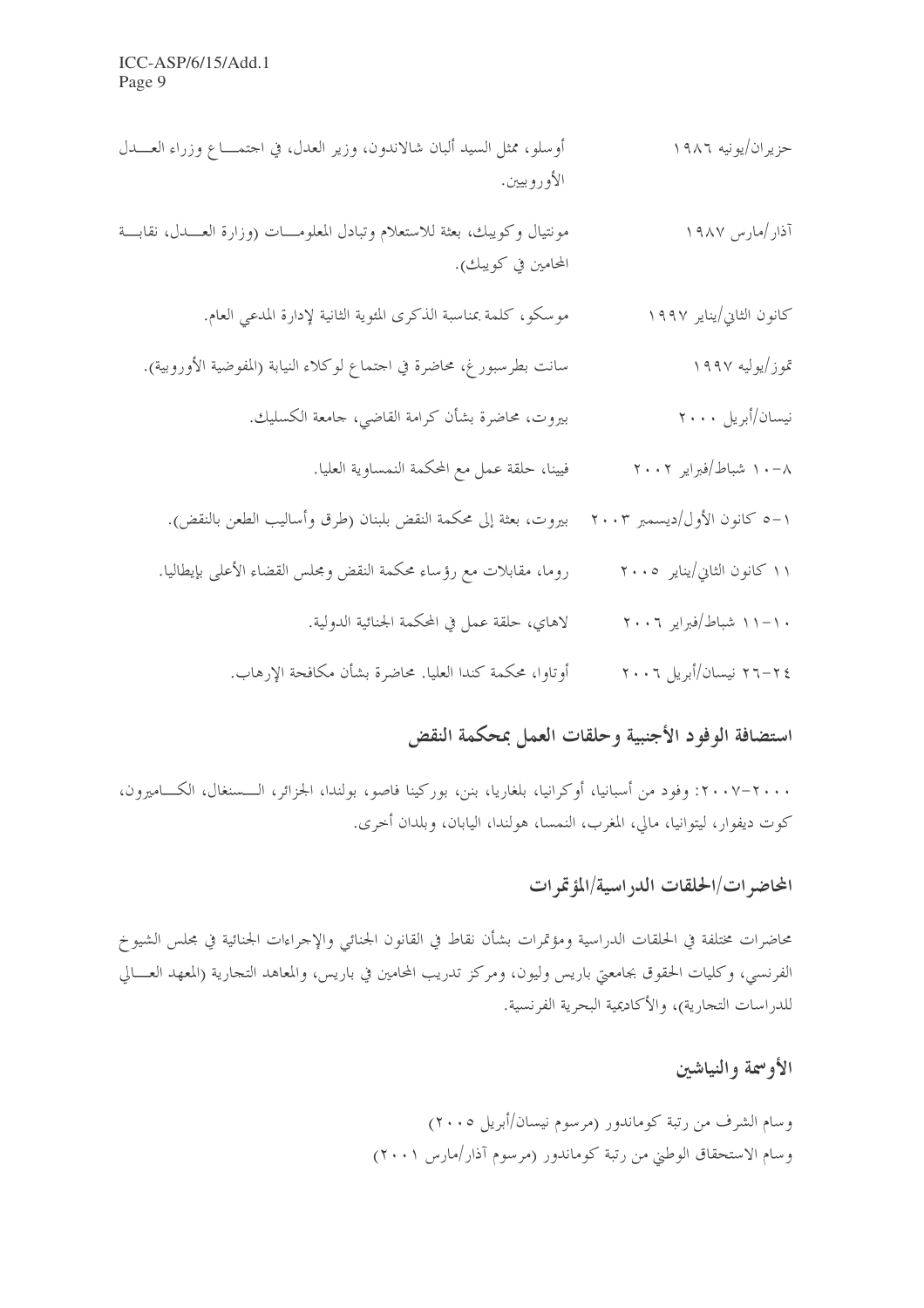ICC-ASP/6/15/Add.1 Page 10

وسام الاستحقاق الزراعي الفرنسي من رتبة فارس (كانون الثاني/يناير ١٩٧٩) ميدالية السجون

اللغات

الفرنسية (اللغة الأصلية) الإنكليزية

الرابطات

عضو في رابطة باريس لمساعدة ضحايا الإجرام، علاوة على رابطات أحرى.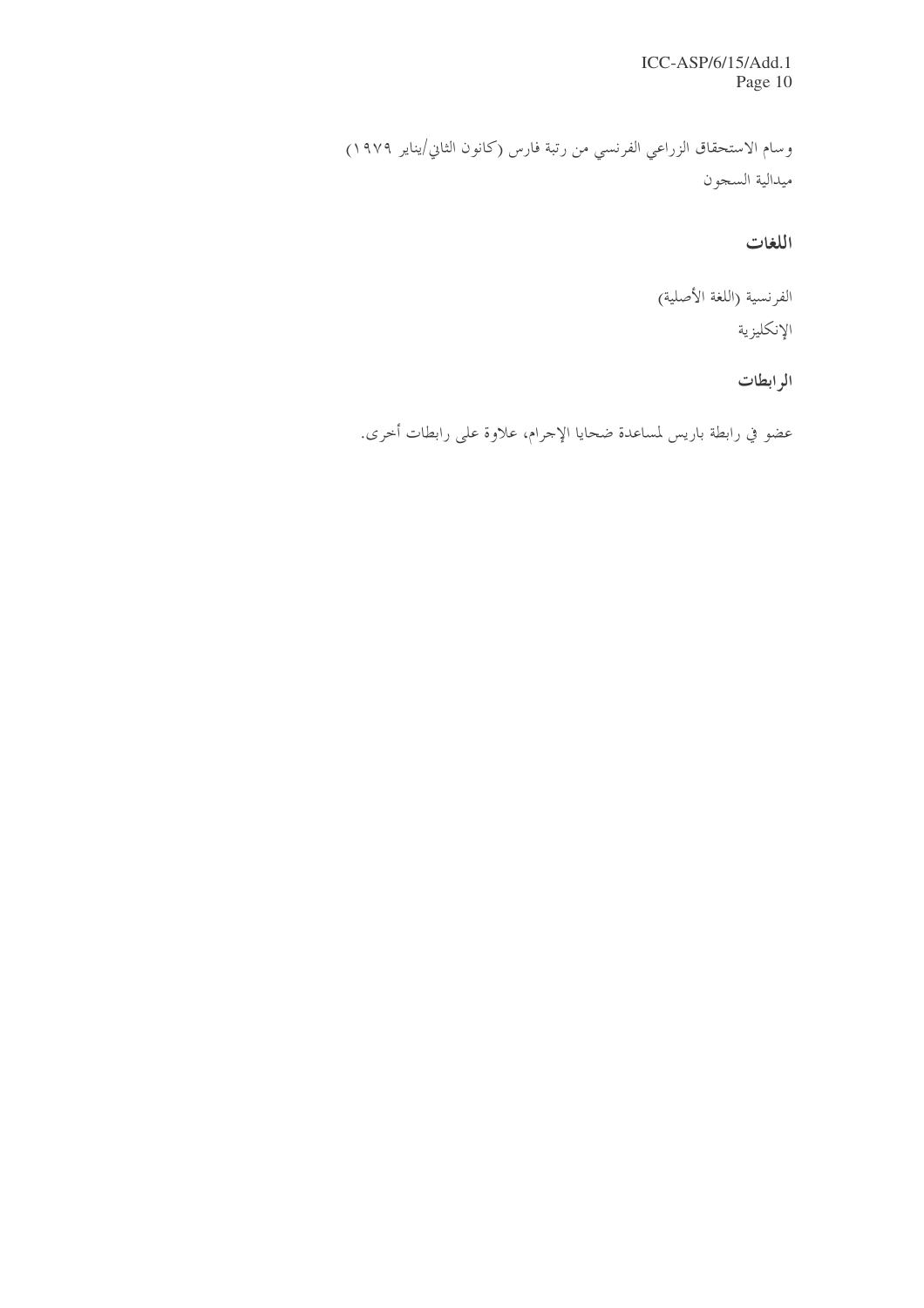#### تذييل

### بيان تفصيلي لمسؤوليات السيد برونو كوت في مجالات اختصاص المحكمة الجنائية الدولية

(١) بصفته مديرًا لإدارة القضايا الجنائية والعفو بوزارة العدل، كان مسؤولًا، في جملة أمور، عن المساعدة القانونيــة المشتركة في الاجراءات الجنائية الدولية.

وساهم أيضا في صياغة الباب الأول من قانون العقوبات الفرنسي الجديد المتعلق بالجرائم ضد الإنسانية.

وفي إطار مهام الإدعاء، تابع قضية كلاوس باربي المتهم بارتكاب جرائم ضد الإنسانية، في مرحلتي التحقيـــق والأعمال التحضيرية للإدعاء والمحاكمة أمام محكمة جنايات الرون. وتابع أيضا قضايا رينيه بوسكيه، وبـــول توفييـــه، وموريس بابون، المتهمين بارتكاب جرائم ضد الإنسانية. وفي القضية الأخيرة، ُطلب منه تقـــديم مـــذكرات للــــدائرة الجنائية التي نظرت في الطعن المقدم ضد الحكم الصادر من محكمة جنايات الجيروند على موريس بابون بالسجن مدى الحياة.

وفي نفس الفترة، قامت إدارة القضايا الجنائية والعفو بتصميم وتطوير وتنفيذ سياســـة اســـتباقية لمـــساعدة الضحايا في الدعاوي الجنائية، تتراوح بين تحسين الإجراءات المتعلقة بتعويضهم وإقامة حهساز لاستقبالهم وتقسديم التوجيهات النفسية والمادية لهم ومساعدقم في الإجراءات القضائية.

(٢) وبصفته المدعى العام للجمهورية في باريس، وهي أكبر النيابات في فرنسا من حيث عـــدد القـــضاة والمـــوظفين العاملين بما وعدد وأهمية وحدية القضايا التي تعالج فيها، نظر السيد كوت في قضايا ذات صبغة دولية (تتعلق بجـــرائم القانون العام، أو حرائم الغش الاقتصادية والمالية، أو الإرهاب).

(٣) وبصفته محاميا عاما ثم رئيسا للدائرة الجنائية بمحكمة النقض التي تنظر في جميع الطعون الجنائية، نظر السيد كوت في قضايا تتعلق بحرائم حنائية دولية (بما في ذلك قضايا تتعلق يإختصاص المحاكم الفرنسية في الجــــرائم الــــتي ترتكــــب حارج الإقليم الوطني) وفي منازعات تتعلق بقانون تسليم المحرمين، وأوامر القبض الأوروبية، والجرائم الـــــتي ترتكــــب ضد الأفراد، بما في ذلك الجرائم ذات الطابع الجنسبي.

وفي محكمة النقض، أحرى اتصالات كثيرة بوفود أحنبية يشارك فيها قضاة من مختلف البلدان.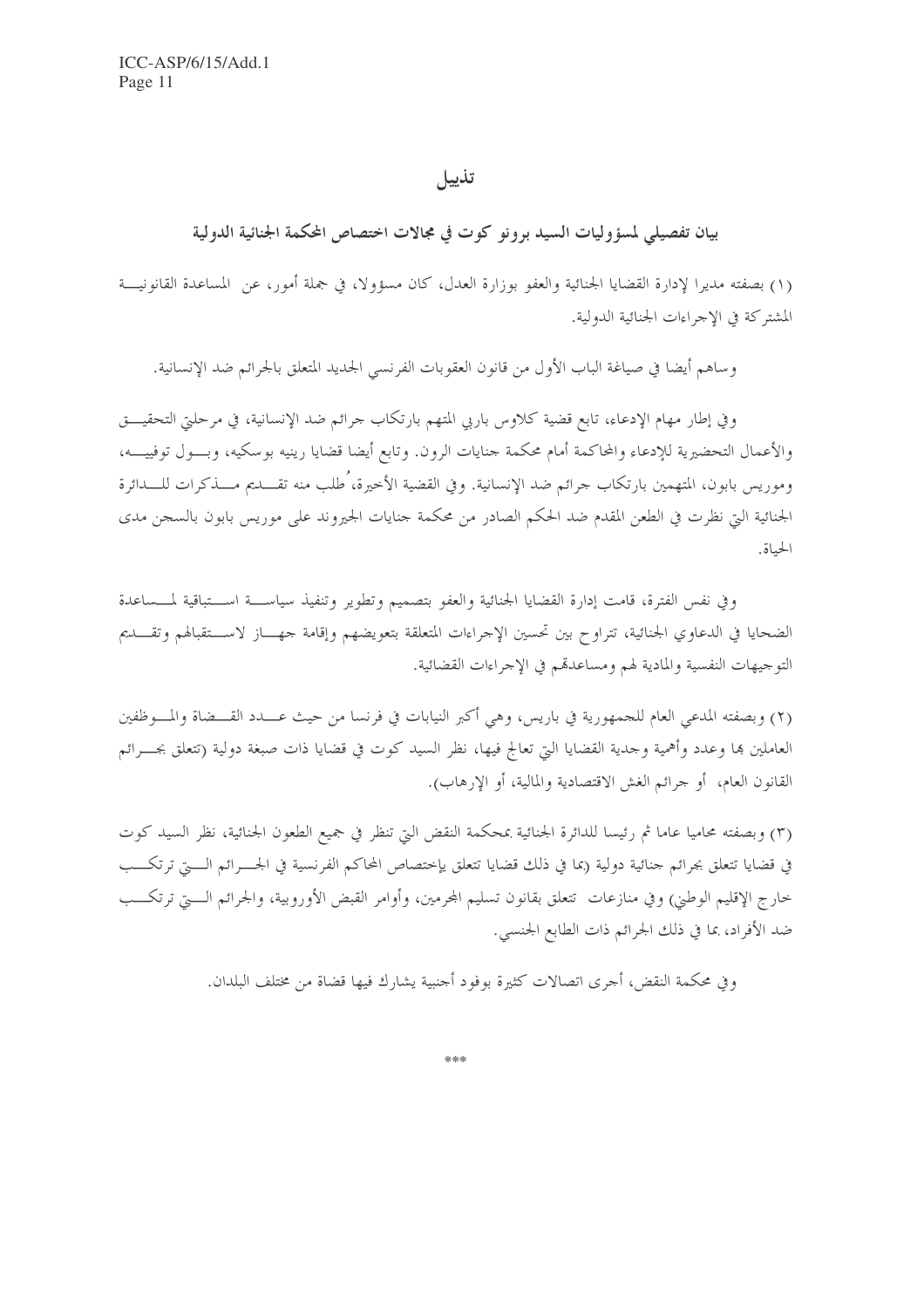## ٢– ديكسون، غراتسييلا (بنما)

[الأصل: بالاسبانية]

### مذكرة شفوية

تمدي بعثة جمهورية بنما لدى الأمم المتحدة تحيالها إلى أمانة جمعية الدول الأطراف في نظام روما الأساسى للمحكمة الجنائية الدولية وتتشرف بإبلاغها بأن حكومة جمهورية بنما قررت تعيين القاضية غراتسييلا ديكسون، رئيسة قضاة المحكمة العليا في بنما، مرشحة لمنصب قاضية في المحكمة الجنائية الدولية في الانتخابات التي ستجري إبان الدورة السادسة لجمعية الدول الأطراف، في نيويورك، في الفترة من ٣٠ تشرين الثاني/نوفمبر إلى ١٤ كانون  $\langle \mathbf{Y} \cdot \mathbf{Y} \rangle$ 

والقاضية ديكسون مرشحة مدرج اسمها في القائمة ألف، وفقاً للفقرة ٣ (ب) (`١`) من المادة ٣٦ من النظام الأساسي للمحكمة الجنائية الدولية. ويُرفق طيه بيان المؤهلات والسيرة الذاتية للقاضية ديكسون.

\*\*\*

| ٠<br>× | $\sim$ | n. |  |
|--------|--------|----|--|
|        |        |    |  |

#### بيان المؤهلات

'يُقِلَّم هذا البيان المُفصِّل وفقاً للفقرة ٤ (أ) من المادة ٣٦ من نظام روما الأساسي وللفقرة ٦ من قرارا جمعية الدول الأطراف المتعلق بإجراءات ترشيح وانتخاب قضاة المحكمة الجنائية الدولية.

وقد قررت حكومة جمهورية بنما ترشيح القاضية غراتسييلا ديكسون، رئيسة قضاة المحكمة العليا لبنما، لمنصب قاضية في المحكمة الجنائية الدولية، وسوف تقوم بإدراج اسمها في القائمة ألف، وذلك طبقاً للفقرة ٣ (ب) (`١`) من المادة ٣٦ من نظام روما الأساسي، أثناء الانتخابات التي ستجري في الدورة السادسة لجمعية الدول الأطراف في النظام الأساسي الآنف الذكر وهي الدورة المقرر عقدها في الفترة من ٣٠ تشرين الثاني نوفمبر إلى ١٤ كانون الأول/ديسمبر ٢٠٠٧.

وهذا الترشيح يعكس رغبة بنما، بوصفها دولة عضو في الأمم المتحدة، في تعزيز سياسة قوامها الدفاع عن حقوق الإنسان والقانون الإنساني الدولي واحترام القانون الدولي والمبادئ التوجيهية لنظام روما الأساسى الذي تعتبر ىنما ط فاً فيه.

وترشيح هذه المواطنة البنمية اللامعة يقوم على أساس شخصيتها الفذة وأهليتها المهنية والأكاديمية وبالخصوص كفاءِها المشهود لها ها في مجال القانون الجنائي والإجراءات الجنائية.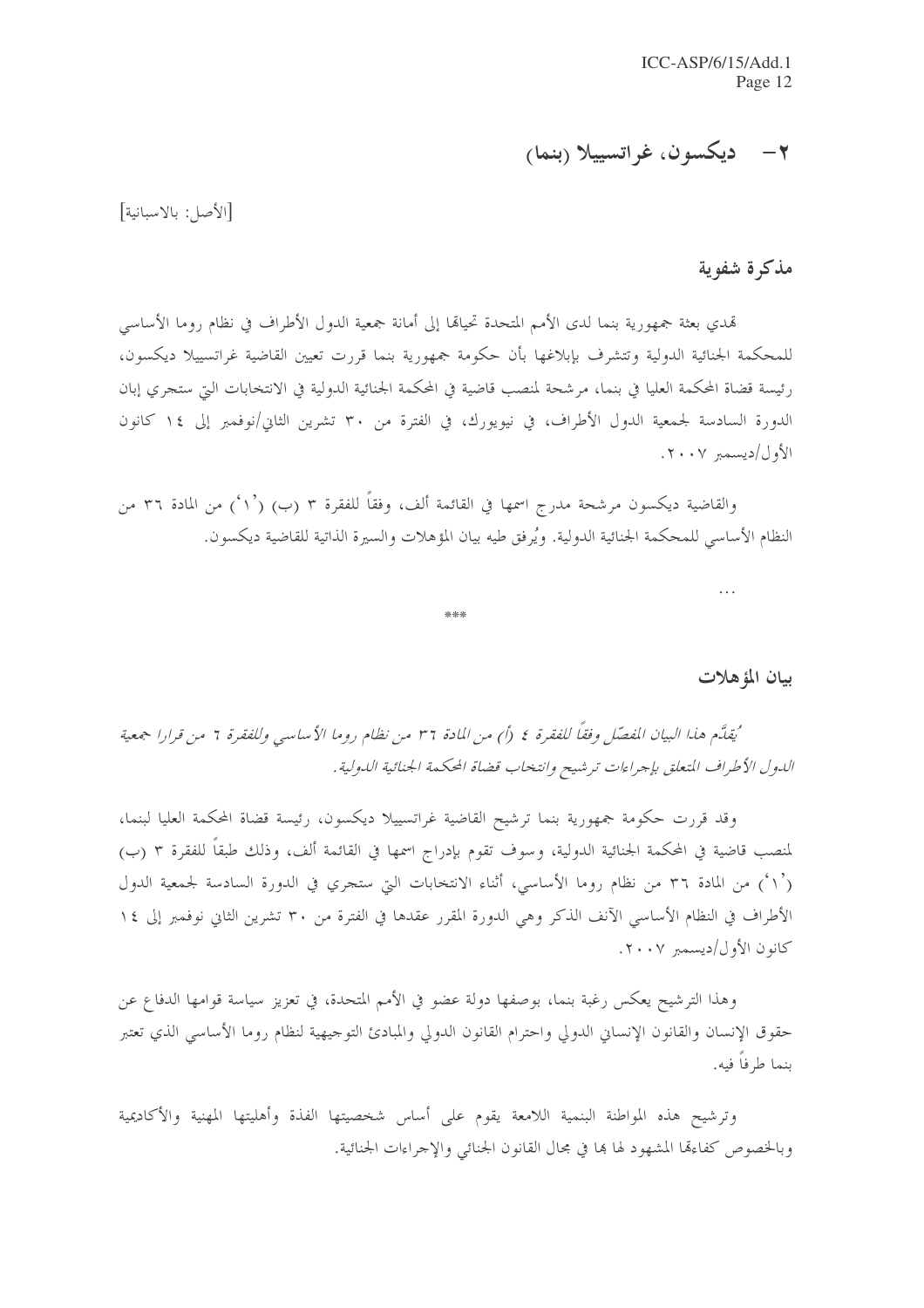والقاضية ديكسون، التي تُعرَض سيرهّا الذاتية مرفقه، تتحدث الإنكليزية والفرنسية بطلاقة بالإضافة إلى لغتها الأم الأسبانية. ومن بين ما نشرته من أعمال مقالها عن "صورة المرأة واستخدامالها الحاطة بالكرامة من قبل بعض وسائط الإعلام"، في الصحيفة البنمية لابرانسا؛ والمقال المعنون "الآفاق المفتوحة أمام السجناء السياسيين واللاجئين بسبب الحرب"، والدراسة الإفرادية التي نُشرت في عام ١٩٩٩ بعنوان "اتفاقية روما: من أجل محكمة جنائية دولية".

وتميزت القاضية غراتسييلا ديكسون في بنما منذ شباها بالنضال في الميدان الاجتماعي، وبرهنت في هذا النضال على حرصها الشديد على فهم مشاكل قطاعات ذوي الدحل الأدن من سكان البلاد ولا سيما الأشخاص الذين يتعرضون للممارسات التمييزية لأسباب تتعلق بالجنس والعرق.

ورئيسة القضاة غراتسييلا قاضية في الدائرة الجنائية التابعة لمحكمة العدل العليا في جمهورية بنما منذ ١٩٩٨ ورئيسة قضاة المحكمة العليا منذ السنة الماضية. وخلال المدة التي تقلدت فيها منصبها قامت بتعزيز عملية تحديث وتطوير المؤسسات وتقوية نظام الاتصال المؤسسي لكي يتاح للصحافة الوطنية والصحافة الدولية وللعموم المعلومات القضائية. كما أُلها حدَّت في سبيل توسيع التغطية التي توفرها الخدمات البديلة لتسوية الصراعات وتعزيز التدريب وتنمية الوعى بالبرامج المتعلقة بالتشريعات وإمكانية الوصول والمشاركة وحقوق الإنسان لأضعف الفئات الاجتماعية.

ويمكن استشفاف مدى متانة الخلفية الأكاديمية والمهنية التي تتمتع بما من حلال المسؤوليات العالية التي أناطتها ها شتى الرابطات الدولية. ورئيسة القضاة غراتسييلا ديكسون هي رئيسة الرابطة الدولية للقاضيات ورئيسة اتحاد القضاة في أمريكا اللاتينية.

والمشاركة السياسية من حانب القاضية ديكسون تشمل عملها ممثلة قانونية لضحايا الغزو العسكري لبنما من جانب الولايات المتحدة الأمريكية وتعيين الأمم المتحدة لها للمشاركة كمراقب في إنشاء المحكمة العليا لإكوادور.

وللقاضية ديكسون حبرا أيضا في التدريس بكلية الحقوق والعلوم السياسية بجامعة بنما حيث قامت بتدريس حقوق الإنسان، ومبادئ العلوم السياسية، وقانون الضمان الاحتماعي، والقوانين الاحتماعية.

وشاركت رئيسة القضاة غراتسييلا ديكسون في العديد من المؤتمرات والندوات الوطنية والدولية التي مكنتها من متابعة القضايا القانونية وإثراء معرفتها وحبرها في الميدان. ومن بين آخر الأنشطة الدولية التي شهدها يجدر ذكر مشاركتها كمتحدثة في الندوة بشأن "مشاركة جزر الهند الغربية في بناء قناة بنما"، التي انعقدت في كينغستون، جامايكا، عام ٢٠٠٠. وفي عام ٢٠٠٣، حضرت المؤتمر بشأن "نظام روما الأساسي للمحكمة الجنائية الدولية والآثار المترتبة عليه بالنسبة لسيادة القانون في بلدان أمريكا اللاتينية". وفي عام ٢٠٠٥، شاركت في الاجتماع السادس لقاضيات أمريكا اللاتينية والبحر الكاريبي الذي انعقد في الجمهورية الدومينيكية، وفي عام ٢٠٠٦، شاركت في الحوار المشترك بين البلدان الأمريكية بشأن "السكان المنحدرون من أصل إفريقي والنظم القانونية في أمريكا اللاتينية" الذي دار في مدينة واشنطن العاصمة.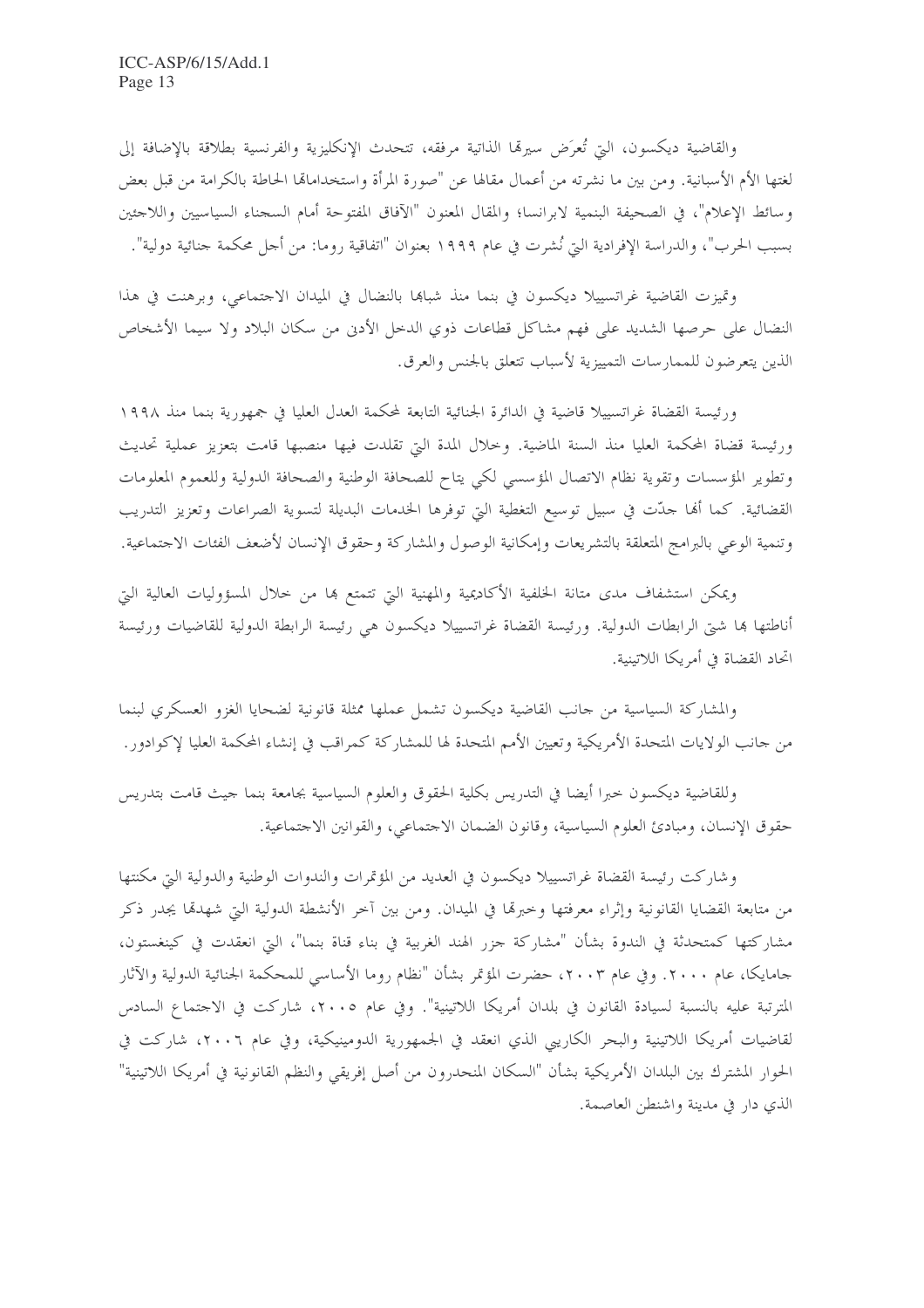وفي عام ٢٠٠٦، شاركت بوصفها ضيفة الشرف ومتحدثة في الحوار القانوين عبر الوطني المعنون "توطيد شبكات وآليات التشاور والتعاون القضائيين" بكلية الحقوق بجامعة هارفارد، كامبريدج، مساتشوسيتس. وفي نفس تلك السنة، تحدثت في المؤتمر الدولي السابع لرؤساء القضاة في العالم حول موضوع "تعزيز القانون الدولي لضمان الحفاظ على البيئة لفائدة الأحيال المقبلة". وفي هذه السنة شاركت في بوينس آيرس، بالأرجنتين، كضيفة شرف في الجمعية العامة غير العادية لاتحاد أمريكا اللاتينية للقضاة ونقابة المحامين الدولية وقدمت ورقة عنوالها "الاستقلال القضائبي والأمن".

وعلى المستوى الوطين، شاركت القاضية غراتسييلا ديكسون بوصفها متكلمة من المتكلمين في مائدة مستديرة التأمت عام ١٩٨٤ حول موضوع "مساواة المرأة". وفي عام ١٩٩٥ كانت ضيفة متحدثة أمام المؤتمر المعنون "قانون الأسرة، المركز الحالي، المحتوى، والتطبيق"، الذي نظمته حركة العاطلين عن العمل في كولون. وفي السنة نفسها شاركت في حلقة دراسية بعنوان "إرثنا الثقافي" التي نظمتها جمعية أصدقاء المتحف الإفريقي—ولجزر الهند الغربية في بنما، وفي الحلقة الدراسية بشأن "النسوة اللائبي يتاح لهن الوصول إلى برامج الرأي"، التي نظمها مركز المرأة البنمية، وقدمت أثناءها ورقة حول موضوع أهمية المرأة في التنمية المقبلة لبنما".

وشاركت أيضاً في المائدة المستديرة حول "أمين المظالم: حقيقة في مواجهة عدم التيقن الوطني"، وفي حلقة دراسية بعنوان "تطبيق وتفسير وكفاءة القانون الجنائي" التي نظمتها كلية الحقوق في بنما ورعاها برنامج الأمم المتحدة الإنمائي. كما شاركت القاضية ديكسون في الحلقة الدراسية المعنونة "تجليات مبدأ الأصول القانونية بالمقابل للملاحقة القضائية"، التي نظمتها الجهات نفسها. وشاركت أيضاً في الحلقة الدراسية المعنونة "عمليات إصلاح الإجراءات الجنائية" وفي الحلقة الدراسية بعنوان "التدابير المقيدة للحقوق".

وفي عام ٢٠٠١، كانت رئيسة القضاة ديكسون المتحدثة في المؤتمر الجامعي الأول المعنى بالعلوم القانونية وتناولت موضوع "الحبس الاحتياطي والتدابير الاحتياطية في التشريع البنمي". وشاركت، في ٢٠٠٤، في الندوة الثالثة عشرة حول الدفاع العام في بنما، وتكلمت في موضوع "النظرية الجنائية كأداة للدفاع".

أما ممارسة القاضية غراتسييلا ديكسون لمهنتها فتشمل عملها مستشارة دولية في مجال حقوق الإنسان بالنسبة للحنة أمريكا الوسطى لحقوق الإنسان؛ ومستشارة وطنية تابعة لمنظمة الأمم المتحدة للطفولة لدى اللحنة الفنية لتنفيذ قانون الأسرة؛ ومستشارة قانونية في مكتب وزير العمل والرعاية الاحتماعية في بنما؛ ومستشارة قانونية لرابطة أصدقاء المتحف الإفريقي ولجزر الهند الغربية في بنما؛ ومستشارة قانونية لدى مركز التدريب الاجتماعي لصندوق الضمان الاجتماعي؛ ومستشارة فنية وقانونية لدى لجنة المرأة التابعة للجمعية التشريعية في بنما.

وبالنسبة لمساهماها في مختلف مجالات الحياة الوطنية تُذكر مشاركتها في جملة من الكيانات منها المعهد الوطني للثقافة الذي قام بتكريم مشاركتها فيما تحقق في البلاد من تقدم ونموض بالثقافة. كما أن السلطة الإقليمية الأوقيانية المشتركة اعترفت بالعمل الجيد الذي أنجزته القاضية ديكسون التي كانت أولى امرأة تحتل منصب رئيس مجلس إدارة ذلك الكيان. وأبرزت جامعة كندا الدعم السخى الذي قدمته القاضية ديكسون لتلك المؤسسة. ثم إن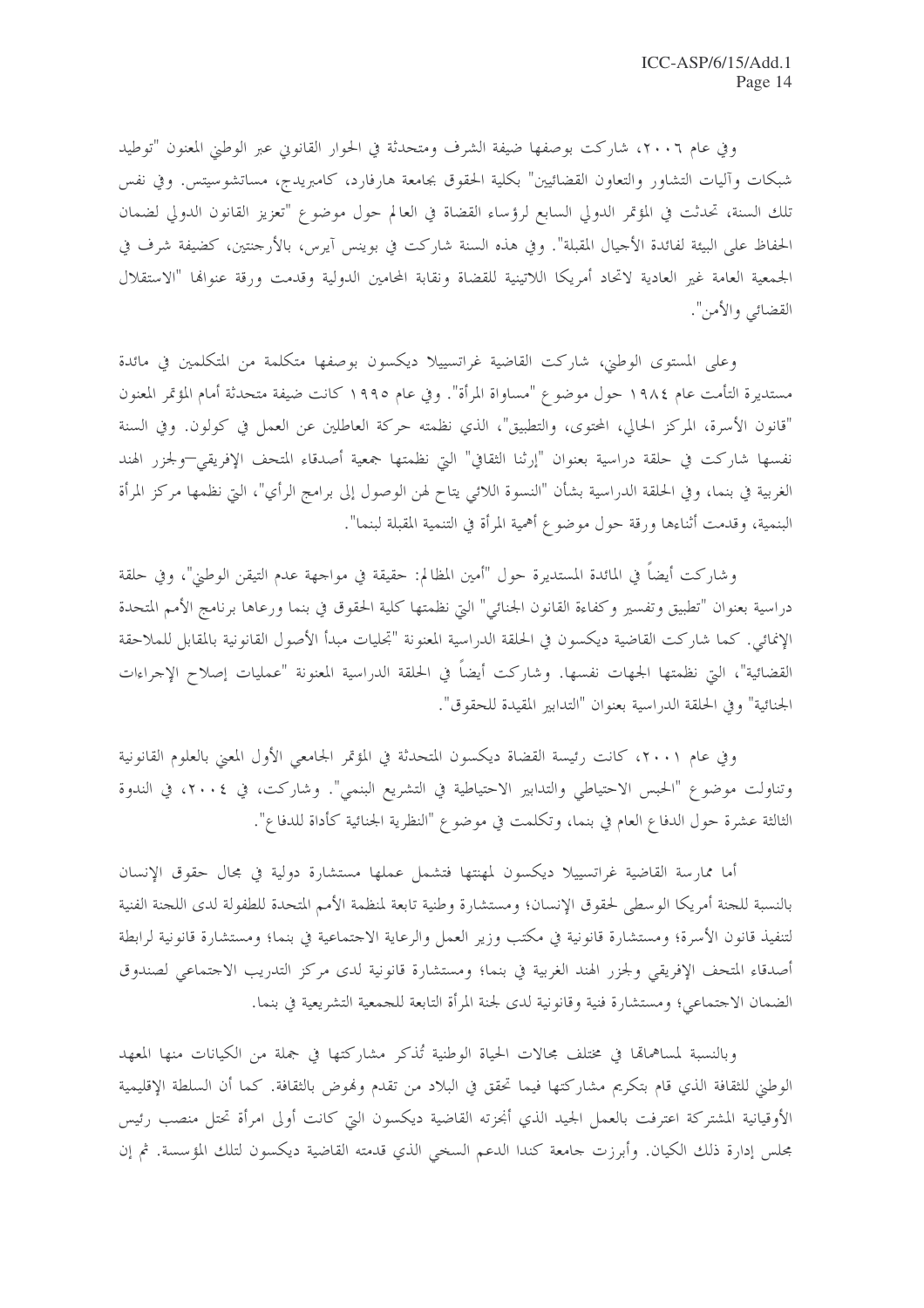اللجنة المكلفة بإحياء تراثنا عينتها "بطلة في الميدان القضائي وحامية للحقوق الدستورية للمواطنين البنميين ولجذورهم الإثنية" في عام ١٩٩٩ بنيويورك.

\*\*\*

البيانات الشخصية ولدت غراتسييلا ج. ديكسون بجمهورية بنما في ٢٨ آذار/مارس ١٩٥٥، وهي متزوجة وأم لطفلة واحدة.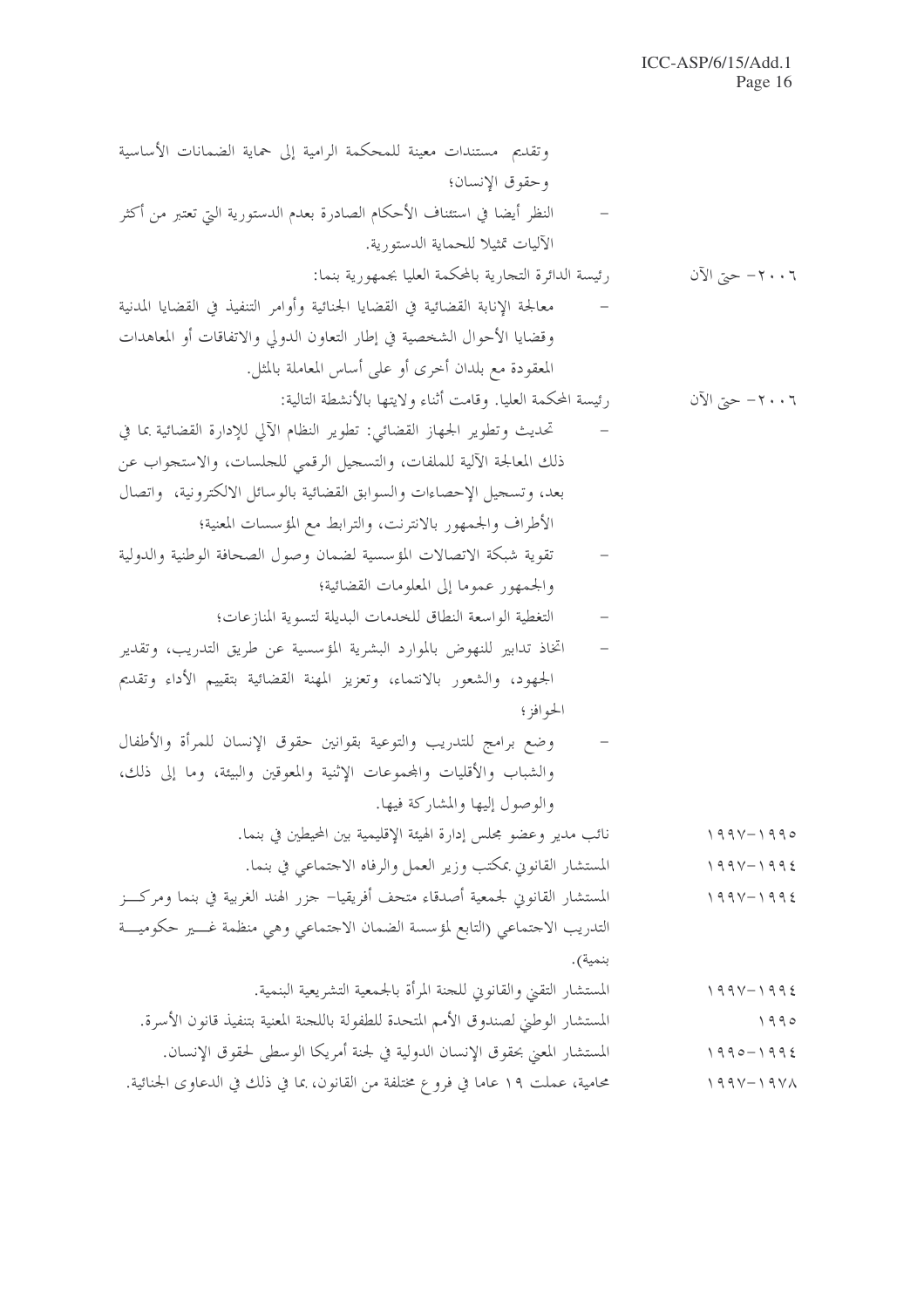المشاركة السياسية وحقوق الإنسان مراقب في عملية إنشاء محكمة الإكوادور العليا بتكليف من الأمـــم تشرين الثاني/ نوفمبر ٢٠٠٥ المتحدة مراقب دولي للانتخابات في نيكاراغوا بتكليف من المنظمات النسائية تشرين الأول/ أكتوبر ١٩٩٦ البنمية. الممثل القانوني لضحايا الغزو الأمريكي لبنما. كانون الأول/ ديسمبر/ ١٩٨٩–١٩٩٢ رئيس حزب العمال الثوري وعضو مؤسس للحزب  $19\lambda \xi - 19\lambda \eta$ رئيس اتحاد الطلبة بكلية الحقوق والعلوم السياسية، جامعة بنما.  $19Y7$ 

### الرابطات الدولية

| ٢٠٠٦ حتى الآن                                               | رئيسة الرابطة الدولية للقاضيات.                                       |
|-------------------------------------------------------------|-----------------------------------------------------------------------|
| ٢٠٠٦ حتى الآن                                               | رئيسة اتحاد أمريكا اللاتينية للقضاة                                   |
| $\mathbf{y} \cdot \mathbf{y} - \mathbf{y} \cdot \mathbf{y}$ | عضو محلس إدارة الرابطة الدولية للقاضيات والممثلة لمنطقة أمريكا الوسطى |
|                                                             | والجنوبية وبحر الكاريبي.                                              |
| $\mathbf{y} \cdot \mathbf{y} - \mathbf{y} \cdot \mathbf{y}$ | النائب الأول لرئيس الرابطة الدولية للقضاة                             |
| $\mathbf{y} \cdot \mathbf{y} = \mathbf{y} \cdot \mathbf{y}$ | النائب الثاني لرئيس الرابطة الدولية للقضاة.                           |
| ١٩٩٨ - حتى الآن                                             | الرابطة الدولية للقضاة.                                               |
| ١٩٩٨ - حتى الآن                                             | منتدى أمريكا اللاتينية للقاضيات.                                      |

#### الرابطات الوطنية

- حجعية أصدقاء متحف أفريقيا– حزر الهند الغربية، بنما؛
	- الاتحاد الوطني للمحامين البنميين؛
- نقابة المحامين البنميين، لجنة حقوق الإنسان التابعة للنقابة ولجنة الدفاع عن المهنة التابعة للنقابة، ١٩٩٢؛
	- رابطة القاضيات البنميات.
	- الرابطة البنمية للقضاة والموظفين القضائيين.

### الخبرة التعليمية

- حامعة بنما، كلية الحقوق والعلوم السياسية، أستاذة حقوق الإنسان، ومبادئ العلـــوم الــــسياسية، وقــــانون الضمان الاجتماعي، والقانون الاجتماعي– حلقة عمل متعددة التخصصات.
	- جامعة أمريكا اللاتينية للعلم والتكنولوجيا، أستاذة حقوق الإنسان.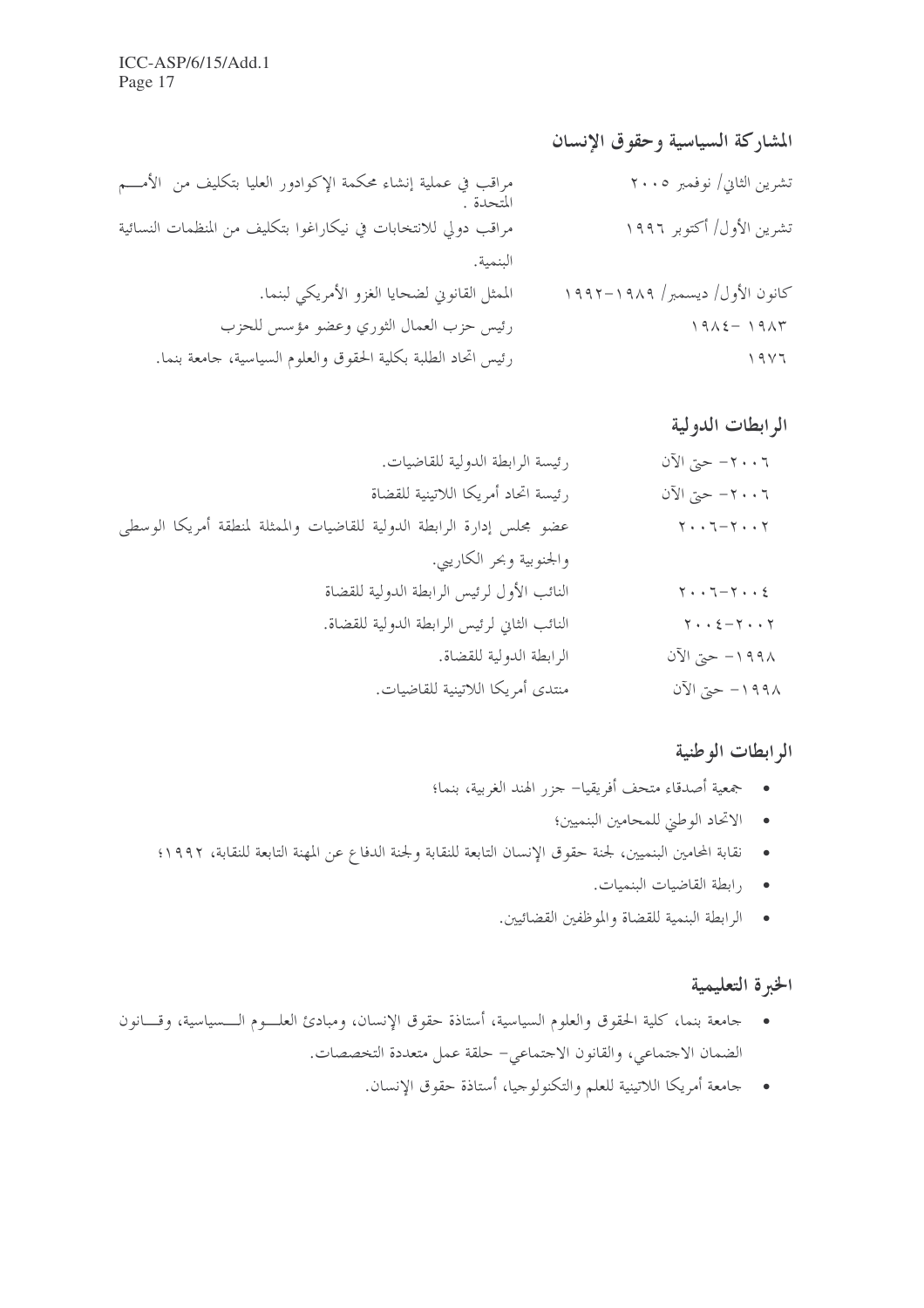اللغات

#### الاشتراك في الحلقات الدراسية والمؤتمرات واللقاءات الوطنية

- حلقة دراسية بشأن الجوانب القانونية والإجرائية في الدعاوى المدنية والجنائيـــة، جامعـــة أمريكـــا  $Y \cdot Y$ اللاتينية للعلم والتكنولوجيا، الموضوع "تعزيز نظام إقامة العدل في بنما".
- مؤتمر بنما الثالث لحقوق الإنسان، المعهد البنمي لحقوق الإنسان في كولومبو: "التحديات الجديدة  $Y \cdot \cdot 7$ لإقامة العدل في بنما". (العرض)
- المؤتمر الوطني الثامن للمحامين، نقابة المحامين: "دور المحامي في الإسهام في إقامة العدل". (العرض)  $Y \cdot \cdot 7$ 
	- المؤتمر البنمي الثان لحقوق الإنسان، المعهد البنمي لحقوق الإنسان في كولومبو. (مشاركة)  $Y \cdot \cdot \circ$
- الحلقة الدراسية الثالثة عشرة بشأن الدفاع العام في بنما، الموضـــوع "المــــذهب الجنــــائي كــــأداة  $Y \cdot \cdot 2$ للدفاع". (العرض)
- الندوة الخامسة لرابطة الطب النفسي في أمريكا اللاتينية، أمريكا الوسطى والمكــــسيك، الموضــــو ع  $Y \cdot \cdot 2$ "تأثير شهادة الخبير النفسي في الإجراءات القانونية". (العرض)
	- المحفل الوطين لحرية التعبير في بنما، مدينة بنما. (مشاركة)  $\mathbf{y} \cdot \cdot \mathbf{r}$
	- ندوة رابطة القاضيات البنميات المعقودة في مدن لاس تابلاس وسانتياغو ودافيد. (مشاركة)  $Y \cdot Y$
- المؤتمر الجامعي الأول للعلوم القضائية، الموضوع "الحبس الاحتياطي وتدابير الحمايـــة في القـــانون  $Y \cdot \cdot Y$ البنمي"، جامعة لاتينا. (العرض)
- حلقة دراسية بشأن "التدابير المقيدة للحقوق"، نظمتها كلية الحقوق كجزء من مشروع التدريب  $1999$ القضائي المتواصل. (مشاركة)
	- حلقة دراسية بشأن "إصلاح الإحراءات الجنائية"، كلية الحقوق. (مشاركة)  $199\lambda$
- حلقة دراسية بشأن "تطبيق القانون الجنائبي وتفسيره وفعاليته"، نظمتها كلية الحقوق البنمية برعاية  $199\lambda$ برنامج الأمم المتحدة الإنمائي وجمعية الدراسات والتوسع الخارجي الأسبانية. (مشاركة)
- حلقة دراسية بشأن "مظاهر مبدأ الأصول القانونية مقارنة بالإجراءات القانونية الأخرى"، نظمتها  $199\lambda$ كلية الحقوق البنمية برعاية برنامج الأمم المتحدة الإنمائي وجمعية الدراسات والتوســـع الخـــارجي الأسبانية. (مشاركة)
- مائدة مستديرة بشأن "أمين المظالم: الواقع في مواجهة الشكوك الوطنية"، بحث مقدم للدراســــات  $199V$ العليا بجامعة بنما، كلية الإدارة العامة. (العرض)
- المؤتمر السنوى الرابع بشأن الأسرة والإستدامة ونوعية الحياة الأسرية في بنمســا، نظمهــــا مركـــز  $1997$ الدراسات وتدريب الأسرة. (العرض)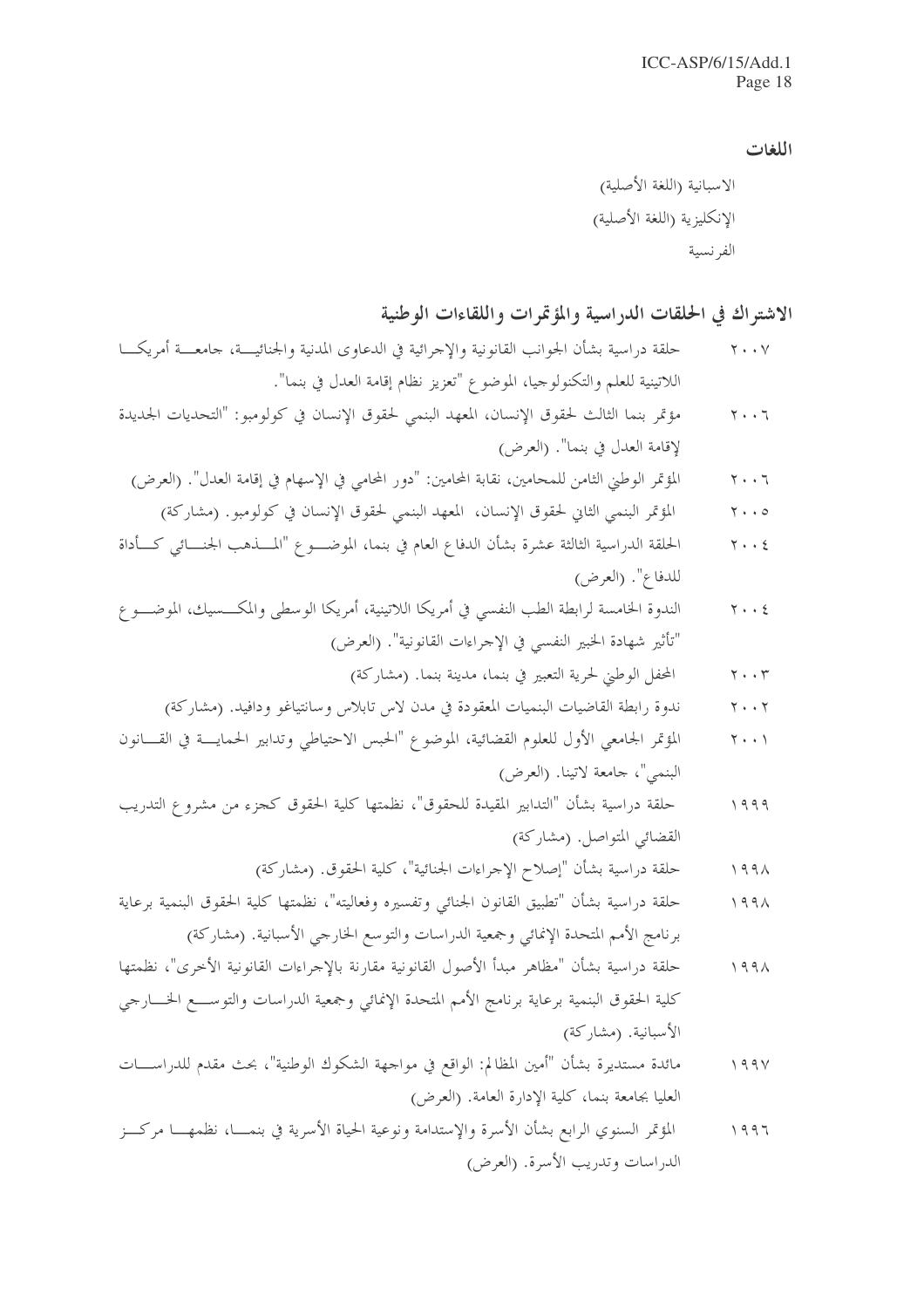- حلقة دراسية لتجديد المعلومات القانونية، نظمتها رابطة القاضيات البنميــــات، فـــرع كولـــون.  $1997$ (العرض)
- حلقة دراسية بشأن النساء اللاتي يملكن الوصول إلى برامج الرأي. الموضوع "أهمية المرأة في تنميــــة  $1990$ بنما في المستقبل ". (العرض)
- حلقة دراسية/حلقة عمل بشأن قانون الأسرة: تأثيره على الحالة الاجتماعية– السياسية والثقافية في  $1990$ بنما. الموضوع "المرأة العاملة وتحديات قانون الأسرة"، نظمتها مدرسة التمريض. (العرض)
- حلقة دراسية بشأن "تراثنا الثقافي"؛ نظمتها جمعية أصدقاء متحف أفريقيا– جزر الهند الغربيــــة في  $1990$ بنما. (مشاركة)
- مؤتمر بشأن الوضع الحالي لقانون الأسرة ومضمونه وتطبيقه، نظمته حركة العاطلين في كولبون.  $1990$ (العرض).
- حلقة دراسية بشأن التطورات الاجتماعية والقانونية الراهنة في مجال الأسرة ومنع العنف المسترلي،  $1995$ نظمها الاتحاد الوطين للمحاميات. (الحوار ومشاركة)
- حلقة دراسية بشأن التقييم الرفيع المستوى، جامعة بنما، كليسة الحقسوق والعلسوم السسياسية.  $1995$ (مشاركة)
- حلقة دراسية بشأن "حقوق الإنسان في بنما: تحليل المدونات القانونية الوطنية"، نظمهــــا المركــــز  $1995$ البنمي للتدريب الاحتماعي. (العرض)
- حلقة دراسية بشأن "قانون الإجراءات المدنية والإجراءات الجنائية وحقسوق الإنسسان"، كلبة  $1995$ الحقوق، جامعة بنما (مشاركة).
- حلقة العمل الأولى بشأن المرأة والسكان الأصليين في سياق القضاء الجنائي، الموضـــوع "وظيفـــة  $1995$ الدفاع في مواجهة التمييز الجنسي والإثني في الاجراءات الجنائية"، التي نظمها مركــز التــــدريب الاجتماعي في بنما (العرض).
- الحلقة الدراسية/ حلقة العمل التي نظمها مركز التدريب الاحتماعي، الموضوع "النموذج الليــــــــــرالي  $1997$ الجديد وممارسة الحقوق الاقتصادية والاحتماعية والثقافية في بنما" (العرض).
- مؤتمر علم الاجتماع الوطني التاسع، الموضوع "حقوق الإنسان للسجناء السياسيين"، بنما، نظمته  $1997$ مدرسة علم الاحتماع التابعة لجامعة بنما. (العرض)
- مؤتمر علم الاحتماع الوطني السابع، الموضوع "بدائل الأزمة: الديمقراطية والامبريالية وإعادة البناء  $1919$ الوطني"، نظمته مدرسة علم الاحتماع التابعة لجامعة بنما. (العرض)
- حلقة عمل مشتركة لتدريب المرأة، الموضوع "الجوانب الاحتماعية والقانونية للعاملات في بنمــــا".  $1917$ (العرض)
- حلقة دراسية بشأن النظريات السياسية، الموضوع "تطوير الديمقراطية البنمية: إلى أين؟". (العرض)  $1917$
- مائدة مستديرة بشأن النظريات الاحتماعية المعاصرة، نظمتها جمعية الشبان المسسيحية في بنمــــا.  $1910$ (العرض)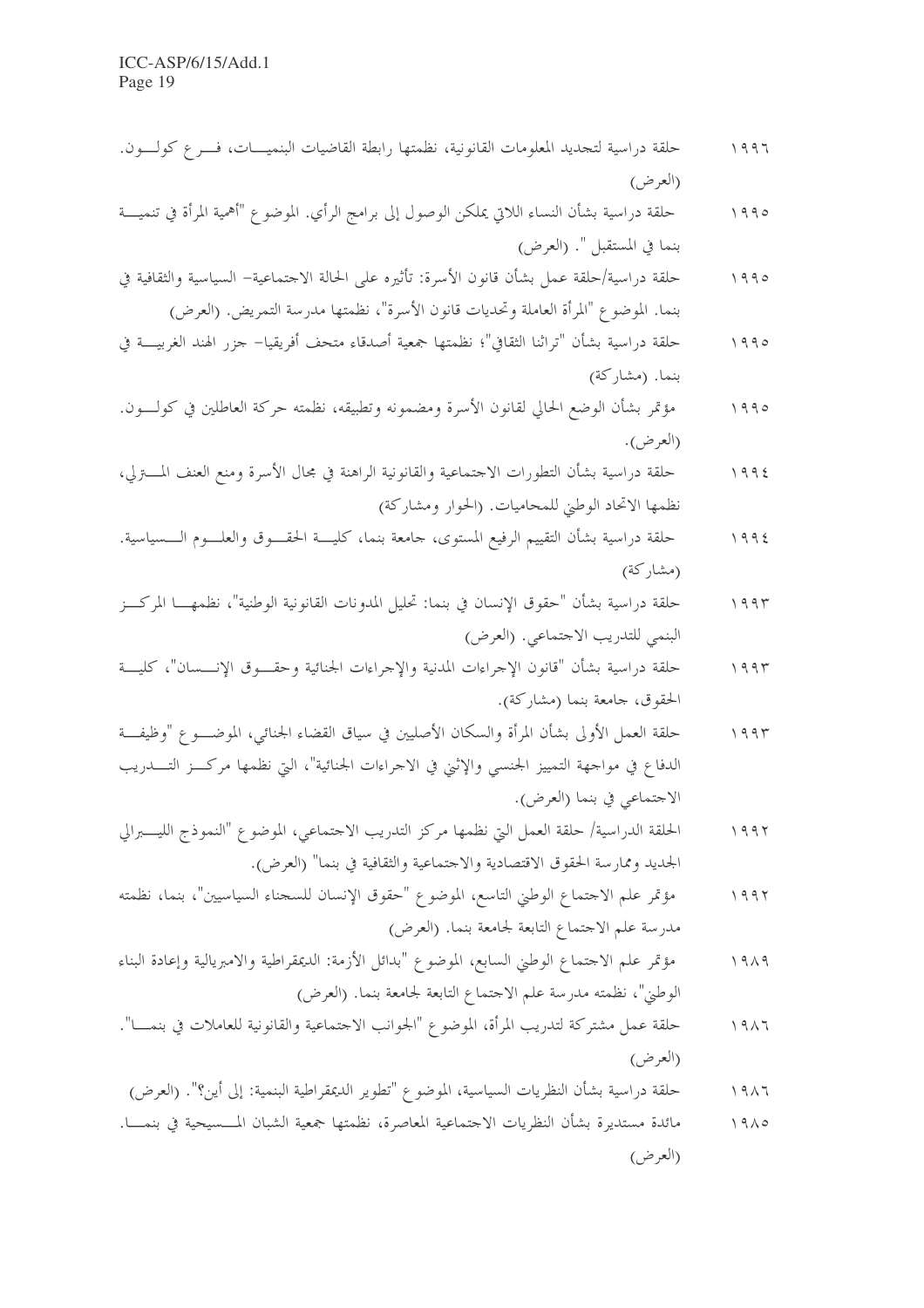مائدة مستديرة بشأن مساواة المرأة. (العرض)  $1912$ 

### الاشتراك في الحلقات الدراسية والمؤتمرات واللقاءات الدولية

- الجمعية العامة العادية لاتحاد أمريكا اللاتينية للقضاة والاتحاد الدولي للقضاة. الموضوع "الاستقلال  $\mathbf{y} \cdot \cdot \mathbf{y}$ والأمن القضائي"، بوينس آيرس، الأرجنتين. (رئيسة الجمعية)
- المؤتمر السابع لرؤساء الأحهزة القضائية في العالم، نظمته إدارة الوحدة العالمية والتعليم من أجـــل  $Y \cdot \cdot 7$ السلام، ومدارس مونيسوري ولوكنو ونيودلهي بالهند. الموضوع "القانون الدولي القابـــل للإنفـــاذ لضمان الحفاظ على البيئة للأجيال القادمة". (العرض)
- الحوار القضائي عبر الوطني. الموضوع "تعزيز شبكات وآليات التشاور والتعاون القضائي"، نظمته  $Y \cdot \cdot 7$ الجمعية الأمريكية للقانون الدولي ومدرسة هارفارد للقانون، كامبردج، ماساشوستس، الولايــات المتحدة الأمريكية. (ضيفة الشرف والعرض)
- المؤتمر السنوي للرابطة الدولية للقاضيات، فرع كوريا الجنوبية، الموضوع "رئاسة القاضـــيات في  $Y \cdot \cdot 7$ جميع أنحاء العالم"ز (العرض)
- حوار البلدان الأمريكية بشأن "الأشخاص المنحدرين من أصل أفريقي والنظم القضائية في أمريكا  $Y \cdot \cdot 7$ اللاتينية"، واشنطن العاصمة، الولايات المتحدة الأمريكية. (العرض)
- : الاجتماع السادس للقاضيات من أمريكا اللاتينية ومنطقة البحر الكـــاريبي، ســـانتو دومنغـــو،  $\gamma \cdot \cdot \circ$ الجمهورية الدومينيكية. الموضوع "عدم الإيذاء في القضايا الجنائيـــة المتعلقـــة بـــالعنف المــــتزلي". (العرض)
	- الحلقة الدراسية الدولية بشأن القضاة وسيادة القانون، شيلي. (مشاركة ومقررة)  $Y \cdot \cdot 2$
- المؤتمر المعني بالنظام الأساسي للمحكمة الجنائية الدولية وآثاره على سيادة القانون في بلدان أمريكا  $Y \cdot \cdot Y$ اللاتينية، المكسيك. (مشاركة)
	- المجلس الثاني للمرأة الأمريكية، بورتو ريكو. (العرض)  $\mathbf{y} \cdot \cdot \mathbf{r}$
	- المؤتمر القضائي العاشر، ستراسبورغ، فرنسا. (مشاركة)  $Y \cdot \cdot Y$
	- ندوة بشأن إسهام أهالي جزر الهند الغربية في بناء قناة بنما، كينغستون، جامايكا. (العرض)  $Y \rightarrow +$
- الدورة الدراسية الدولية السادسة بشأن علم الإجرام، سانتو دومنغو، الجمهوريـــة الدومينيكيـــة،  $Y \rightarrow + +$ الموضوع "الحبس الاحتياطي وتدابير الحماية والسياسة الجنائية للأطفال والشباب". (العرض)
- حلقة دراسية بشأن القضاء ووسائط الإعلام. الموضوع "حرية التعبير والحق في الإعسلام حـــق  $1999$ المحتمع في معلومات صادقة"، ولاية سالتا، جمهورية الأرجنتين. (العرض)
- الحلقة الدراسية الدولية الثانية بشأن إقامة العدل والــسكان الأصـــليين، غواتيمـــالا العاصـــمة.  $199\lambda$ (مشاركة)
- حلقة دراسية/حلقة عمل بشأن التعاون الدولي في مكافحة الاتجار بالمخدرات والجريمـــة المنظمـــة،  $199\lambda$ مدينة أنتيغوا، غواتيمالا. (مشاركة)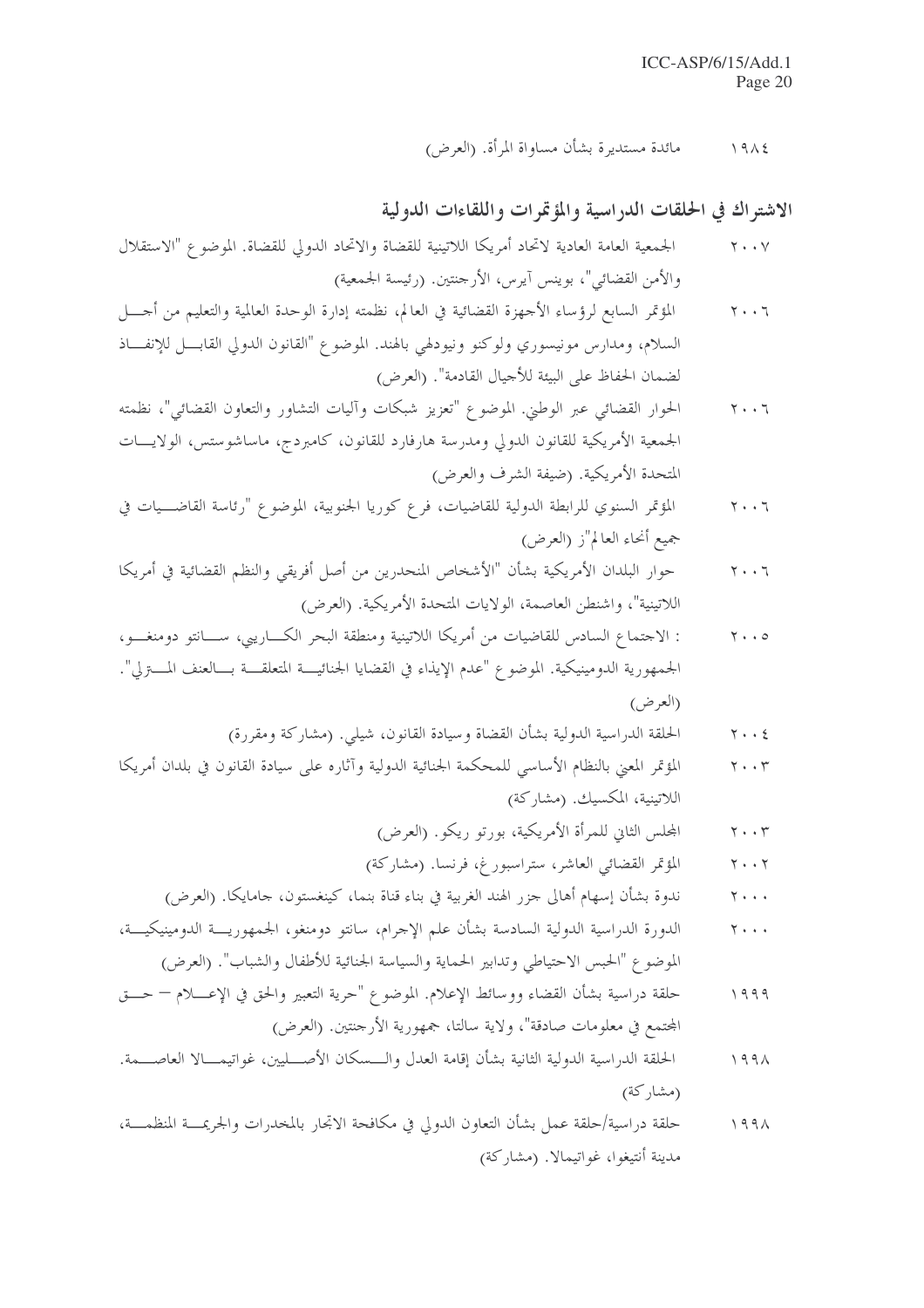ICC-ASP/6/15/Add.1 Page 21

مؤتمر بشأن "غزو بنما، شجب انتهاكات حقوق الإنسان وقواعد القانون الــــدولي"، نيويــــورك،  $199.$ الولايات المتحدة الأمريكية. (العرض)

- مؤتمر بشأن "الواقع السياسي في بنما، منطقة أمريكا الوسطى والبحر الكاريبي"، هافانسا، كوبسا.  $1917$ (مشاركة)
- مؤتمر بشأن "المنتدى الأول للطائفة السوداء في بنما في مجال العلــوم الاجتماعيـــة والـــسياسية"،  $1911$ نيويورك، الولايات المتحدة الأمريكية. (العرض)

#### المنشورات والبحوث

- دراسة: "مساهمة سكان جزر الهند الغربية في بناء قناة بنما".  $Y \cdot \cdot \cdot$ مقال: "قرينة البراءة وتوقيع الحبس الاحتياطي".  $1999$ مقال: "معاهدة , وما: نحو محكمة جنائية دولية".  $1999$ دراسة مقارنة: "سريان القانون الدولي لحقوق الإنسان في القانون الداحلي لبنما".  $1990$ دراسة: "الأساس القانوين لتنفيذ قانون الأسرة".  $1992$ مقال: "حقوق الإنسان في بنما" (بحث مشترك)، نشره مركز التدريب الاجتماعي.  $1995$ مقال: "النموذج الليبرالي الجديد وممارسة الحقوق الاقتصادية والاحتماعية والثقافية في بنما"، نشره  $1995$ مركز التدريب الاجتماعي. مقال: "منظور السجناء السياسيين واللاجئين بسبب الحرب".  $1995$ حلقة دراسية "بنما اليوم".  $1995$ 
	- مقال: "لنكتشف العالم الحقيقي الذي يبتليهم"، بنما.  $199.$
	- مقال بمجلة الموندو، "نداء من أجل السلام والحرية".  $19\AA$
	- مقال: "مكانة المرأة واستخدامها المهين في بعض وسائل الإعلام"، صحيفة لابريترا ، بنما.  $1917$
	- مقال: "الطريق إلى التنمية الاقتصادية والحاجة إلى جامعة تكنولوجية"، صحيفة لابريتزا، بنما.  $1917$

### الجوائز وشهادات التقدير

منحها المؤتمر ٨٣٢ لجماعة الماسونيين جسائزة Elks Order of the World تقــديرا لـــدعمها  $Y \cdot \cdot Y$ ومساهمتها في التنمية العلمية والثقافية والقضائية والاحتماعية لأعضاء الجماعة في أمريكا الوسطى.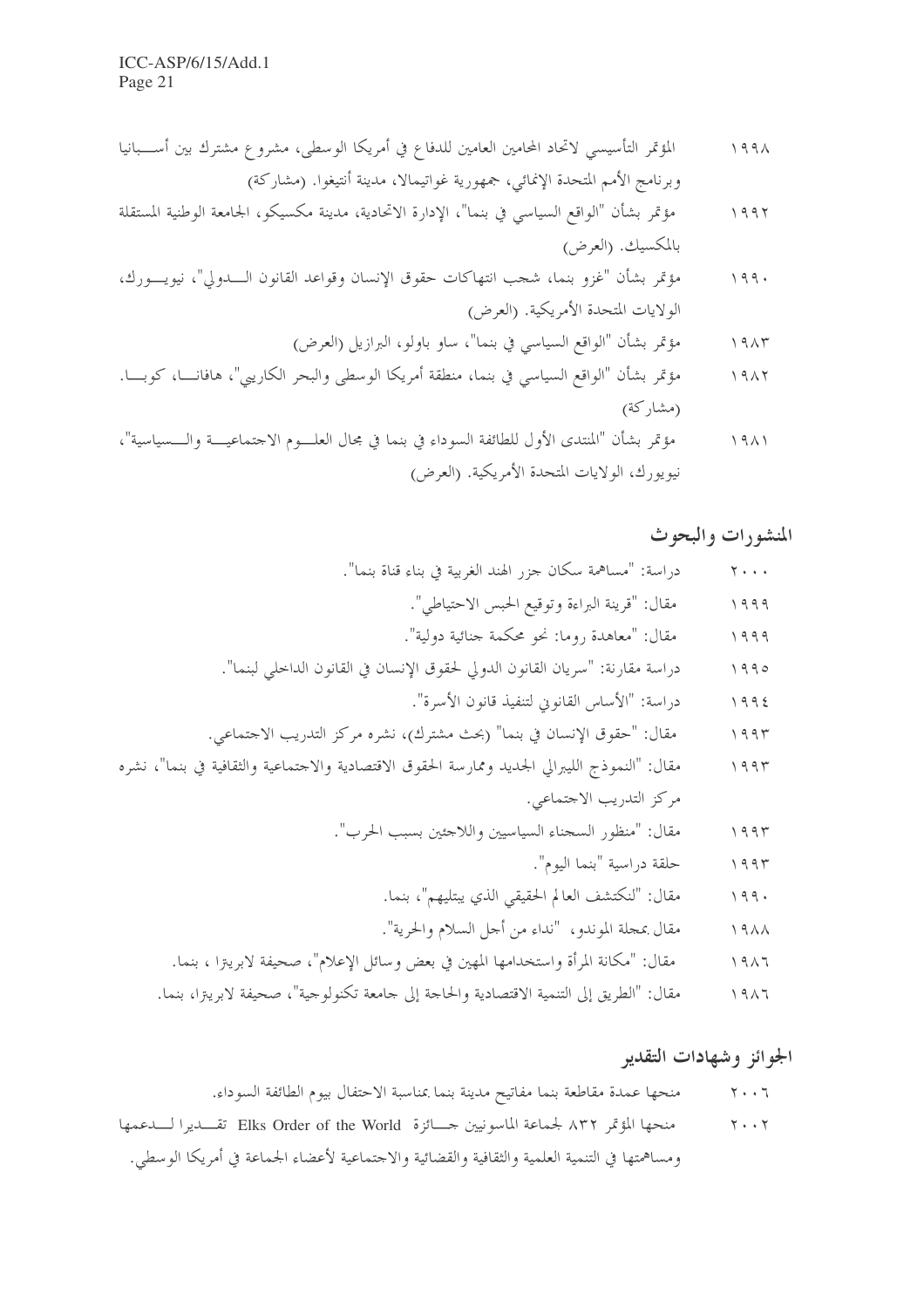- منحها حاكم مقاطعة كولون لقب "المواطن البارز للمقاطعة".  $\gamma \cdot \cdot \gamma$
- منحها مجلس مدينة أنكون لقب "الابنة الوفية" تقديرا لعملها الخارق والمثالي في حدمة المحتمع  $\mathbf{Y} \cdot \cdot \mathbf{Y}$
- منحتها لجنة الشرف والتراث الوطني لقب البطولة في السوابق القضائية والــــدفاع عــــن الحقــــوق  $1999$ الدستورية للمواطنين البنميين والمحموعات الإثنية، نيويورك، الولايات المتحدة الأمريكية.
- جائزة نادي المنح الدراسية بفيلادلفيا لمساهمتها الخارقة في النهوض بالمجتمع البنمسي، الولايسات  $1999$ المتحدة.
	- حائزة خريجي كلية أبيل برافو لحيالها المهنية الحافلة وإسهامها في تطوير بلدها.  $1999$
- جائزة ثلما كنغ للكرامة الوطنية من رابطة المحامين المستقلين تقديرا لعملها الاجتمـــاعي والمهــــني  $199V$ والإنساني الخارق.
	- الجمعية التشريعية، لجنة حقوق الإنسان، لمشاركتها النشيطة في الترشيح لمنصب أمين المظالم.  $199V$ 
		- جائزة الاستحقاق والمواطنة المثالية من وزارة التعليم في بنما.  $1997$
- الرابطة الوطنية لمديري الأعمال التجارية للتعبير عن العرفان والتقدير الدائمين لإسهامها القَّـــيم في  $1997$ نجاح برامج الرابطة في كولون.
	- جامعة بنما للدعم السخى الذي قدمته لتلك المؤسسة.  $1997$
- الهيئة الإقليمية بين المحيطين اعترافا بعملها الممتاز وكوفما المرأة الأولى التي شغلت منصب رئسيس  $\begin{array}{c} \backslash & \backslash \\ \backslash & \backslash \end{array}$ مجلس إدارة الهيئة.
	- الاتحاد الوطني للمرأة البنمية لتعيينها نائبا لرئيس مجلس إدارة الهيئة الإقليمية بين المحيطين.  $1997$ 
		- رابطة النساء المسلمات لإسهامها في النهوض بالمرأة البنمية.  $1997$
	- رابطة العاملات في المعهد الثقافي الوطي لإسهامها في التقدم والنهوض بالثقافة في بنما.  $19\AA$
	- المعهد الثقافي الوطني، المهرجان الأول لجماعة الكونغوس والفولكلور الساحلي، كولون.  $19V5$

\*\*\*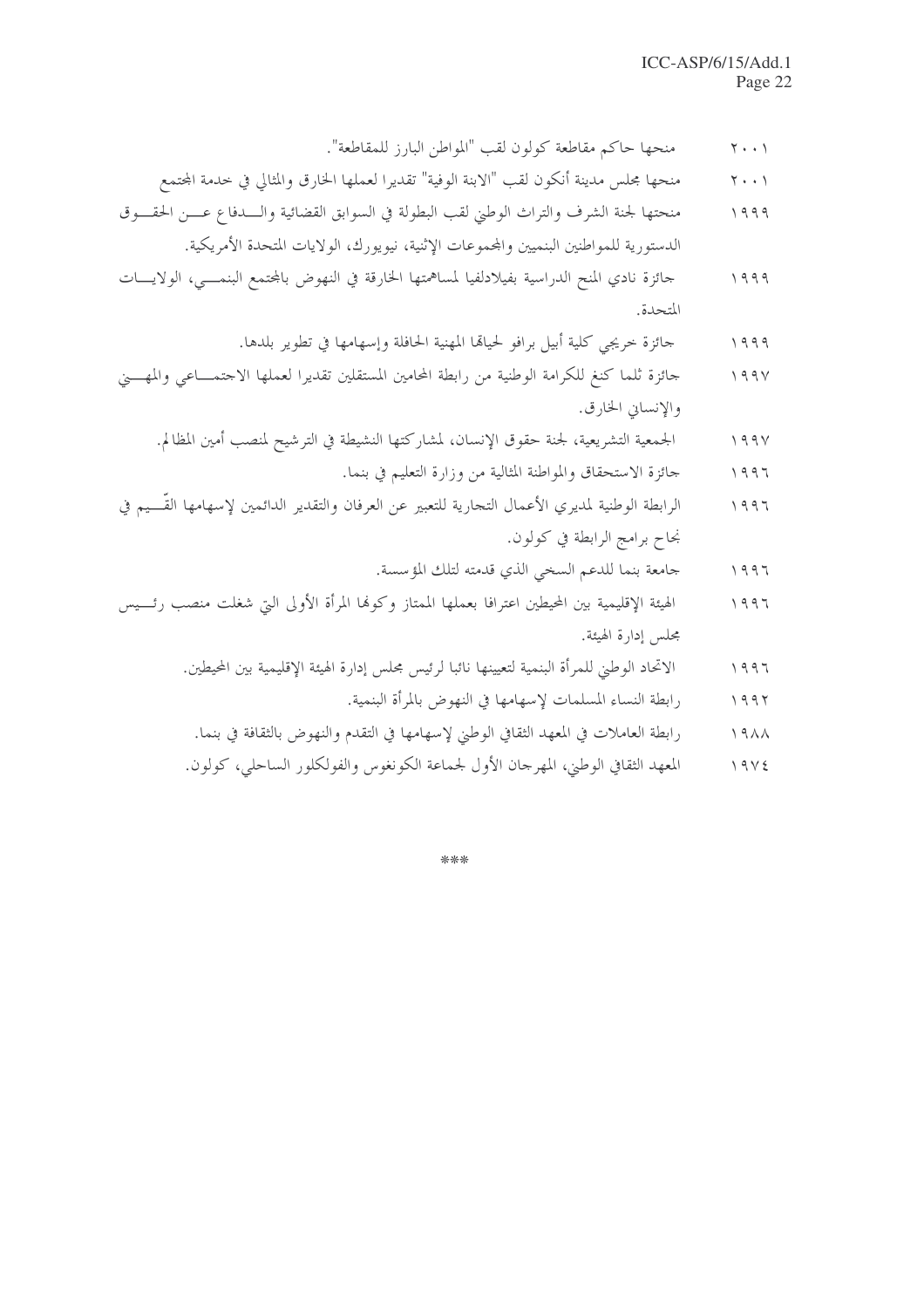ICC-ASP/6/15/Add.1 Page 23

٣- فسيريكو، دانييل دافيد نتاندا (أوغندا)

[الأصل بالإنكليزية]

### مذكرة شفوية

تهدي البعثة الدائمة لجمهورية أوغندا لدى الأمم المتحدة تحياقما إلى أمانة جمعية الدول الأطراف التابعة للمحكمة الجنائية الدولية وتتشرف، بإبلاغها بأن حكومة أوغندا تعين بموحب هذه المذكرة البروفيسور دانييل دافيد نتاندا نيسريكو مرشحاً لانتخابه قاضياً في المحكمة الجنائية الدولية أثناء الانتخابات التي ستجري في الدورة السادسة لجمعية الدول الأطراف، التي ستعقد في الفترة من ٣٠ تشرين الثاني/نوفمبر إلى ١٤ كانون الأول/ديسمبر ٢٠٠٧.

كما تبين البعثة الدائمة أنه بالنظر إلى كفاءة البروفيسور نسيريكو الثابتة في مجال القانون الجنائي والإجراءات الجنائية فهو مرشح لإدراجه في القائمة ألف. والبروفيسور نسيريكو مشهود له بمعرفته الواسعة للقانون الجنائبي والقانوين الجنائي الدولي والقانون الإنساني وقانون حقوق الإنسان فضلاً عن مهاراته بوصفه محامى الدعوى. وترفق طيه، لأغراض هذا الترشيح، سيرته الذاتية (بالإنكليزية والفرنسية) وهذا البيان وغير ذلك من الوثائق الداعمة.

.<br>Na Na Na

#### بيان المؤهلات

 $\dddotsc$ 

يُقدَّم هذا البيان تطبيقاً للفقرة ٤ (أ) من المادة ٣٦ من نظام روما الأساسي للمحكمة الجنائية الدولية.

ويفي البروفيسور دانييل دافيد نتاندا نسيريكو بالشروط المنصوص عليها في الفقرات ٣ (أ) و(ب) و(ج) من المادة ٣٦ من النظام الأساسي من حيث ما يلي:

- إنه من بين الأشخاص الذين يتحلون بالأخلاق الرفيعة والحياد والنزاهة بوصفه محامياً لدى المحكمة العليا في  $(1)$ أوغندا وله خبرة تزيد على العشرين سنة وهو مؤهل لتعيينه في أعلى المناصب القضائية في البلد.
- إنه مالك للكفاءة في مجال القانون الجنائبي والإحراءات الجنائية. وهو بوصفه محامياً مثل المتهمين في  $(\hookrightarrow)$ المحاكمات الجنائية أمام المحاكم العليا والمحاكم الأدبي من ذلك في أوغندا ومن ثم فهو يملك المهارات المطلوبة. بالإضافة إلى ذلك اضطلع ببحوث ونشر كتباً ومقالات علمية في الدوريات ذات الشهرة الدولية في مجال القانون الجنائي والإجراءات الجنائية والأدلة. كما إنه درّس طيلة سنوات عديدة هذه المواضيع لطلاب بالجامعة ولغيرهم. وبفضل ما يتمتع به البروفيسور نسيريكو من حبرة قانونية وكفاءة مهنية أدرج مسجَّل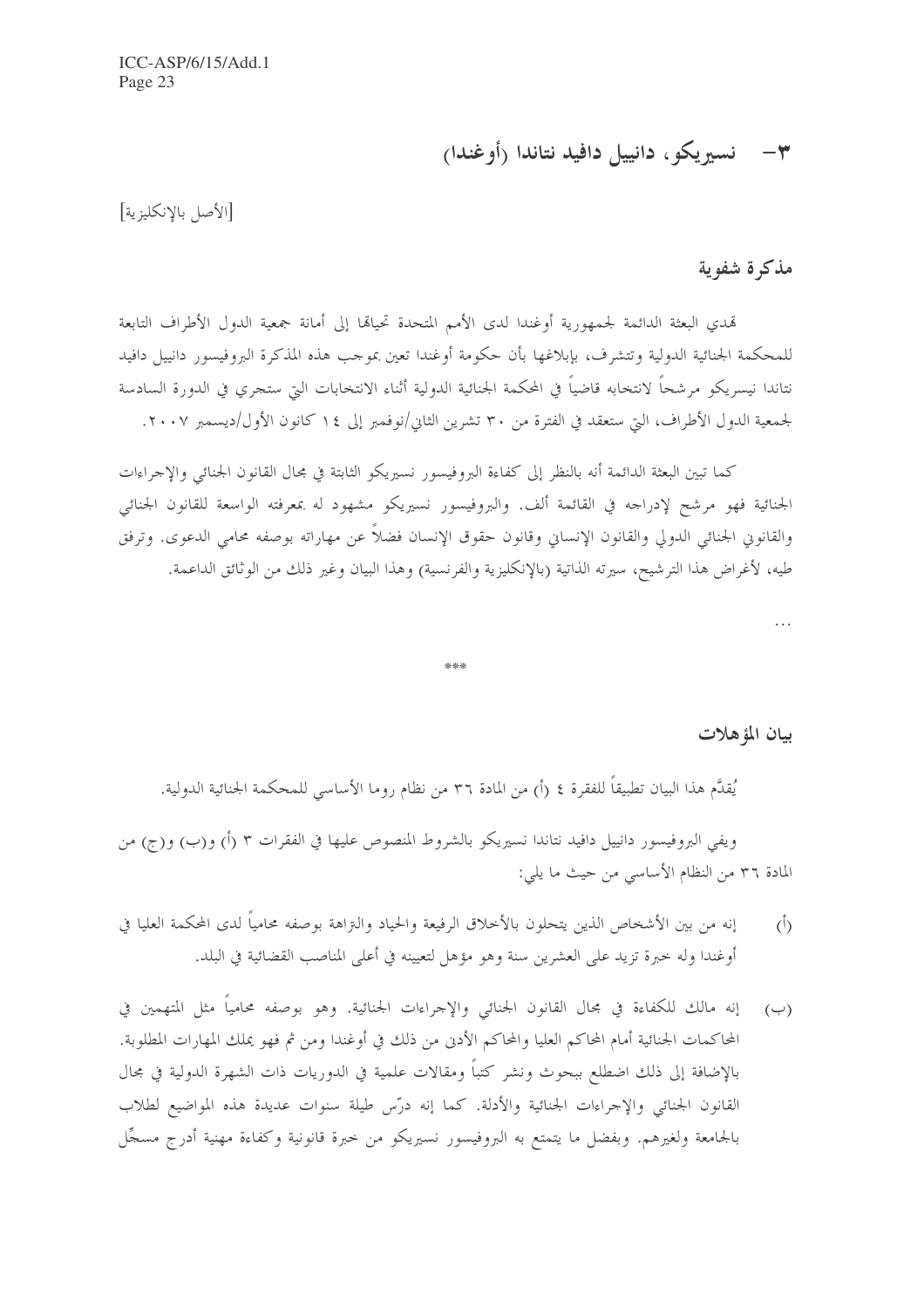المحكمة الجنائية الدولية اسمه في قائمة المحامين الذين هم أهل لأن يعينوا لتمثيل المتهمين والضحايا أمام المحكمة.

- وهو يتمتع بالكفاءة الثابتة والمشهود له ها دولياً في مجال القانون الدولي والقانون الجنائبي الدولي والقانون  $(\tau)$ الإنساني الدولي وقانون حقوق الإنسان. وقد أُجرى بحوثاً ونشر العديد من الكتابات العلمية في المؤلفات ذات الشهرة الدولية. وقد درّس طيلة سنين عديدة هذه المواضيع لطلاب الجامعات في العديد من القارات. كما إنه شارك في الأنشطة المهنية التي تتطلب إلماماً دقيقاً بالقانون في هذه الميادين من قبيل إصدار الفتاوى القانونية والانخراط في اللجنة الاستشارية التابعة لمكتب البحوث المتعلقة بجرائم الحرب والتابع لكلية الحقوق بالجامعة الأمريكية كما إنه انخرط في بعثات ترمى إلى التحقيق في الانتهاكات المزعومة لحقوق الإنسان والقانون الإنساني.
- وهو يملك ناصية اللغة الإنكليزية كتابة وتحدثاً، وهي لغة العمل بالمحكمة كما يشهد على ذلك انخراطه في  $(2)$ السلك التعليمي الرسمي والجامعي باللغة الإنحليزية وقيامه بنشر العديد من الأعمال العلمية باللغة الإنكليزية.

والبروفيسور معين لإدراج اسمه في القائمة ألف لأغراض الفقرة ٥ من المادة ٣٦ من النظام الأساسي.

وإن انتخاب البروفيسور نسيريكو، الذي ينتمي إلى المنطقة الإفريقية وينحدر من بلد يسوده القانون العام، سيفي بالحاحة لتمثيل النظم القانونية الرئيسية في العالم، ويوفر لإفريقيا قسطاً أعدل من التمثيل في المحكمة ولا يؤدي إلى تقويض التوازن ما بين الجنسين في المحكمة.

ويتمتع البروفيسور نسيريكو بخبرة قانونية في القضايا المتعلقة بحقوق ضحايا الإحرام واللاحئين. ويشهد على ذلك عمله العلمي الذي أنجزه وأنشطته المهنية.

وبالنظر إلى ما يتمتع به البروفيسور نسيريكو من قوة الشخصية والتزاهة والكفاءة المشهود له ها دولياً في مجال القانون الجنائي والإحراءات الجنائية فضلاً عن القانون الدولي والقانون الجنائي الدولي والقانون الإنساني الدولي وقانون حقوق الإنسان (حيث تشهد سيرته الذاتية بكل ذلك) فإنه سيتمكن، حين يُنتخَب، من تقديم مساهمة جوهرية في عمل المحكمة.

\*\*\*

#### السانات الشخصية

| الجنسية:           | أوغندي  |
|--------------------|---------|
| الجنس:             | ذكر     |
| الحالة الاحتماعية: | متز و ج |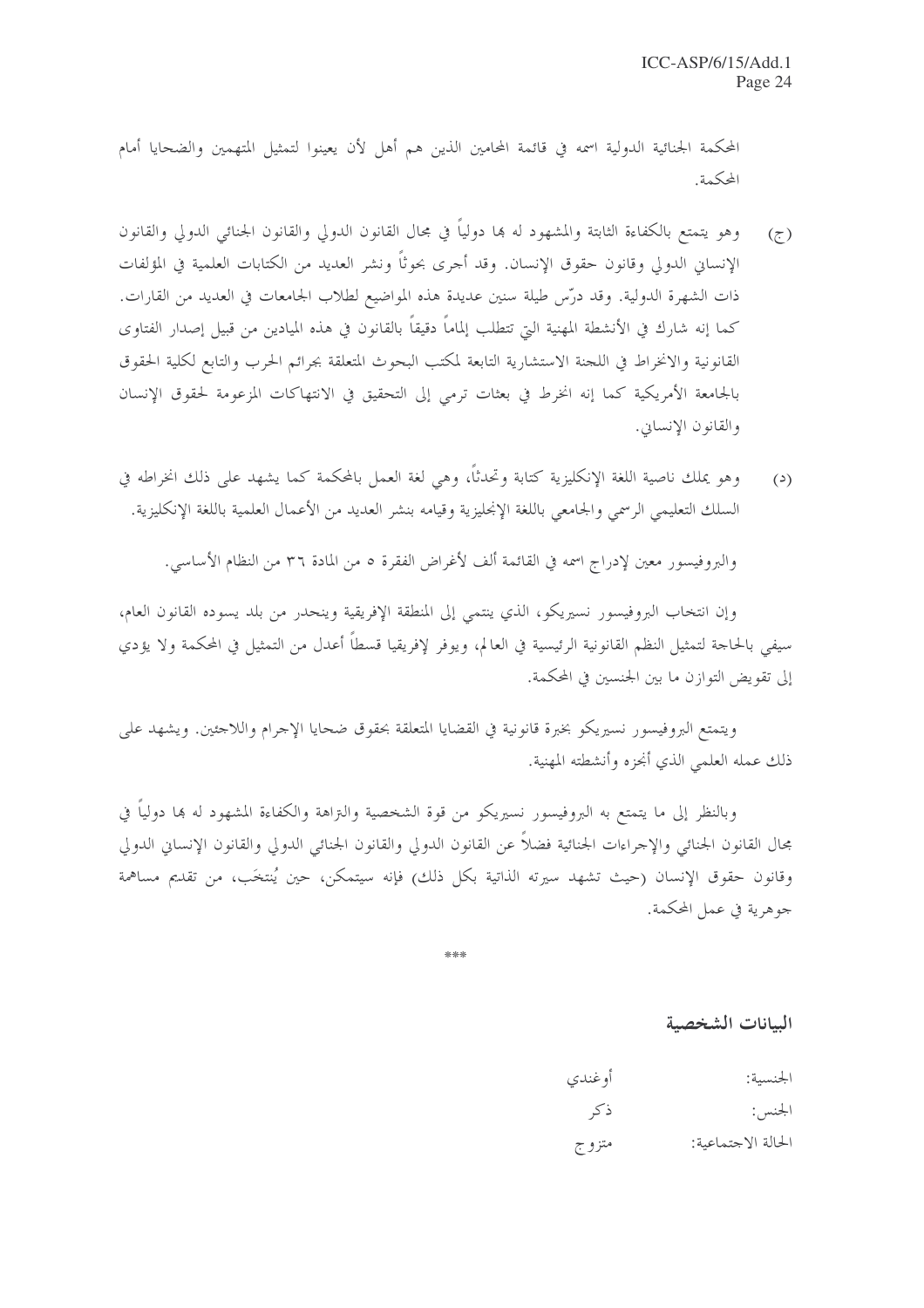## التعليم

## المؤهلات المهنية

| ١٩٧٢ – حتى الآن | محام، المحكمة العليا بأوغندا                                                        |
|-----------------|-------------------------------------------------------------------------------------|
| $Y \cdot Y$     | أدرج اسمه في قائمة المحامين الذين هم مؤهلون لأن يعينوا لتمثيل المتهمين أمام المحكمة |
|                 | الجنائية الدولية.                                                                   |

## المناصب التي شغلها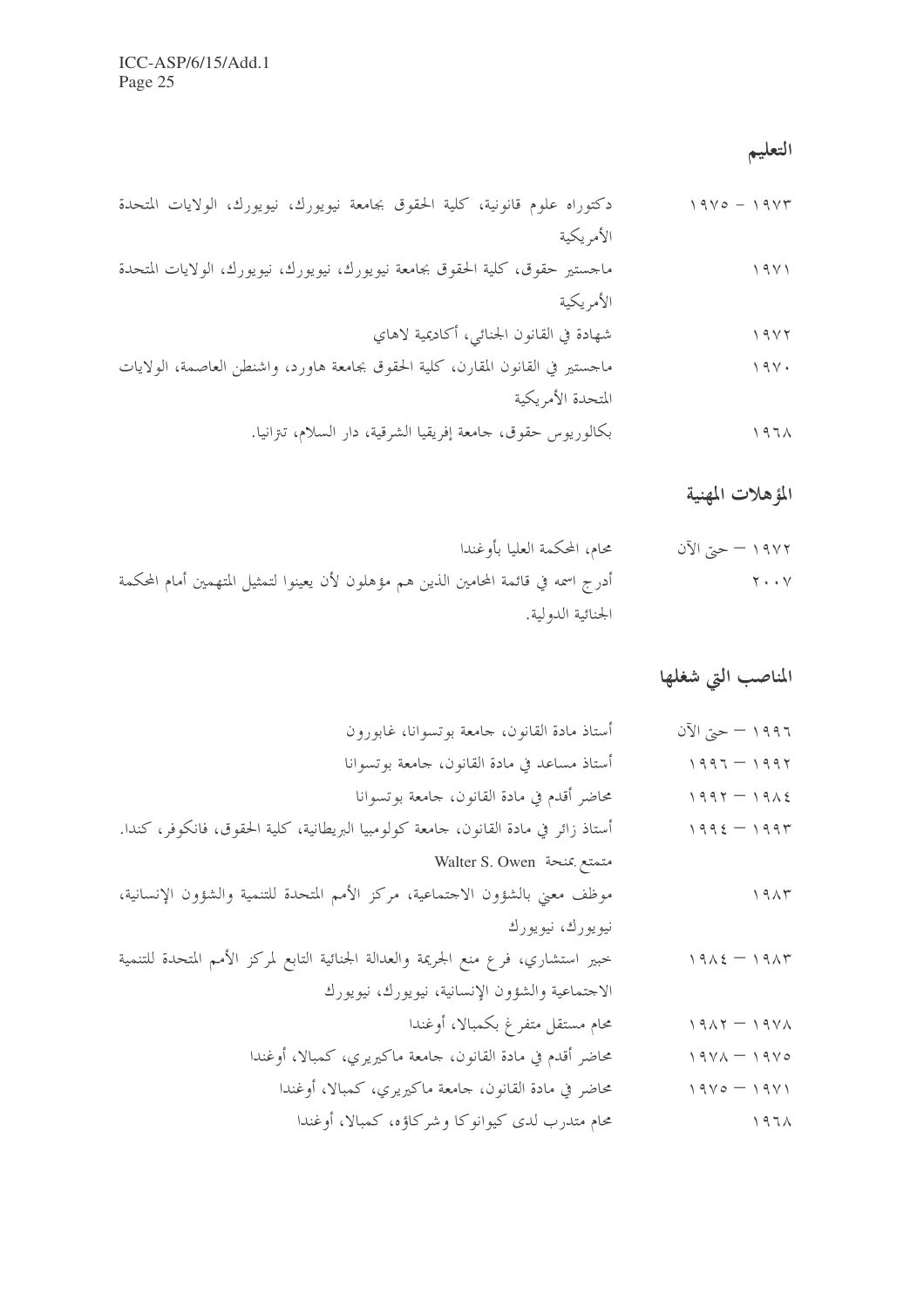## الأنشطة المهنية

مراقب في محاكيمات

المهمات الخاصة

خبير – مستشار

قام بناء على طلب من الفريق الدولي لحقوق الأقليات بتدوين فتوى قانونية في قضية  $Y \cdot Y$ كانت معلقة مطروحة على اللجنة الإفريقية لحقوق الإنسان والشعوب.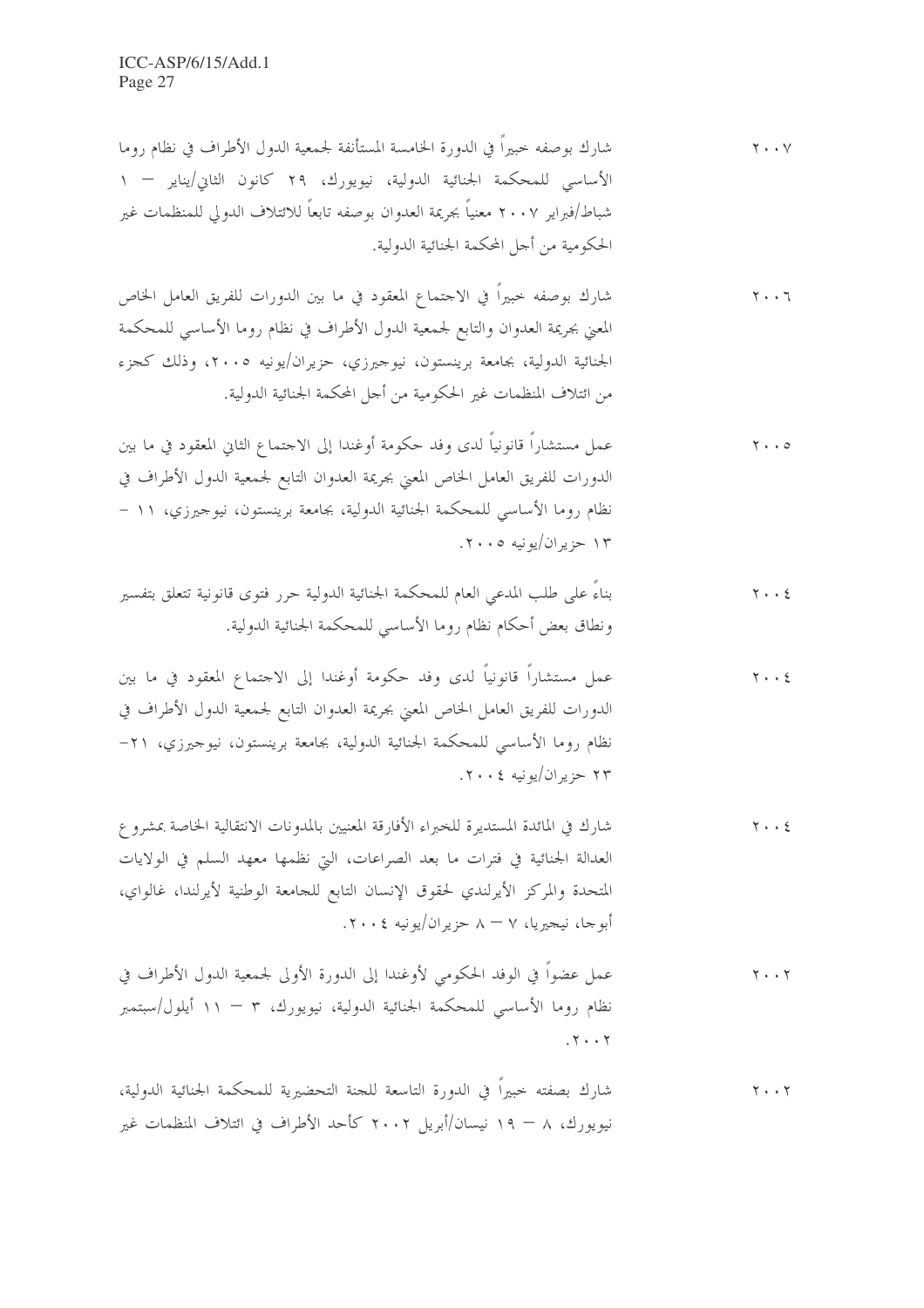الحكومية من أحل المحكمة الجنائية الدولية وعمل رئيساً مشاركاً للفريق التابع للائتلاف المعني بجريمة العدوان.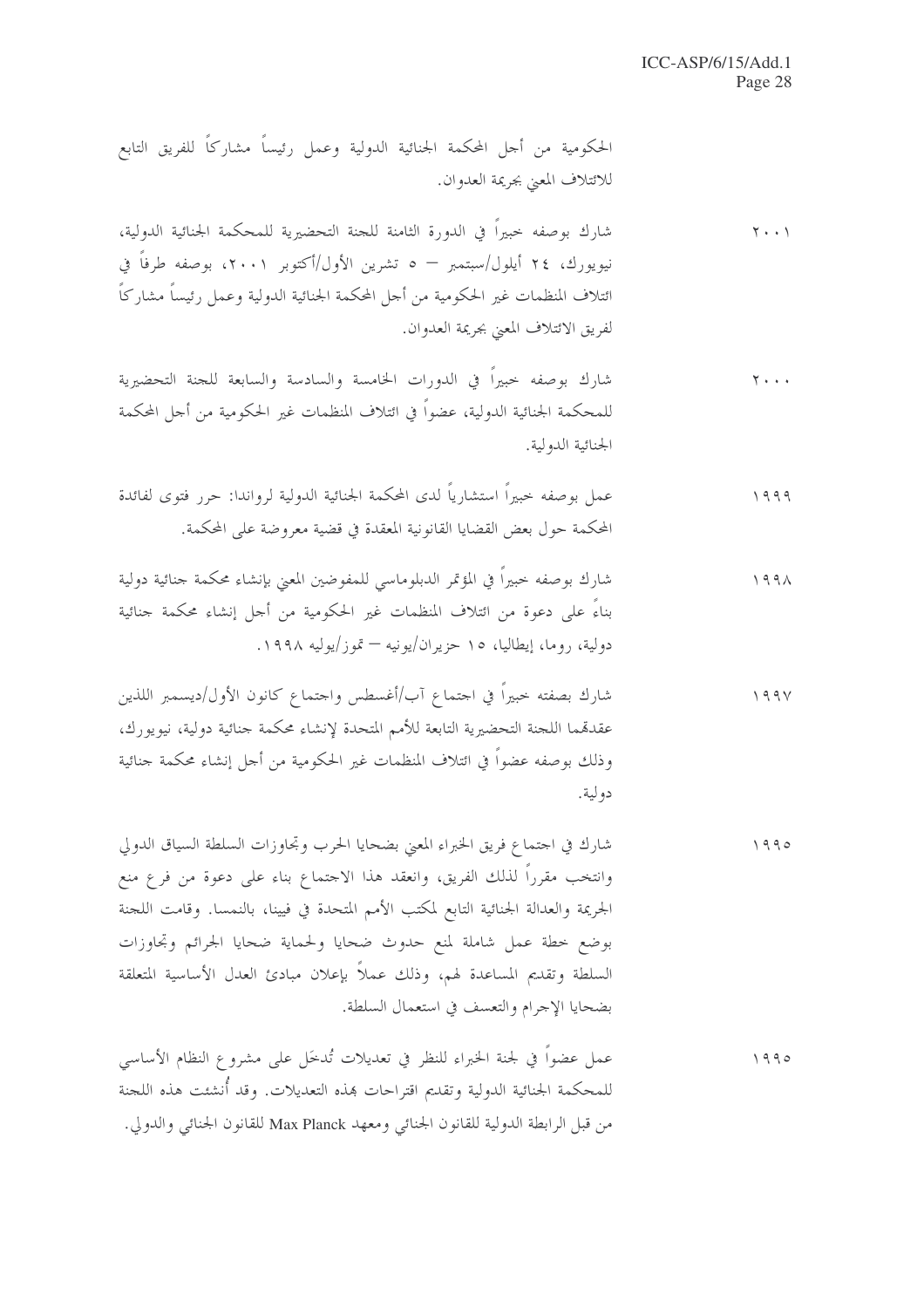خبير/ضيف محاضر عمل بوصفه حبيراً في حلقة دراسية نظمتها رابطة المحامين الموزمبيقية برعاية مؤسسة  $Y \cdot \cdot 7$ 

Friedrich Ebert وموضوع الحلقة هو "المحكمة الجنائية الدولية: محكمة للمستقبل" في مدينة مابوتو، موزنبيق، في ٩ آذار/مارس ٢٠٠٦ وقدم ورقة بعنوان "المحكمة الجنائية الدولية: تحربة بوتسوانا".

عمل أستاذاً محاضراً وزائراً وألقى محاضرة عن حريمة الإبادة الجماعية أثناء الحلقة  $Y \cdot \cdot 2$ التدريبية بالمحكمة الجنائية الدولية لفائدة المسؤولين الحكوميين الأفارقة نظمتها حامعة نوتينغهام وجامعة كيب تاون، بكيب تاون، بجنوب إفريقيا، ٢٨ حزيران/يونيه، ٣ تموز/يوليه ٢٠٠٤.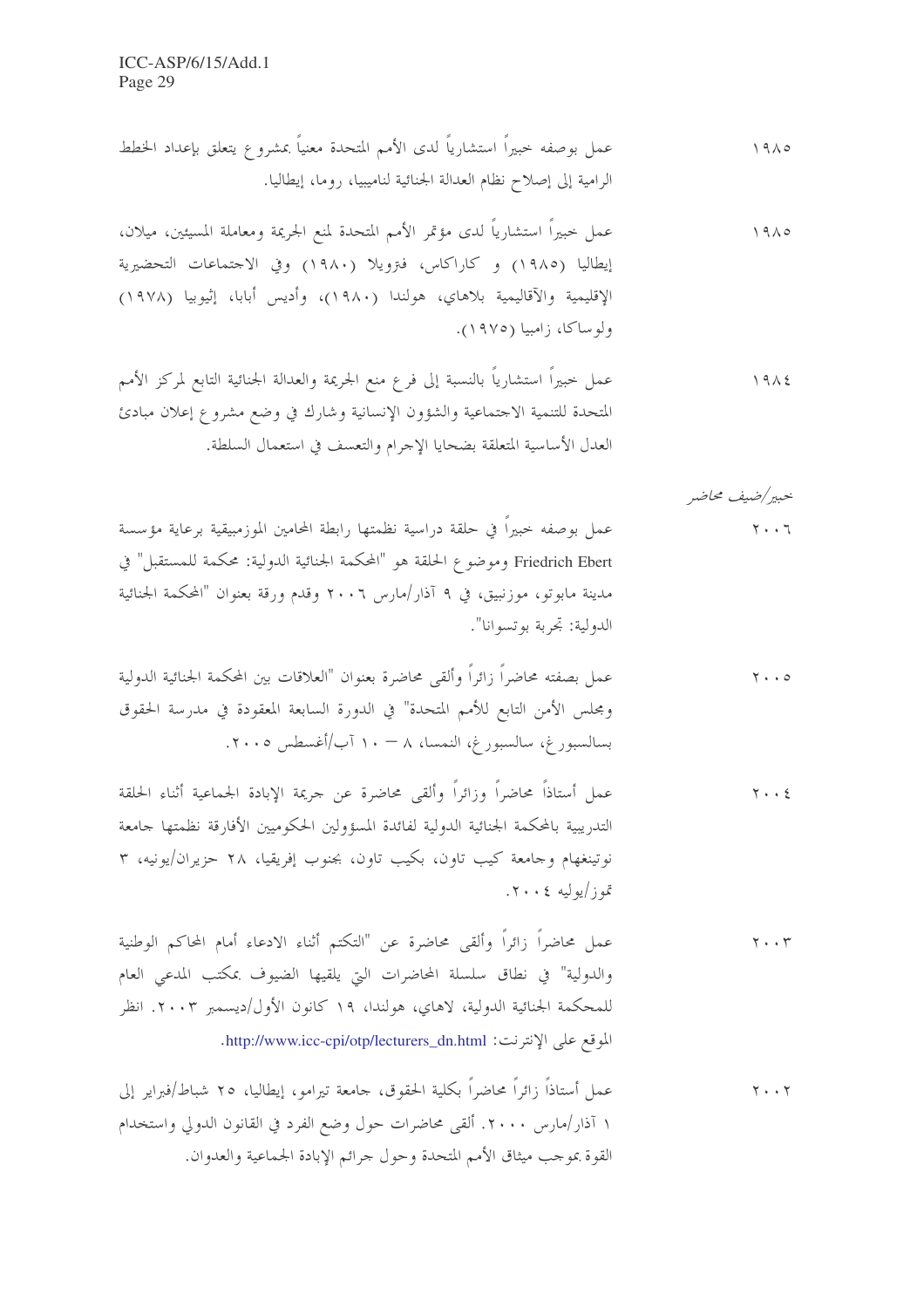| $\mathbf{y} \cdot \cdot \mathbf{y}$                                       | عمل أستاذاً زائراً محاضراً بكلية الحقوق، جامعة كيب تاون، جنوب إفريقيا،<br>آب/أغسطس ٢٠٠١. ألقى محاضرات عن جرائم العدوان والإبادة الجماعية.                                                                                                                                                        |
|---------------------------------------------------------------------------|--------------------------------------------------------------------------------------------------------------------------------------------------------------------------------------------------------------------------------------------------------------------------------------------------|
| $\overline{Y}$ + + +                                                      | عمل مستشاراً بحلقة العمل المكرسة للمرأة في إفريقيا والعدالة ما بين الجنسين بالمحكمة<br>الجنائية الدولية نظمتها الجامعة النسائية من أحل تحقيق العدالة للمرأة بالتعاون مع<br>وحدة القانون والأعراق والبحوث المتعلقة بالجنسين في حامعة كيب تاون، كيب<br>تاون، حنوب إفريقيا ٢٤ إلى ٢٦ آب/أغسطس ٢٠٠٠. |
| $\overline{Y}$ + + +                                                      | عمل أستاذاً محاضراً زائراً بمدرسة سالسبورغ للقانون الجنائي الدولي، سالسبورغ،<br>النمسا، في آب/أغسطس ٢٠٠٢. ألقى محاضرات عن حريمتي العدوان والإبادة<br>الجماعية وعن المحكمة الجنائية الدولية لرواندا.                                                                                              |
| 1999                                                                      | عمل مديراً علمياً بمدرسة غابورون للاختصاصات الجنائية الدولية، غابورون،<br>بوتسوانا (تشرين الأول/أكتوبر ١٩٩٩).                                                                                                                                                                                    |
| 1999                                                                      | عمل أستاذاً زائراً محاضراً بمدرسة سالسبورغ للقانون الدولي، سالسبورغ، النمسا،<br>وألقى محاضرات عن جريمة الإبادة الجماعية.                                                                                                                                                                         |
| 1999                                                                      | عمل مستشاراً بالنسبة للحلقة التدريبية لفائدة مدربي أفراد الشرطة نظمتها في ساربكو<br>مفوضية الأمم المتحدة السامية لحقوق الإنسان، بغابورون، بوتسوانا.                                                                                                                                              |
| العضوية                                                                   |                                                                                                                                                                                                                                                                                                  |
| ٢٠٠٦ – حتى الآن                                                           | عضو اللحنة الاستشارية، مكتب بحوث حرائم الحرب، الجامعة الأمريكية، واشنطن<br>العاصمة.                                                                                                                                                                                                              |
| $\mathcal{V} \setminus \mathcal{V} = \mathcal{V} \setminus \mathcal{V}$ ن | عضو المحلس الاستشاري الدولي التابع لمدرسة الامتياز العليا، حامعة كولونيا، ألمانيا                                                                                                                                                                                                                |
| ٢٠٠٥ – حتى الآن                                                           | عضو، هيئة التحرير للمجلة القانونية الصادرة عن جامعة بوتسوانا                                                                                                                                                                                                                                     |
| $\mathcal{V}(\mathcal{V}) = -\mathcal{V}(\mathcal{V})$ ن                  | عضو، الجمعية القانونية لإفريقيا الشرقية                                                                                                                                                                                                                                                          |
| ١٩٧٢ – حتى الآن                                                           | عضو، الجمعية القانونية لأوغندا                                                                                                                                                                                                                                                                   |
| ١٩٨٨ – حتى الآن                                                           | عضو محلس الجمعية الدولية لإصلاح القانون الجنائي                                                                                                                                                                                                                                                  |
| ١٩٩٠ – حتى الآن                                                           | عضو هيئة التحرير لمنتدى القانون الجنائي: وهو مجلة دولية                                                                                                                                                                                                                                          |
|                                                                           |                                                                                                                                                                                                                                                                                                  |

١٩٨٦ – ١٩٩٠ – مصنو هيئة التحرير للمجلة المعنية بالعنف والعدوان والإرهاب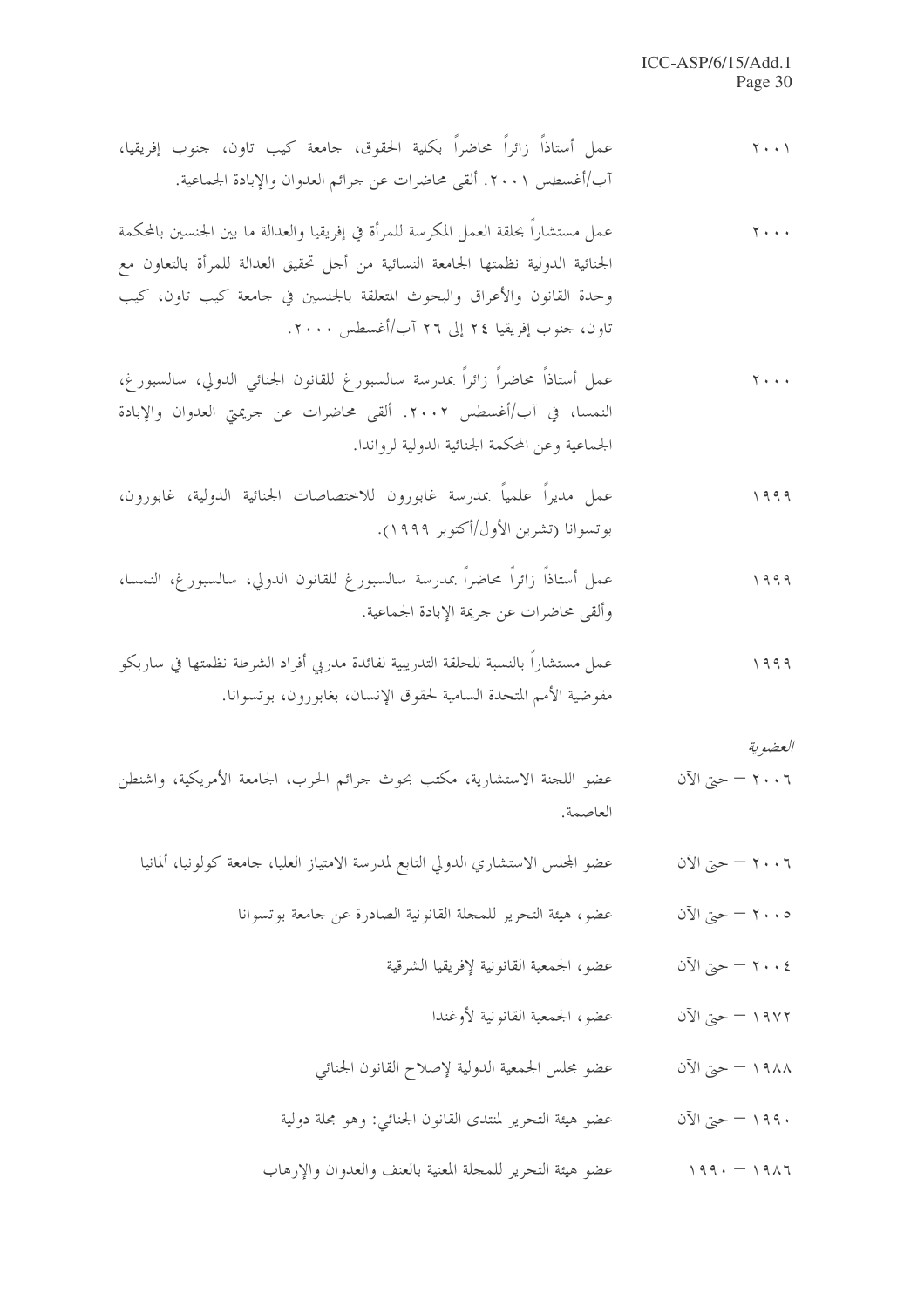| عضو محلس تحرير محلة الكنيسة والدولة                                | ١٩٨٥ – حتى الآن |
|--------------------------------------------------------------------|-----------------|
| عضو اللحنة التنفيذية لجمعية الهلال الأحمر الأوغندي                 | $191. - 1910$   |
| عضو المحلس القانويي (اللحنة التنفيذية) للحمعية القانونية في أوغندا | $191. - 1910$   |

## الأنشطة الآكاديمية

الإدارة الأكادبمية

متفقد خارجي

أدى بوصفه متفقداً حارجياً دور الأمين على المعايير العلمية في الجامعات واعتماد نتائج الامتحانات، وتفقد نصوص الامتحانات، وأشرف على الأطروحات.

۲۰۰۳ – ۲۰۰۲ هـ صحامعة سوازيلاند، كوالوسيني، سوازيلاند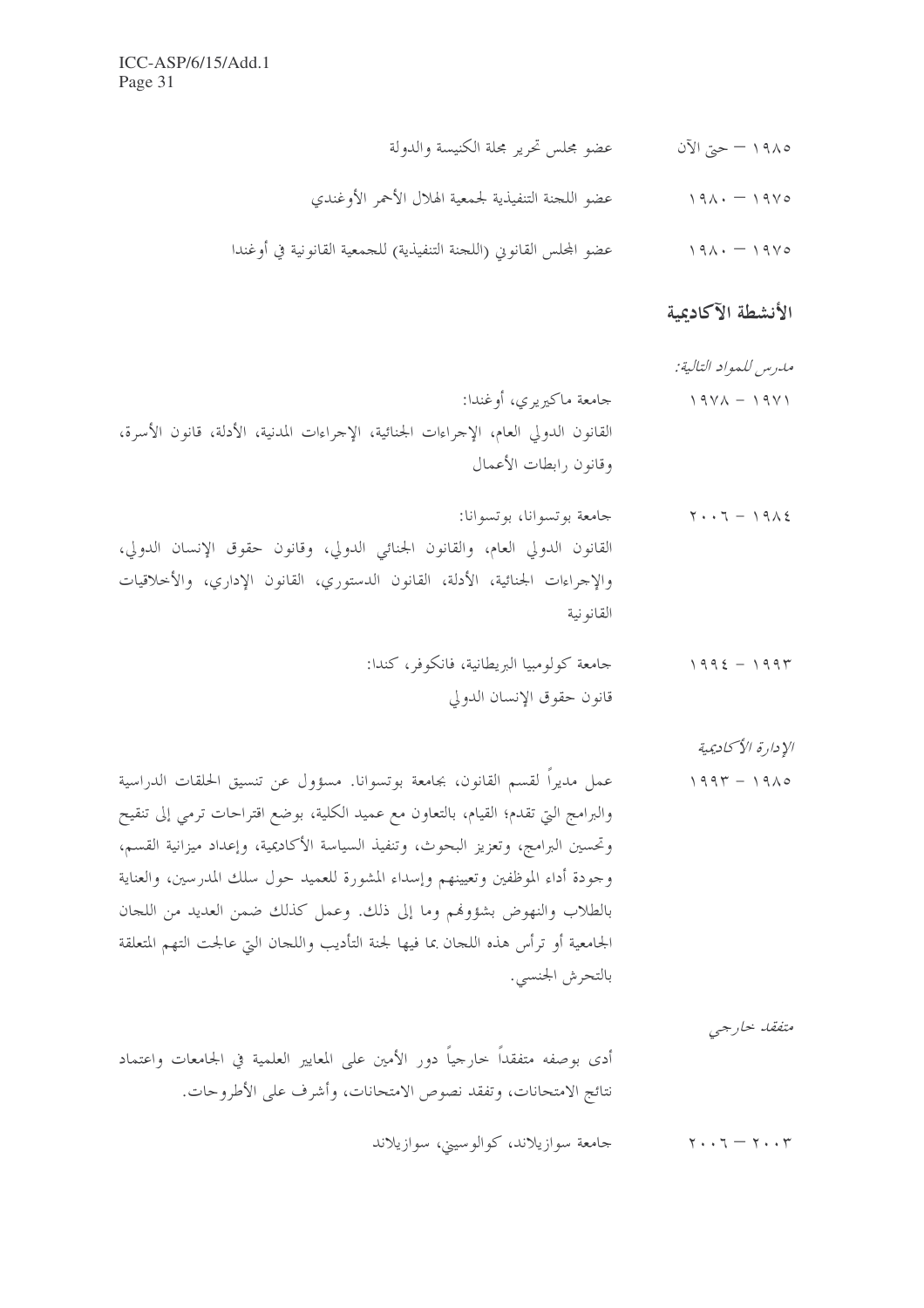#### ICC-ASP/6/15/Add.1 Page 32

مستشار حارجي

#### الكت

- Criminal Law and Procedure in Botswana (Kluwer Law International Publishers, Deventer,  $\bullet$ Netherlands, 2007) – forthcoming
- With K. Solo, Legal Ethics in Botswana: Cases and Materials (University of Botswana, Department of  $\bullet$ Law, Private Bag 0022 Gaborone. 2004. ISBN No. 99912-949-5-3) [448 pages]
- Constitutional Law in Botswana, International Encyclopaedia of Laws (Kluwer International  $\bullet$ Publishers, Deventer, Netherlands. 2002. ISBN 90 6544 9442 and ISBN 90K 330 022X). Republished by Pula Press, Gaborone, Botswana, 2002. ISBN 999 61 97 4) [323 pages]
- Criminal Procedure in Botswana: Cases and Materials (3rd) (Pula Press, Gaborone, 2002, ISBN 99912- $\bullet$ 61-61-3). [506 pages]
- Criminal Law and Procedure in Uganda (in the International Encyclopaedia of Laws, Prof. Dr. L. Dupont and Prof. Dr. C. Fijnaut of Leuven University (eds.), Kluwer Law International Publishers, Deventer, Netherlands. 1996. ISBN 900 T 337 0085). [329 pages]
- Eddembe Lyaffe [a treatise written in the Luganda language, literally meaning "Our Rights"; it  $\bullet$ discusses various aspects of human rights and has four appendices which are translations of key United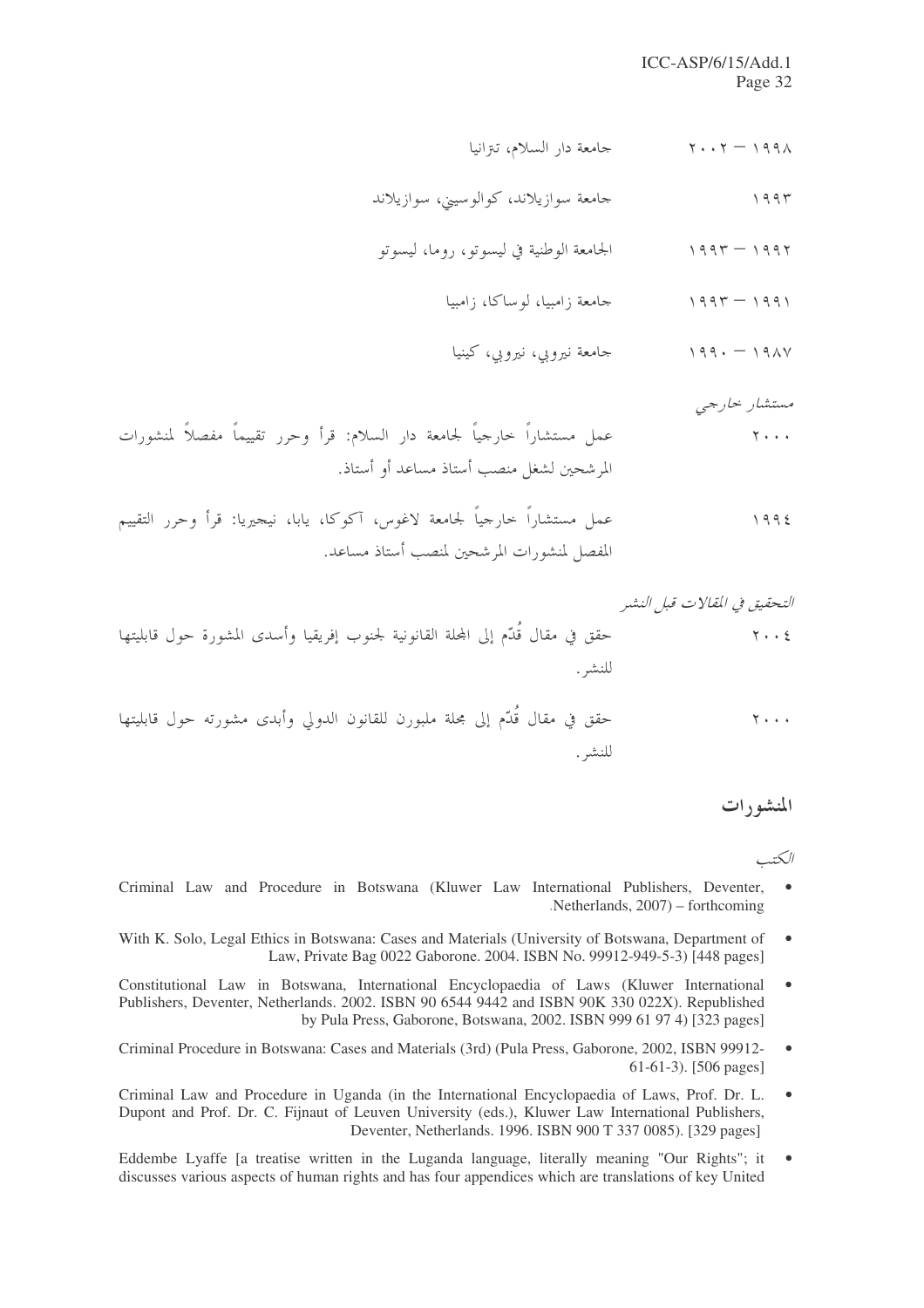Nations human rights instruments], (Nabinene Emporium Ltd., P.O. Box 3675 Kampala, Uganda. 1995). Published with the assistance of the Danish Agency for International Development (DANIDA). [201 pages]

- English Luganda Law Dictionary (University of Botswana. 1993. ISBN 99912-0-082-7). (Indexed in The African Book Publishing Record, West Sussex, England, 1994). [149 pages]
- Antigone: a Greek Play by Sophocles (a translation into the Luganda language. Marianum Press, Kampala, Uganda. 1989). [63 pages]

طبعات مستنسخة

- The International Protection of Refugees (Doctoral dissertation submitted to New York University School of Law, 1975). [379 pages]
- Police Powers and the Rights of the Individual in Uganda (Makerere University, Kampala, Uganda, 1973). [134 pages]

فصول في كتب

- "Sentencing at the International Criminal Tribunal for the former Yugoslavia", in Andre Klip and Goran Sluiter (eds), Annotated Leading Cases of International Criminal Tribunals: The International Criminal Tribunal for Yugoslavia, Vol. XV (Intersentia, Antwerp, 2007) - forthcoming.
- "Participation in Crime in Botswana" in Ulrich Sieber (ed.) Participation in Crime: Criminal Liability of Leaders of Criminal Groups and Networks – A Comparative Analysis (Max Planck Institute for Foreign and International Criminal Law. Freiburg. 2007 - forthcoming.
- "Expeditious Trial" in Andre Klip and Goran Sluiter (eds.), Annotated Leading Cases of International Criminal Tribunals: The Special Court for Sierra Leone, Vol. 9 (Intersentia, Antwerp, 2006. ISBN 90- 5095. [at pp. 690-697]
- "Right to Counsel" in Andre Klip and Goran Sluiter (eds.), Annotated Leading Cases of International Criminal Tribunals: The International Criminal Tribunal for Yugoslavia, Vol. 8 (Intersentia, Antwerp, 2005. ISBN 90-5095-397-2). [at pp. 375-386]
- "Forcible Transfer of Children" in Shelton, Dinah (ed.) Encyclopaedia of Genocide and Crimes Against Humanity, 3 vols. (Detroit, Mich: Macmillan Reference, United States of America, 2005. ISBN 0028658477). [at pp. 370-376]
- ("The Indictment", in Andre Klip and Goran Sluiter (eds), Annotated Leading Cases of International Criminal Tribunals: The International Criminal Tribunal for Rwanda, Vol. 6 (Intersentia, Antwerp, 2003. ISBN 90-5095-319-0). [at pp. 49 - 58]
- "Preliminary Matters: the Indictment", in Andre Klip and Goran Sluiter (eds.), Annotated Leading Cases of International Criminal Tribunals: The International Criminal Tribunal for Yugoslavia, Vol. IV (Intersentia, Antwerp, 2002. ISBN 90-5095-213-5). [at pp. 58-68]
- "Social Change and Organised Crime in Southern Africa", in Apollo Rwomire (ed.), Social Problems in Africa (Praeger Publishers, Westport, CT., United States of America, 2001. ISBN 0-275-96343-8). [at pp.209-228]
- "The African Great Lakes Region and the International Criminal Tribunal for Rwanda", in ELSA (eds.), International Law as we Enter the 21st Century (Berlin Verlag Arno Spitz GmbH, 2001. ISBN 3-8305-0249-4). [at pp. 73-85]
- "The Implementation of the ICC Statute within the Southern African Community (SADC)", in Claus Kress & Flavia Lattanzi (eds.), The Rome Statute and Domestic Legal Orders, Volume I: General Aspects and Constitutional Issues (Nomos Verlagsgesellschaft, Baden-Baden, Germany, 2000. ISBN 88-8784-00-2). [at pp. 169-182]
- "Preliminary Rulings Regarding Admissibility", in Otto Triffterer (ed.), Commentary on the Rome Statute of the International Criminal Court (Nomos Verlagsgesellschaft Baden-Baden, Germany, 1999. ISBN 3-7890-6173-5). [at pp. 395-404]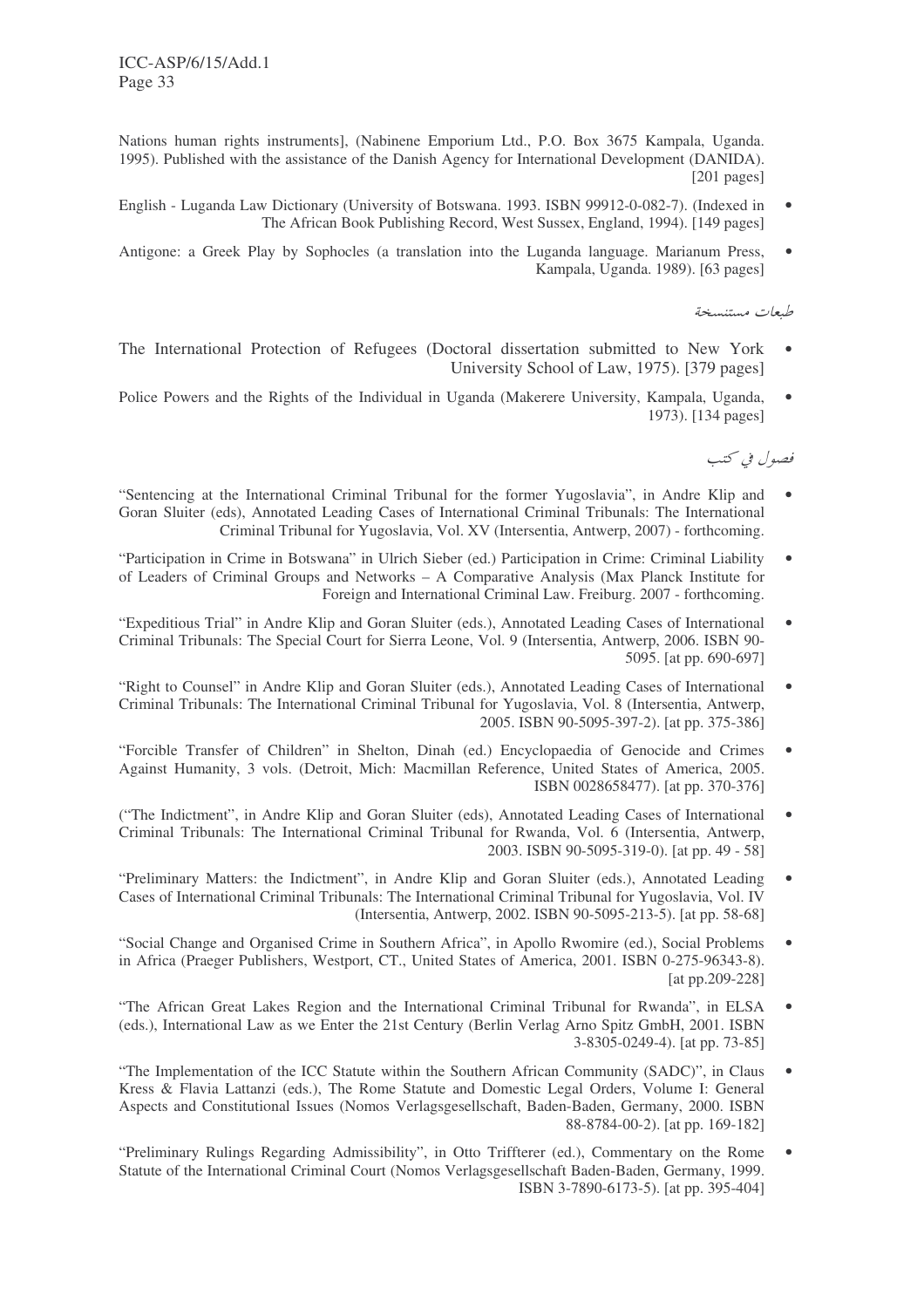- "Genocide: A Crime Against Mankind", in Gabrielle Kirk McDonald and Olivia Swak-Goldman (eds.), The Law and Enforcement of International Offences – The Experience of International and National Courts (Kluwer Law International, The Hague, Netherlands, 1999. ISBN 90-411-1133-6). [at pp. 113- 140]
- "Controlling Executive Power in Southern Africa: the Role of the Courts and Administrative Tribunals", in Hugh Corder and Tiyanjana Maluwa (eds.), Administrative Justice in Southern Africa (University of Cape Town, Cape Town, 1997. ISBN 0-7992-1892-8). [at pp. 95-116]
- "Reparations in the Criminal Law: the Case of Uganda", in Albin Eser and Susanne Walther Wiedergutmachung im Strafrecht: Internationale Perspektiven (edition iuserim, Max Planck Institute for Foreign and International Criminal Law, Freiburg, Germany, 1997. ISBN 3-86113-971-5). [at pp. 319-354]
- "Issues of Implementation and Co-ordination", with Roger Clark, in Yael Danieli, Nigel Rodley and Lars Weisaeth (eds.) International Responses to Traumatic Stress (Baywood Publishing Company, Amityville, N.Y., 1995. ISBN 0-89503-132-9). [at pp. 425-437]
- "Victims of Crime and their Rights", in T.M. Mushanga (ed.) Criminology in Africa, (United Nations International Crime and Justice Research Institute, Rome, 1992. ISBN 92-9078-021-6). [at pp. 21-42]
- "The Rights of Children in Botswana", in The Rights of the Child (Initiative Ltd., Nairobi 1989. ISBN 9966-42-001-0). [at pp. 25-31]
- "Human Rights: A Legal Perspective", in D. Rubadiri (ed.), Human Rights and You, (Macmillan Botswana Ltd. 1989. ISBN 0-333 52364-4). [at pp. 11-16]
- "Arbitrary Deprivation of Life: Controls on Permissible Deprivations", in B.G. Ramcharan (ed.) The Right to Life in International Law, (Martinus Nijhoff Publishers, Netherlands, 1985. ISBN 90-247- 3074-0). [at pp. 245-283]

استعراض الكتب

Review of D. Dyzenhaus, Hard Cases in Wicked Legal Systems: South African Law in the Perspective • of Legal Philosophy (Oxford: Clarendon Press 1991) 28 Canadian Journal of African Studies 150-153 (1994).

مقالات في مجلات يحقق فيها دوليا نظراء

- "Bringing Aggressors to Justice: From Nuremberg to Rome" 4 University of Botswana Law Journal, pp. 4-32 (2005).
- "The SADC Protocol against Corruption: Example of the Region's Response to an International Scourge", with Zein Kebonang, 1 University of Botswana Law Journal, pp. 85-119 (2005).
- "Prosecutorial Discretion before National Courts and International Tribunals", 2 Journal of International Criminal Justice, pp. 124-144 (2005).
- "Triggering the Jurisdiction of the International Criminal Court", 4 African Human Rights Law Journal pp. 256-274 (2004).
- "Defining the Crime of Aggression: An Important Agenda Item for the Assembly of States Parties to the Rome Statute of the International Criminal Court", Acta Juridica Journal, pp. 256- 286 (2003) (University of Cape Town, South Africa).
- "Aggression Under the Rome Statute of the International Criminal Court" 71 The Nordic Journal of International Law, pp. 497-521 (2002).
- "The Ethical Obligations of Counsel in Criminal Proceedings: Representing an Unwilling Client", 12 Criminal Law Forum: An International Journal, pp. 487-507 (2001).
- "Genocidal Conflict and the International Criminal Tribunal for Rwanda", 48 Netherlands International Law Review, pp. 31-65 (2001).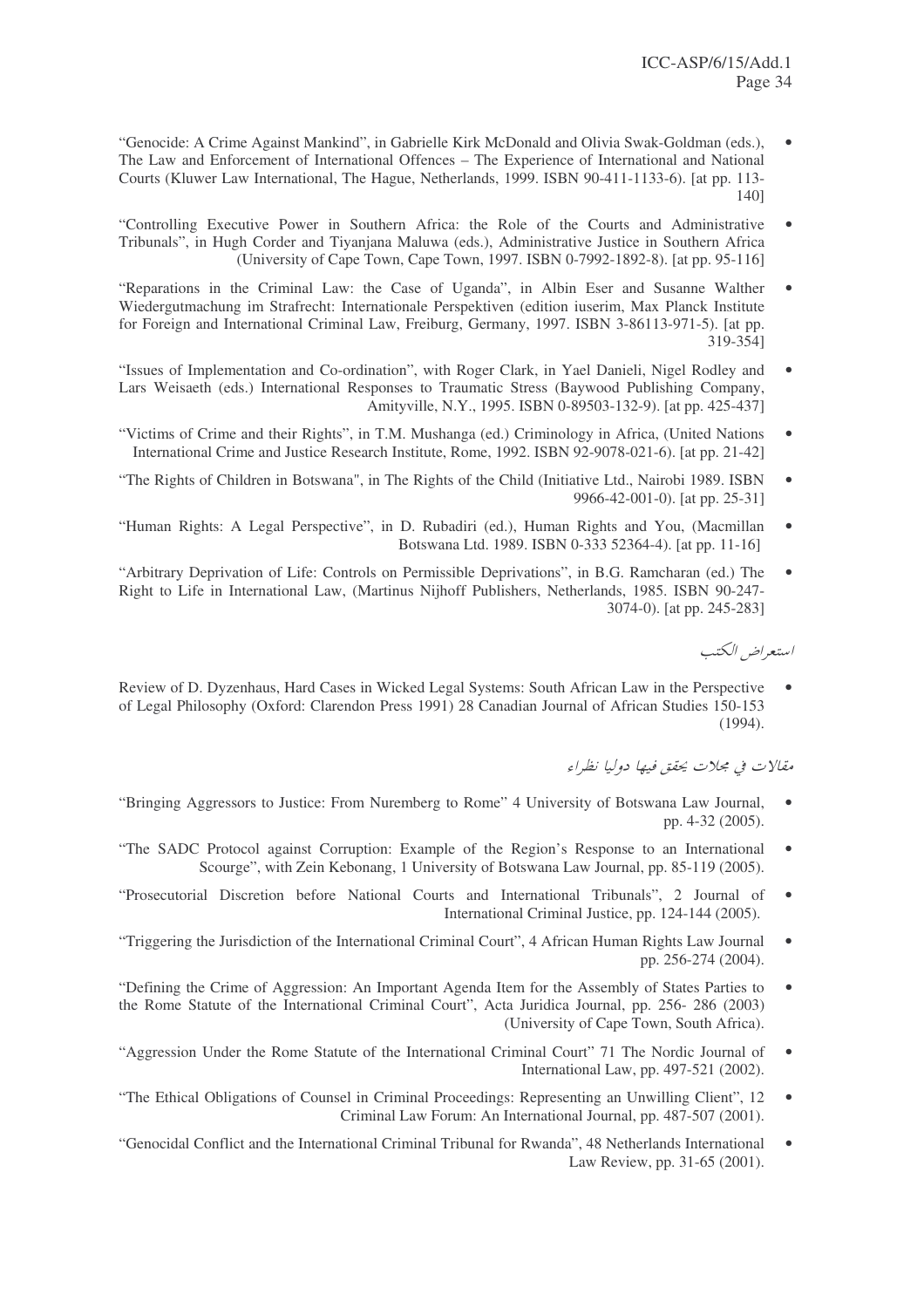- "Minimum Sentences and their Effect on Judicial Discretion", 31 Crime, Law and Social Change: An International Journal, pp. 363-384 (1999).
- "Crime Prevention in Southern Africa: A Legal Perspective", 32 The Comparative and International Law Journal of Southern Africa 247-265 (1999).
- "The International Criminal Court: Jurisdictional and Related Issues", 10 Criminal Law Forum: an International Journal, pp. 87-120 (1999).
- "Police Informers and Agents Provocateurs: Accomplices or Handmaidens of the Law? Perspectives from the Courts of Eastern and Southern Africa" 9 Criminal Law Forum: an International Journal, pp. 151-169 (1998/99).
- "Indigenous Justice Systems: An Eastern African Perspective", 24 Indian Socio-Legal Journal, pp. 23- 30 (1998).
- "When Crime Crosses Borders: A Southern African Perspective", 41 Journal of African Law, pp. 192- 200 (1997) (University of London).
- "Witchcraft as a Criminal Defence, From Uganda to Canada and Back", 24 Manitoba Law Journal, pp. 38-59 (1996) (University of Manitoba).
- "Rules of Procedure and Evidence of the International Tribunal for the Former Yugoslavia" 5 Criminal Law Forum: an International Journal, pp. 507-555 (1994). Reprinted as a chapter in Roger Clark and Madeleine Sann (eds.), The Prosecution of International Crimes (Transaction Publishers, Rutgers - The State University of New Jersey, New Brunswick, N.J., 1996. ISBN 1-56000-269-7). [at pp. 293-341]
- "Victims of Abuse of Power, with Special Reference to Africa" 28 University of British Columbia Law Review, pp. 171-192 (1994). Reprinted in 60 The Review of the International Commission of Jurists, pp. 199-219 (1998).
- "The Poisoned Tree: Responses to Involuntary Confessions in Criminal Proceedings in Botswana, Zambia, and Uganda" 5 African Journal of International & Comparative Law, pp. 609-633 (1993). (London). Reprinted as a chapter in M. Cherif Bassiouni and Ziyad Motala (eds.), The Protection of Human Rights in African Criminal Proceedings (Martinus Nijhoff Publishers, Dordrecht, Netherlands. 1995). [at 83-102]
- "The Police, Human Rights, and the Constitution: An African Perspective", 15 Human Rights Quarterly, pp. 465-484 (1993) (John Hopkins University Press). This article was abstracted in the 1994 International Political Science Abstracts (27 Rue Saint-Gallium, 75341 Paris Cedex 07, France).
- "Religious Liberty and the Law in Botswana Today," 34 Journal of Church and State, pp. 843-862 (1992) (Baylor University).
- "La religion et la loi au Botswana aujourd'hui" 43 Conscience et Liberte, pp. 89-93 (1992) (Bern, Switzerland).
- "Extenuating Circumstances in Capital Offences in Botswana", 2 Criminal Law Forum: an International Journal, pp. 235-268 (1991).
- "Compensating the Victims of Crime in Botswana", 33 Journal of African Law, pp. 157-171 (1989) (University of London).
- "The Right to Legal Representation in Botswana", (1988) Israel Yearbook on Human Rights, pp. 211- 227 (Tel Aviv University).
- "Religion, the Law and the State in Africa", 28 Journal of Church and State, pp. 268-287 (1986) (Baylor University).
- "The Right to Return Home in International Law", 21 Indian Journal of International Law, pp. 335-351 (1981).
- "The Nature and Function of Marriage Gifts in Customary African Marriages", 23 American Journal of Comparative Law, pp. 682-704 (1975) (University of California).
- "The Consul as a Defendant: His Amenability to the Jurisdiction of the Receiving State", 15 Indian Journal of International Law, pp. 333-350 (1975).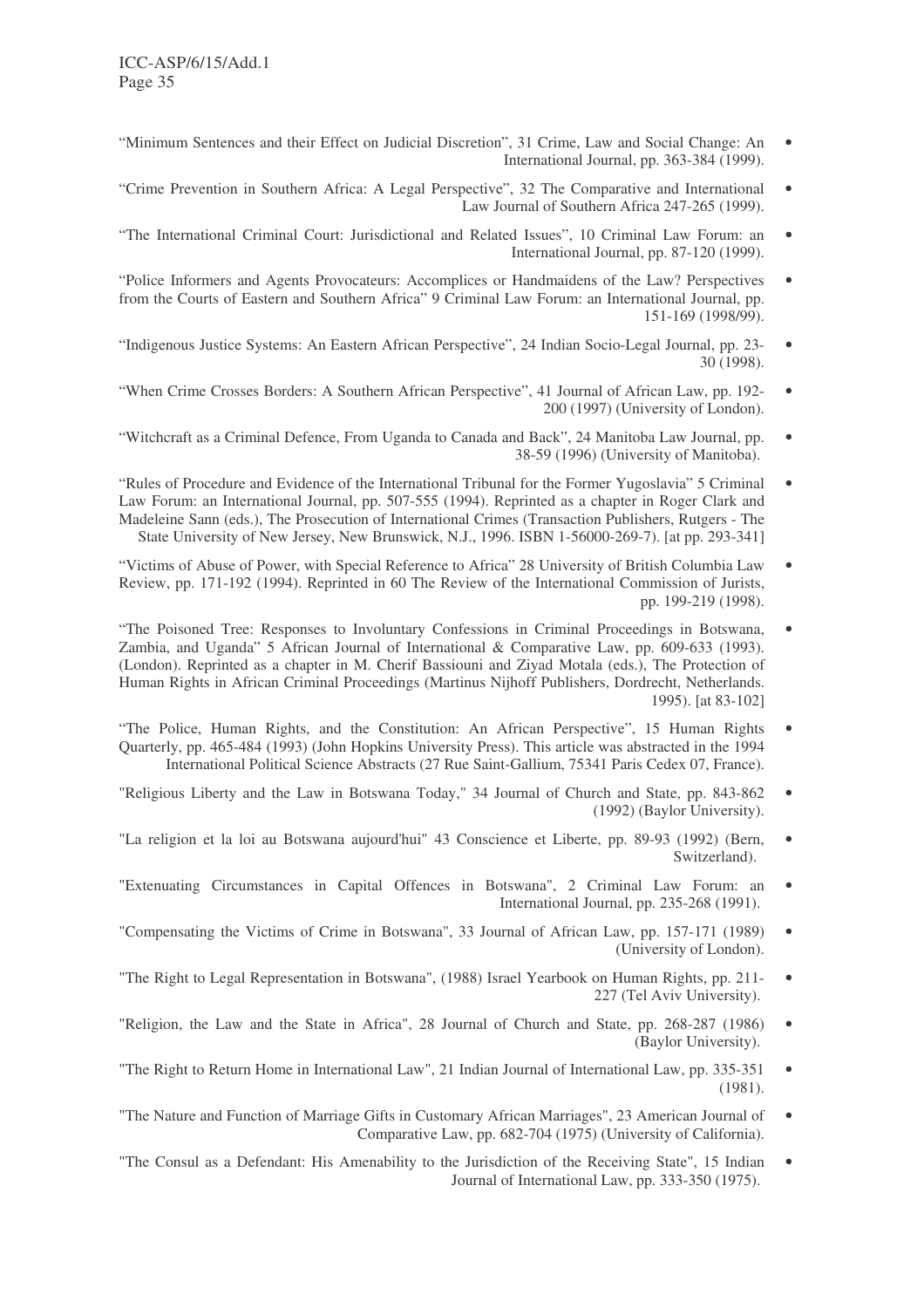- "The International Court, Impartiality and Judges Ad Hoc", 13 Indian Journal of International Law, pp. 207-230 (1973). This article was included in J.C. Merrills, A Current Bibliography of International Law, (Butterworths, London, 1978), p. 188.
- "The Tanzania Nationalisation Laws", 3 Eastern African Law Review, pp. 1-23 (1970) (The University of Dar es Salaam).

مؤتمرات وأو راق أحيري

- "Reparations for Victims of Crime in Uganda" in Eduardo Vetere & David Pedro, Victims of Crime and Abuse of Power: Festschrift in honour of Irene Melup (11th United Nations Congress on Crime Prevention and Criminal Justice, Bangkok, April 2005).
- "Bringing Aggressors to Justice: From Nuremberg to Rome" presented as an inaugural lecture at the University of Botswana, Gaborone, 13 April 2005.
- "The Right to Legal Representation before the International Tribunal for the former Yugoslavia", presented at the 18th International Conference of the International Society for the Reform of Criminal Law, Montreal, Canada, 8 - 12 August 2004.
- "The Independence of the Judiciary" presented at the SADC Chief Justices' Conference, Kasane, Botswana, July 2004.
- "Prosecutorial Discretion before National and International Tribunals" delivered as part of a series of Guest Lectures at the Office of the Prosecutor of the International Criminal Court, The Hague, Netherlands, 19 December 2003. See website: http://www.icc-cpi/otp/lecturers\_dn.html.
- "Implementation of the Rome Statute: Making the National Criminal Justice Systems Able in Law" presented at the Annual International Criminal Law Network, The Hague, Netherlands 17 - 19 December 2003.
- "Triggering the Jurisdiction of the International Criminal Court" presented at a Symposium on "Civil Society and Justice in Zimbabwe", Johannesburg, South Africa, 11 - 13 August 2003.
- "The Definition of the Crime of Aggression: Challenge facing the Assembly of States Parties" presented at the International Conference on 'The International Criminal Court: Some Questions and Answers from the Arab Region" at Cairo, Egypt, 9 - 11 May 2002.
	- "Rwandan Adventists on Trial for Genocide" (2000) Adventist Lawyer 36. •
- "Treatment of Prisoners and the International Law of Human Rights", paper presented at the Seminar for Heads of Penitentiary Institutions of African Countries, Harare, Zimbabwe, 23 February - 5 March 1988.
- "The Death Penalty in Botswana", a paper presented at the "Reform of the Criminal Law" Conference, Inns of Court, London, 26 - 29 July 1987. (Cited by Roger Hood in The Death Penalty, Oxford University Press, Oxford, 1989).
- "The Prisoner and Human Rights", in K. Frimpong (ed.), The Law, the Convict and the Prisons (Mimeograph), University of Botswana, Gaborone, 1987. [at pp. 210-224]
- "Capital Punishment in Botswana" with M.J.A. Glickman in United Nations, Crime and Criminal Justice Newsletter, 12 and 13 (November 1986), 51.
	- "A Magna Carta for Victims of Crime", in Departmental Seminar Papers, Vol. I (1985/1986).  $\bullet$
- "Christianity and Human Rights", a paper presented at a workshop organized by the Department of Theology and Religious Studies (University of Botswana, 1985).
- "Group Victims of Crime and other Illegal Acts Linked to the Abuse of Public Power with Special Reference to Africa", (paper prepared for the Crime Prevention and Criminal Justice Branch of the United Nations Centre for Social Development and Humanitarian Affairs, New York, 1983). Cited in the Working Paper Prepared by the United Nations Secretariat for the 7th United Nations Congress on the Prevention of Crime and Treatment of Offenders, Milan, Italy. UN Doc. A/CONF.121/6, 1 August 1985.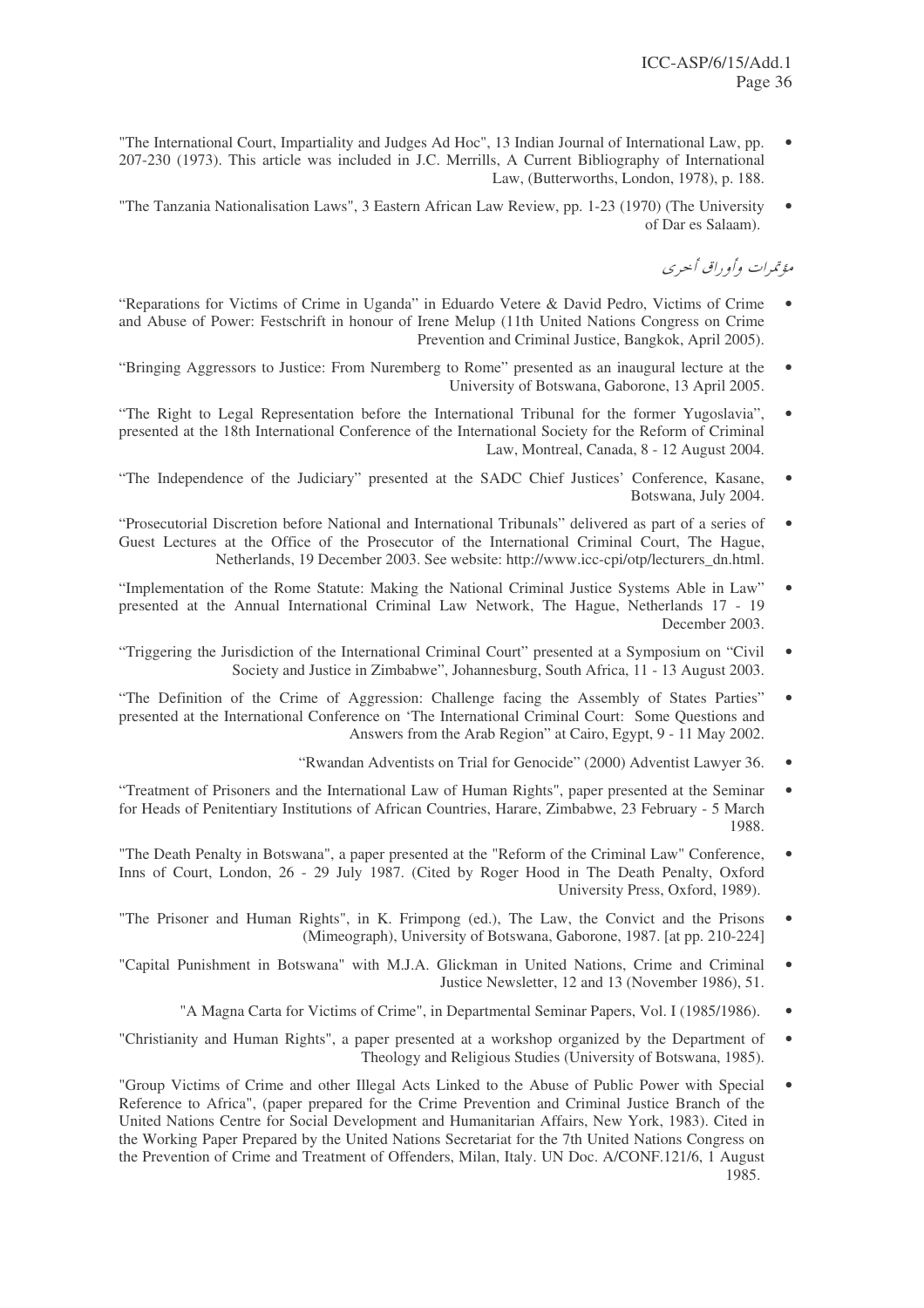- "The Church in an Emerging Legal System: The Case of Uganda", a paper presented at the  $\bullet$ International Christian Lawyers' Conference, Geneva, Switzerland, 1981.
- "Torture: A Crime Against Human Dignity", an article published in The Exposure magazine, Kampala,  $\bullet$ Uganda. 1980.

المنشهورات المقبلة

"The Abuse of Process Doctrine in the Administration of Criminal Justice before National Courts and  $\bullet$ International Tribunals."

الأوسمة والمنح

#### المهارات اللغوية

- يجيد اللغة الإنكليزية كتابةً وتخاطباً.  $\bullet$ 
	- يجيد لغة لوغندا تحدثاً وكتابةً  $\bullet$ 
		- يجيد لهجة كيسواحيلي  $\bullet$
- يجيد إلى حد ما اللهجتين كينوارواندا وكيروندي  $\bullet$ 
	- ملم ببعض مبادئ الألمانية  $\bullet$
	- يحسن استعمال الحاسوب  $\bullet$

\*\*\*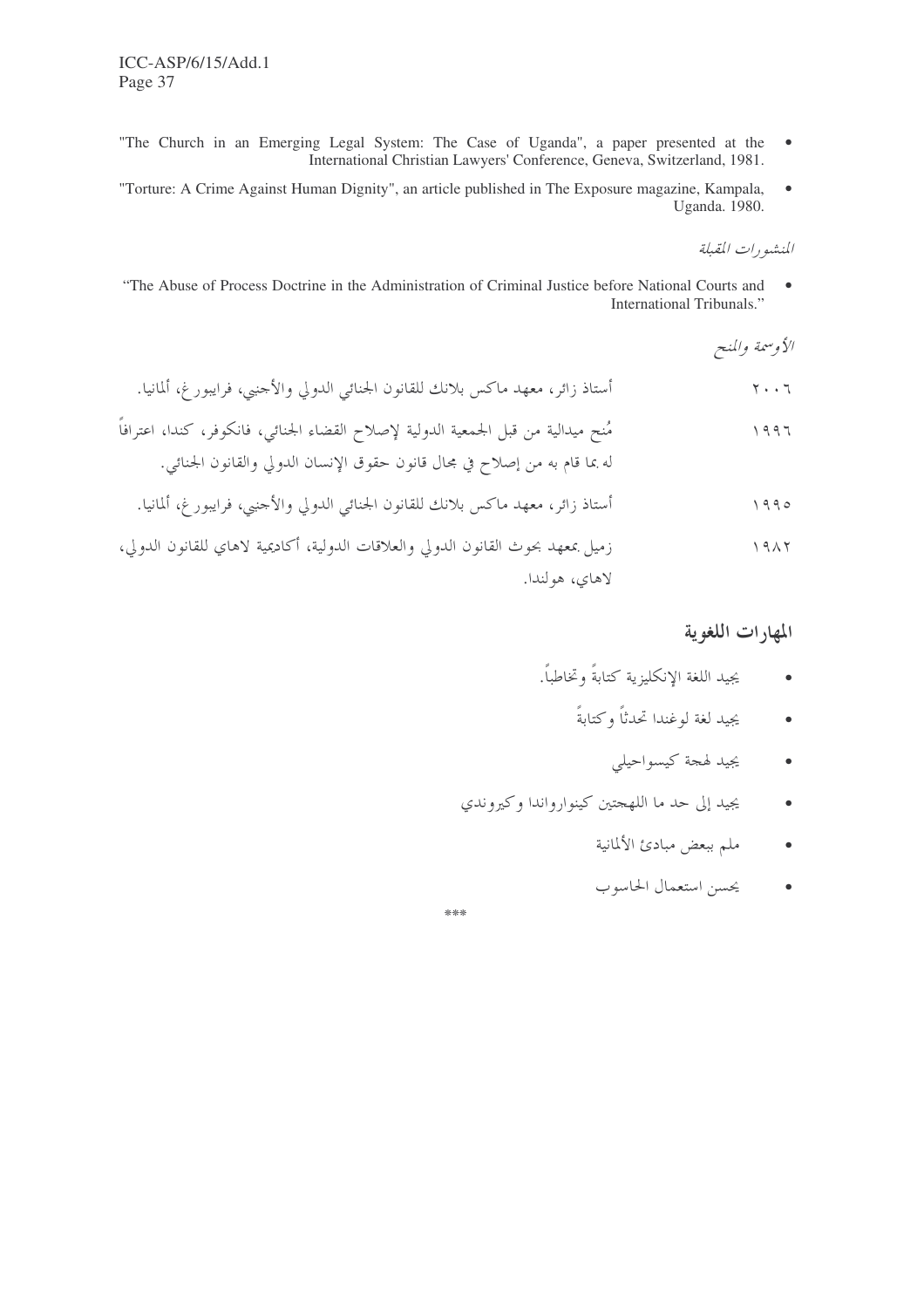## ٤ - برماناند، جان أنجيلا (ترينيداد وتوباغو)

[الأصل بالإنكليزية]

### مذكرة شفوية

تمدي البعثة الدائمة لجمهورية ترينيداد وتوباغو لدى الأمم المتحدة تحيالها إلى أمانة جمعية الدول الأطراف في نظام روما الأساسي للمحكمة الجنائية الدولية وتتشرف، بالإشارة إلى المذكرة الموجهة من هذه المحكمة ICC-ASP/6/S/10 المؤرخة ١ حزيران/يونيه ٢٠٠٧، المتضمنة للقرار الذي اتخذته مختلف أجهزة المحكمة والقاضي بفتح باب الترشيح للانتخابات لملء ثلاثة شواغر قضائية ترتبت على استقالة القاضية مورين هاردينغ كلارك من أيرلندا واستقالة القاضي كارل تاء هادسون–فيليبس من ترينيداد وتوباغو التي يسري مفعولها اعتباراً من ٣٠ أيلول/سبتمبر ٢٠٠٧ واستقالة القاضي كلود جوردا من فرنسا الذي تسري استقالته اعتباراً من ١٢ آب/أغسطس  $.7 \cdot \cdot \vee$ 

وتتشرف البعثة الدائمة لجمهورية ترينيداد وتوباغو كذلك بإبلاغ أمانة جمعية الدول الأطراف بأن حكومة ترينيداد وتوباغو قررت ترشيح قاضية الاستئناف (المتقاعدة) السيدة حان برماناند، وهي من رعايا ترينيداد وتوباغو لملء الشغور الحاصل في الفترة المتبقية من مدة القاضي هادسون-فيليبس المستقيل، إبان الانتخابات المقرر إحراؤها في الدورة السادسة لجمعية الدول الأطراف بمقر الأمم المتحدة في نيويورك في الفترة من٣٠ تشرين الثاني/نوفمبر إلى ١٤ كانون الأول/ديسمبر ٢٠٠٧. وترفق هِذه المذكرة نسخة من السيرة الذاتية للقاضية برماناند.

ووعياً من حكومة ترينيداد وتوباغو بما يحفل به سجلها من مشاركات في المسائل التي تعني بما المحكمة الجنائية الدولية، وقد بدأت تلك المشاركات قبل اعتماد نظام روما الأساسي وقبل دحوله حيز التنفيذ، تفخر الحكومة بترشيح القاضية برماناند وهي حقوقية متميزة ذات مؤهلات عالية وحبرة طويلة بوصفها محامية ومستشارة محكمة عليا وقاضية استئناف وعضو في لجنة الإصلاح القانوني لترينيداد وتوباغو، للحلول محل السيد هادسون-فيليبس.

وحكومة ترينيداد وتوباغو واثقة تماماً من أن القاضية برماناند تفي بالمعايير المبيّنة في الفقرة ٣ (أ) من المادة ٣٦ من نظام روما الأساسي وبالأحكام الواردة في المادة ٣٦، الفقرة ٣ (ب) (١٬ ) من النظام المذكور من حيث ما لها من المؤهلات في مجال القانون الجنائي. بالإضافة إلى ذلك، يتمشى ترشيحها مع المقتضيات التي تجعل تشكيلة المحكمة تمثل توازناً مقسطاً بين القضاة من الجنسين كما هو منصوص عليه في الفقرة ٨ (أ) (٣٬ ) من المادة ٣٦ من نظام روما الأساسي.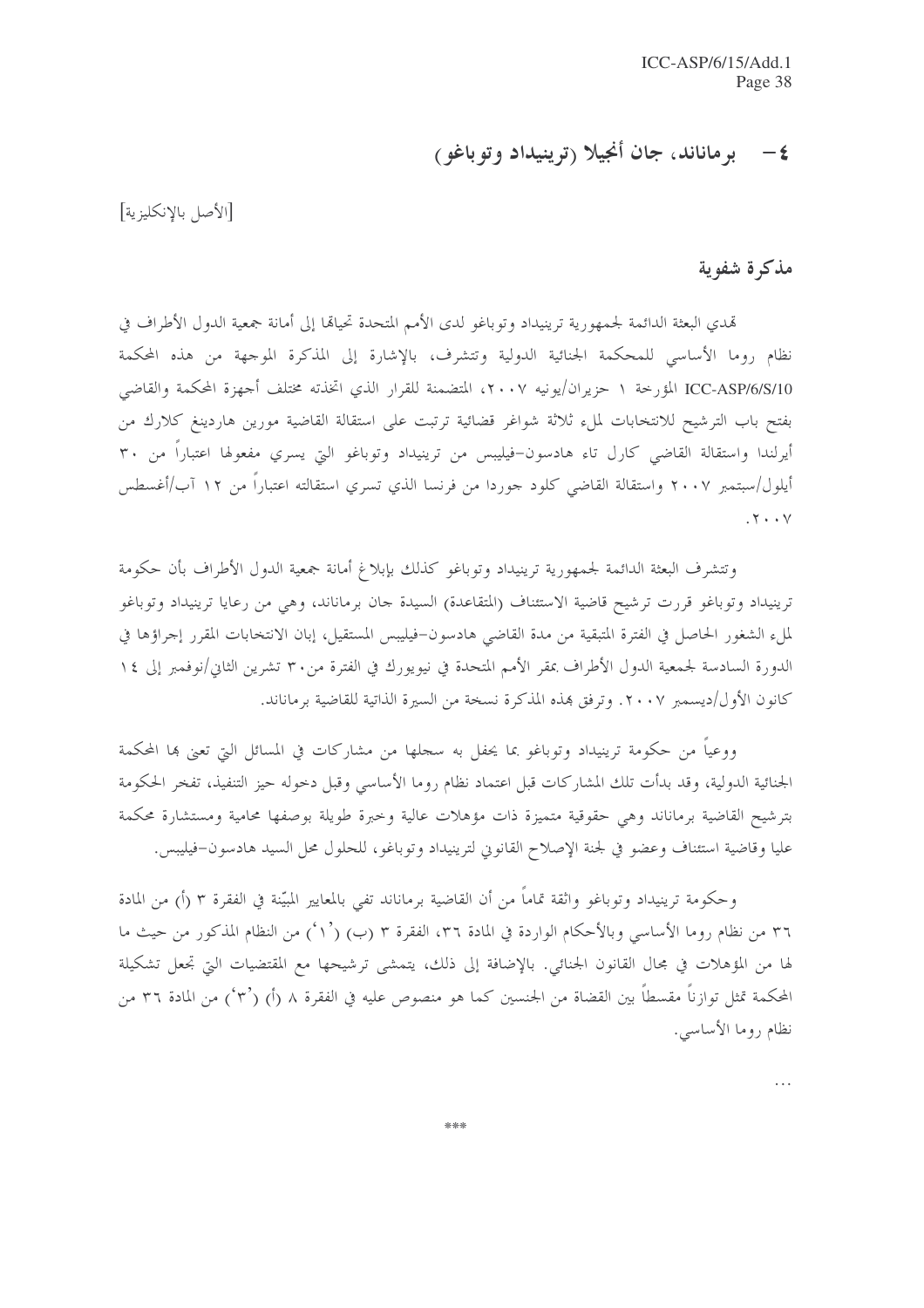## بيان المؤهلات

#### السانات الشخصية

| تاريخ الميلاد: | ۲٤ حزیران/یونیه ۱۹۳۷      |
|----------------|---------------------------|
| الجنسية:       | من رعايا ترينيداد وتوباغو |
| الوضع العائلي: | متزوجة                    |

#### المؤهلات

| تم قبولها محامية مترافعة، لينكولنز إن      | $\setminus 971$ |
|--------------------------------------------|-----------------|
| تم قبولها محامية مترافعة، ترينيداد وتوباغو | 1977            |

### الخبرة المهنية

|  |  | مارست بصفة مستقلة مهنتها في ميداني القانون المدني والقانون الجنائبي | $1970 - 1977$ |  |
|--|--|---------------------------------------------------------------------|---------------|--|
|  |  |                                                                     |               |  |

- محامية، مقر النائب العام ترافع في المسائل الجنائية والمدنية بالمحكمة العليا والمحكمة  $1919 - 1970$ المعنية بالشؤون الصناعية ومحكمة الاستئناف ومجلس الملكة الخاص
	- ١٩٧٩ ١٩٨٠ (قائمة بأعمال) محامية الخزانة وزارة المالية
- وكيل عام راقبت جميع الدعاوي المدنية بدائرة المشورة التابعة للنائب العام،  $1917 - 191.$ وأسدت المشورة حول مسائل تمس وتتعلق بالدولة
	- عيّنت محامية رئيسية  $1911$
- مستشارة مارست اختصاصها في المحاكم الجنائية والمحاكم القانونية بصدد مسائل  $1997 - 1917$ تشمل الحقوق والمطالب الزوجية والمسائل الدستورية
- قاضية بمحكمة الاستئناف مختصة بالمسائل المدنية والجنائية لدى جهات تشمل  $Y \cdot Y = 1994$ المحكمة الصناعية ومجلس الطعون الضريبية
	- اضطلعت بمهام رئيسة القضاة في مناسبتين  $\gamma \cdot \cdot \gamma - \gamma \cdot \cdot \gamma$
	- عُيِّنت عضواً في اللجنة القضائية والخدمات القانونية ولجنة الـتزاهة  $\mathbf{y} \cdot \cdot \mathbf{r}$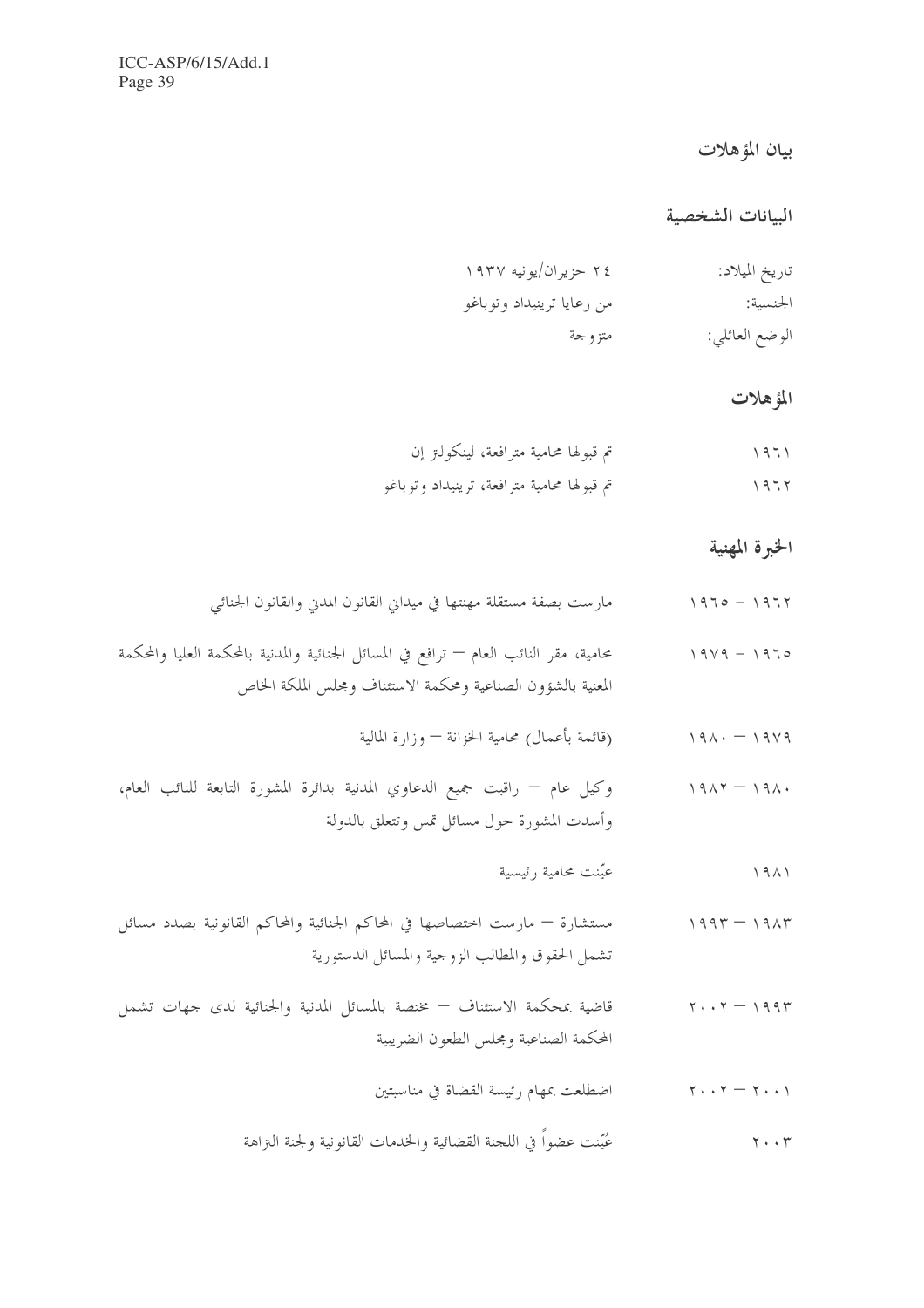عُينت رئيسة للجنة الإصلاح القانوني  $Y \cdot \cdot 2$ 

## أنشطة تدريبية أخرى

٢٠٠٥/٢٠٠٤ تسمية المنازعات بمحضور الدورة الدراسية الأساسية والمتقدمة في مجال بدائل تسوية المنازعات

## الأوسمة الممنوحة

\*\*\*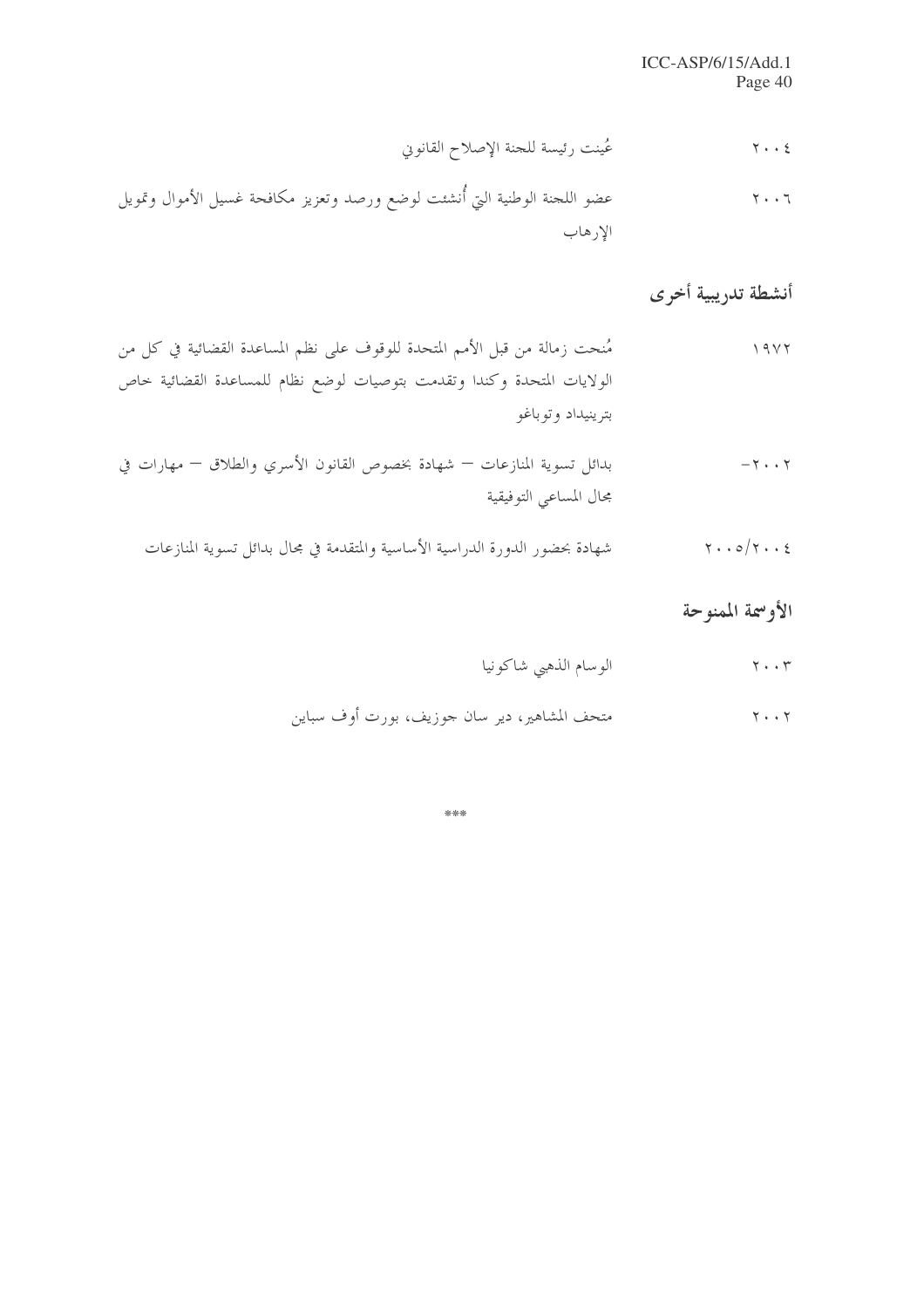## 0- سايغا، فوميكو (اليابان)

[الأصل بالإنكليزية]

#### مذكرة شفوية

تمدي سفارة اليابان في هولندا تحيالها إلى أمانة جمعية الدول الأطراف في نظام روما الأساسى للمحكمة الجنائية الدولية وتتشرف-بالإشارة إلى المذكرة الصادرة عن المحكمة ICC-ASP/6/S/10 المؤرخة ١ حزيران/يونيه ٢٠٠٧–بإبلاغ المحكمة الجنائية الدولية أن حكومة اليابان قررت تعيين السيدة فوميكو سايغا، سفيرة اليابان المكلفة بحقوق الإنسان والعضو حالياً في لجنة القضاء على التمييز ضد المرأة التابعة للأمم المتحدة، مرشحة لمنصب قاض بالمحكمة الجنائية الدولية في الانتخابات التي ستجري لملء ثلاثة شواغر قضائية إبان الدورة السادسة للجمعية المقرر عقدها في نيويورك في الفترة من ٣٠ تشرين الثاني/نوفمبر إلى ١٤ كانون الأول/ديسمبر ٢٠٠٧.

وتعيين السفيرة سايغا مرشحة يتم وفقاً للفقرة ٤ (أ) (١٠) من المادة ٣٦ من نظام روما الأساسي. بالإضافة إلى ذلك تحظى هذه المرشحة بتوصية من الفريق الوطني الياباني لدى محكمة التحكيم الدائمة.

والسفيرة سايغا مرشحة على القائمة باء لأغراض الفقرة ٥ من المادة ٣٦ من نظام روما الأساسي وقد أثبتت كفاءها في العديد من المحالات ذات الصلة بالقانون الدولي مثل القانون الإنساني وقانون حقوق الإنسان وتتمتع بخبرة طويلة وبأهلية قانونية لها صلة وثيقة بالعمل القضائي الذي تضطلع به المحكمة، استناداً إلى عملها مدة سنين عديدة كدبلوماسية من اليابان متفرغة للعمل الدبلوماسي. ثم إن السفيرة سايغا، وبفضل ما كرسته من العمل في نطاق لجنة القضاء على التمييز ضد المرأة، لها معرفة جيدة وخبرات حسنة بالقضايا المتعلقة بالجنسين بما في ذلك العنف ضد المرأة. ويُرفق طيه البيان المُقدم وفقاً للفقرة ٤ (أ) من المادة ٣٦ من نظام روما الأساسي والسيرة الذاتية للسفيرة سايغا.

 $\ddotsc$ 

ببان المؤهلات

يقدم هذا البيان وفقاً للفقرة ٤ (أ) من المادة ٣٦ من نظام روما الأساسي للمحكمة الجنائية الدولية والفقرة 7 من القرار ICC-ASP/3/Res.6 المتصل بالإجراءات المتعلقة بترشيح وانتخاب قضاة المحكمة الجنائية الدولية.

半半半

إن السفيرة فوميكو سايغا، المرشحة اليابانية لمنصب قاض بالمحكمة، شخص يتمتع بخلق عال وبالحيادية  $\langle \hat{L} \rangle$ والتراهة وهي تملك المؤهلات اللازمة لتعيينها في أعلى المناصب القضائية.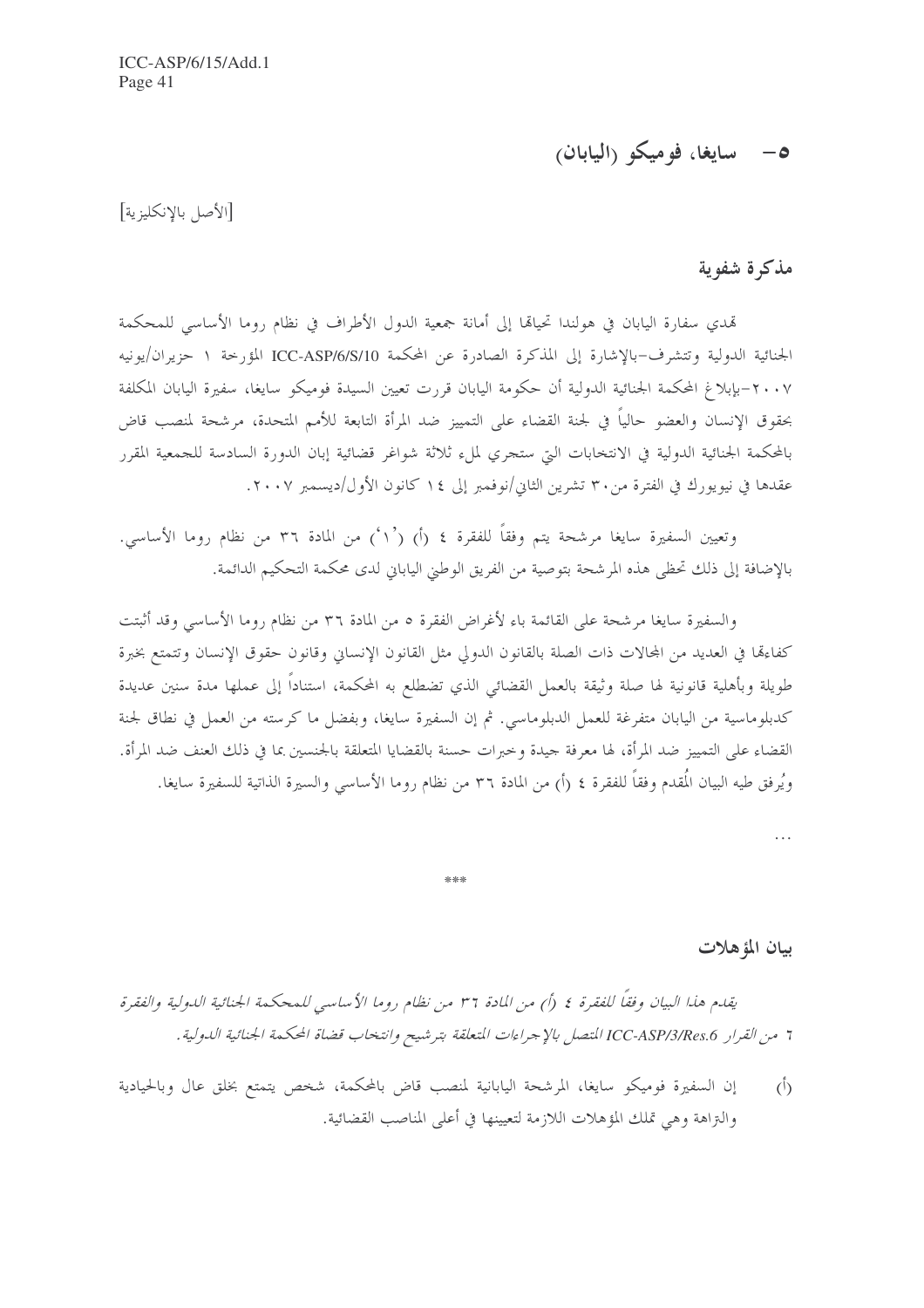والسفيرة سايغا من بين أبرز الدبلوماسيين اليابانيين ذوي الخبرة بعلاقات اليابان مع الأمم المتحدة وقد شاركت مشاركة حثيثة وكثيفة في عملية وضع القوانين الدولية ولا سيما في مجال التعاون الاجتماعي عن طريق الأمم المتحدة. وأُتيحت لها كذلك فرصة العمل في الحكومة المحلية اليابانية، بمقاطعة سايتاما بوصفها نائبة للمحافظ وقدمت مساهمة كبرى في الارتقاء بالمقاطعة إلى أعلى مستويات الحكم الذاتي من حيث السياسة التي اتبعتها في مجال المساواة بين الجنسين. أما فيما يتعلق بمهنتها الدبلوماسية، فقد عُيِّنت في مناصب مهمة نجحت فيها مثل منصب قنصل عام في سياتل (الولايات المتحدة الأمريكية) وسفيرة في البعثة الدائمة لليابان لدى الأمم المتحدة وسفيرة فوق العادة ومفوضة لدى مملكة النرويج وجمهورية أيسلندا. وقد برهنت على كفاءقما وقدرقما غير العاديتين من حلال ما اضطلعت به من الواجبات الدبلوماسية. وأحذاً بعين الاعتبار إنجازات السفيرة سايغا، فإن تعيينها مرشحة يابانية لشغل منصب قاض بالمحكمة قد اقتُرح أثناء اجتماع عقدته الحكومة وتقرر بعد النظر الدقيق في الإجراء الواحب الإتباع المنصوص عليه في الفقرة ٤ (أ) (`۱) من المادة ۳۶ من نظام روما الأساسي.

وتعين السفيرة سايغا مرشحة يابانية لمنصب قاض لإدراجها في القائمة باء وذلك لأغراض الفقرة  $(\hookrightarrow)$ ٥ من المادة ٣٦ من نظام روما الأساسي.

لقد شاركت السفيرة سايغا مشاركة كثيفة في معالجة القضايا المتعلقة بحقوق الإنسان ولا سيما القضايا المتصلة بالمرأة وتطورت بفضل ذلك حبرها البارزة في هذا الميدان. وشاركت مشاركة نشيطة في عملية التصديق على اتفاقية القضاء على جميع أشكال التمييز ضد المرأة وفي المداولات المتعلِّقة بالبروتوكول الاختياري للاتفاقية. ومن خلال عملها في هذا الميدان أثبتت كفاءهّا في مجالات ذات صلة بالقانون الدولي كقانون حقوق الإنسان. اعتماداً على هذا الإنجاز، أصبحت السفيرة سايغا عضواً في اللجنة المعنية بالقضاء على التمييز ضد المرأة في عام ٢٠٠١. علاوة على ذلك، واعترافًا لها بألها من أبرز الخبراء بقضية حقوق الإنسان وأكثرهم تجربة في هذا الشأن في اليابان، عُيِّنت سفيرة يابانية مكلفة بحقوق الإنسان. وقد سعت جاهدة بعد ذلك في سبيل تسوية قضايا حقوق الإنسان المطروحة على المحتمع الدولي ومنها قضية اختطاف كوريا الشمالية لمواطنين يابانيين، وذلك بحضور مؤتمرات نظمتها الأمم المتحدة ومنظمات أخرى فضلاً عن الحوار على المستوى الحكومي المتعلق بقضايا ذات صلة بحقوق الإنسان.

- والمعلومات ذات الصلة بالفقرة ٨ (أ) من المادة ٣٦ من نظام روما الأساسي هي التالية:  $\mathcal{L}$ 
	- السفيرة سايغا مؤهلة لتعيينها في أعلى المناصب القضائية في اليابان.  $(1)$
	- السفيرة سايغًا مواطنة من رعايا اليابان واليابان عضوٍ في المنطقة الآسيوية.  $(1)$ 
		- السفيرة سايغا أنثى.  $(\Upsilon)$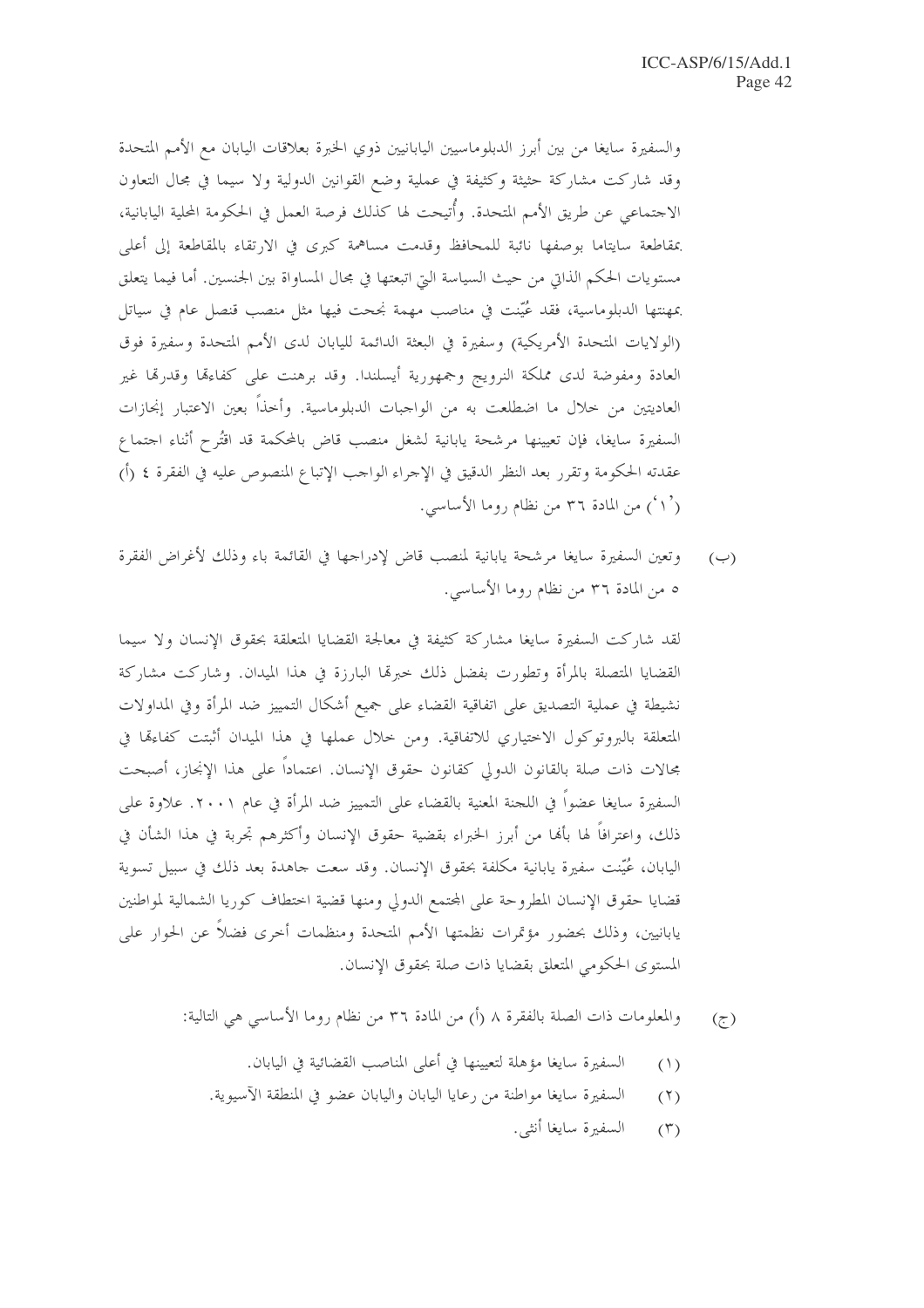وتتمتع السفيرة سايغا بخبرة قانونية فيما يتعلق بمسائل المرأة تشمل، على سبيل الذكر لا الحصر،  $\left( \alpha \right)$ العنف ضد المرأة من حلال عملها عضواً في اللجنة المعنية بمكافحة التمييز ضد المرأة منذ عام ٢٠٠١. ومساهمة السفيرة سايغا في أنشطة هذه اللجنة مساهمة مشهود لها بما وقوبلت بارتياح كبير من قبل المحتمع الدولي ولذلك أُعيد انتخاهما عضواً في هذه اللجنة مرتين، في عام ٢٠٠٢ ثم في عام ٢٠٠٦.

(هـ) السفيرة سايغا مواطنة يابانية ولا تملك حنسية أية دولة أخرى.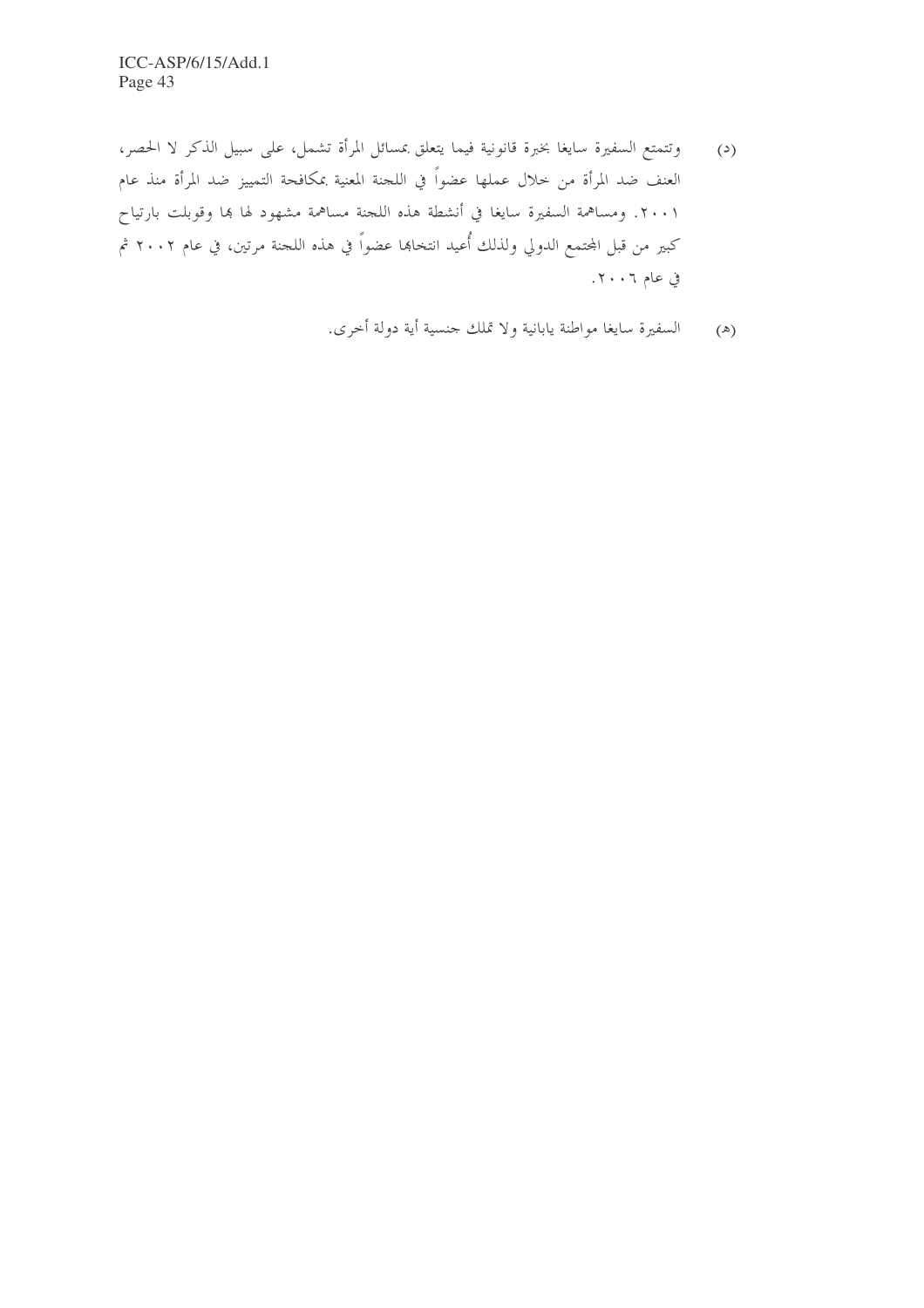رسالة موجهة من الفريق الوطني الياباني في محكمة التحكيم الدائمة

(الأصل باليابانية، الترجمة عن الإنكليزية)

يتشرف الفريق الوطني الياباني في محكمة التحكيم الدائمة بإبلاغ صاحب المعالي تارو آسو، وزير الشؤون الخارجية في اليابان، بأن الفريق المذكور قرر تعيين السيدة فوميكو سايغا، السفيرة اليابانية المكلفة بحقوق الإنسان والعضو حاليا في اللجنة المعنية بالقضاء على التمييز ضد المرأة التابعة للأمم المتحدة، مرشحة لمنصب قاض بالمحكمة الجنائية الدولية، في الانتخاب المقرر إجراؤه لملء الشواغر القضائية إبان الدورة السادسة لجمعية الدول الأطراف في نظام روما الأساسي للمحكمة الجنائية الدولية سنة ٢٠٠٧.

 $Y \cdot Y$  تموز / يوليه ۲۰۰۷

صاحب المعالي تارو آسو

وزير الشؤون الخارجية في اليابان

\*\*\*

ببانات شخصية

#### المهنة

كانون الثاني/يناير ١٩٨٠ - شعبة الاتفاقيات الدولية، مكتب المعاهدات حزير ان/يونيه ١٩٨٣ مسكرتيرة أولى، البعثة الدائمة لليابان لدى الأمم المتحدة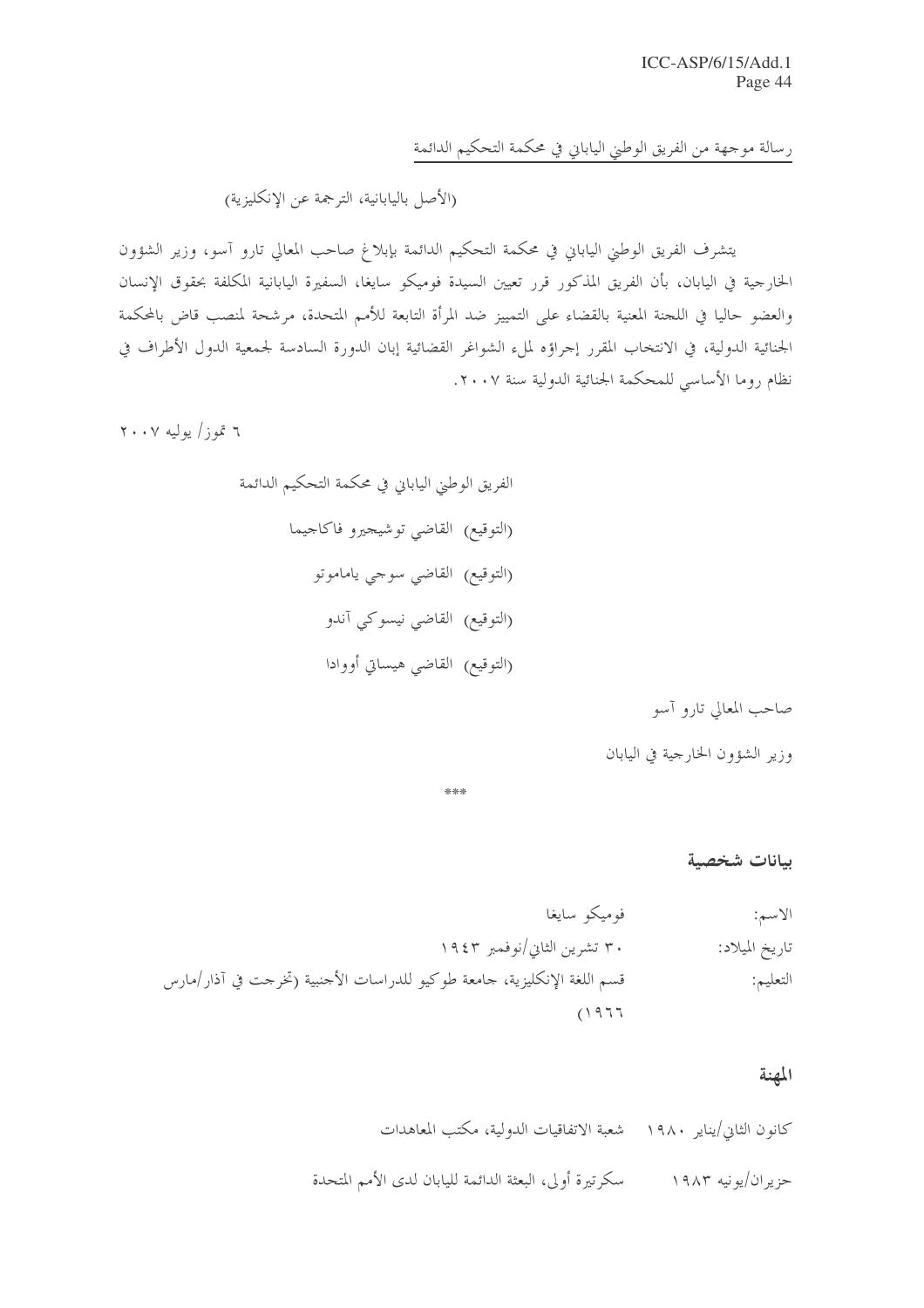- شباط/فبراير ١٩٨٨ مساعدة للمدير، شعبة السياسات بالأمم المتحدة، مكتب شؤون الأمم المتحدة
	- نائبة المدير، شعبة التعاون الاحتماعي، مكتب شؤون الأمم المتحدة آذار/مارس ۱۹۸۸
		- تموز/يوليه ١٩٨٩ مسمع عديرة، شعبة المحيطات، مكتب الشؤون الاقتصادية
			- آب/أغسطس ١٩٩٢ مستشارة، سفارة اليابان في الدانمرك
			- آذار/مارس ١٩٩٦ وزيرة، البعثة الدائمة لليابان لدى الأمم المتحدة
				- نائبة محافظ مقاطعة سايتاما، اليابان أيار /مايو ١٩٩٨
					- أيلول/سبتمبر ٢٠٠٠ القنصل العام لليابان في سياتل
			- تموز/يوليه ٢٠٠٢ سفيرة، البعثة الدائمة لليابان لدى الأمم المتحدة
			- أيلول/سبتمبر ٢٠٠٣ نيسان/أبريل ٢٠٠٧ سفيرة فوق العادة ومفوضة لدى مملكة النرويج
		- تشرين الأول/أكتوبر ٢٠٠٣ نيسان/أبريل ٢٠٠٧ سفيرة فوق العادة ومفوضة لدى جمهورية أيسلندا

عملها المتصل باللجنة المعنية بالقضاء على التمييز ضد المرأة والقضايا المتعلقة بالمرأة